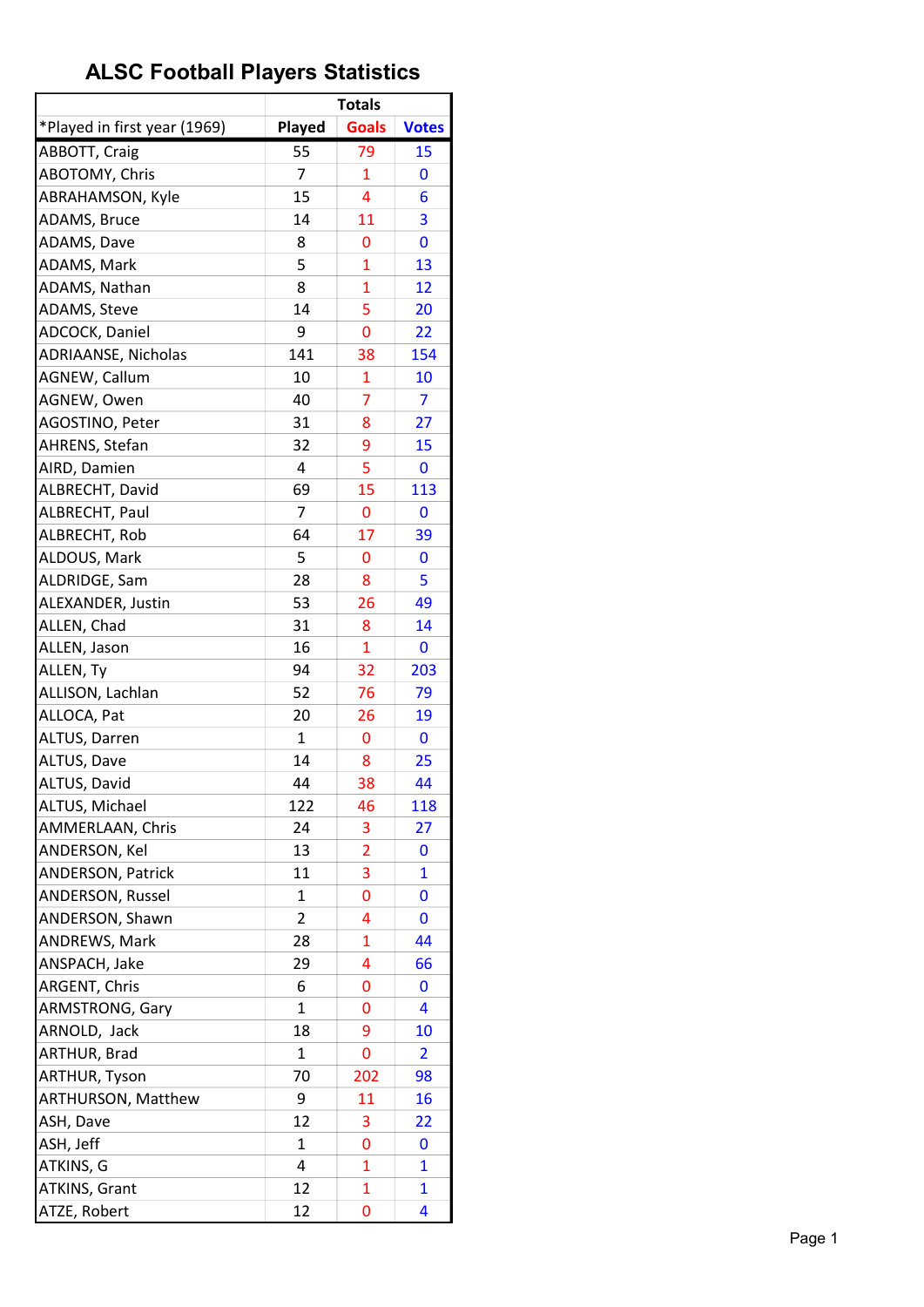|                              |                | <b>Totals</b>  |                |
|------------------------------|----------------|----------------|----------------|
| *Played in first year (1969) | Played         | <b>Goals</b>   | <b>Votes</b>   |
| AUBERT, Jeff                 | 26             | 51             | 77             |
| AUBERT, M                    | 1              | 0              | 0              |
| <b>BABOLKA, Scott</b>        | 140            | 46             | 105            |
| <b>BACKEN, Michael</b>       | 82             | 23             | 61             |
| <b>BAILEY, David</b>         | $\overline{2}$ | 0              | 0              |
| <b>BAILEY, Stephen</b>       | 1              | 0              | 0              |
| <b>BAILEY, Thomas</b>        | 6              | $\overline{1}$ | 9              |
| <b>BAIN, Dean</b>            | 8              | 3              | 3              |
| BAIRD, Adam                  | 31             | 109            | 32             |
| BAKER, Benjamin              | 79             | 58             | 34             |
| BAKER, Lachlan               | 6              | 1              | 11             |
| <b>BAKER, Patrick</b>        | 12             | 6              | 31             |
| <b>BALDOCK, Peter</b>        | 16             | 5              | 22             |
| <b>BALODIS, Gunis</b>        | 12             | 0              | 0              |
| <b>BAMENT, Ross</b>          | 5              | 6              | 21             |
| <b>BAMPTON, Andrew</b>       | 42             | 8              | 55             |
| <b>BARKER, Daniel</b>        | 3              | 0              | 11             |
| <b>BARKER, Paul</b>          | 12             | 4              | 3              |
| <b>BARON, Paul</b>           | 10             | $\overline{7}$ | 16             |
| <b>BARRAT, Chris</b>         | 11             | $\overline{1}$ | 11             |
| BARRETT, Nick                | 66             | 16             | 37             |
| <b>BARRIE, Jason</b>         | 4              | 1              | $\overline{2}$ |
| <b>BARRY-SECKER, Jesse</b>   | 2              | 0              | 0              |
| <b>BARTHOLOMEUS, James</b>   | $\mathbf{1}$   | 0              | 0              |
| <b>BARTSCH, Brenton</b>      | 1              | 0              | 0              |
| BARTSCH, Jonathan            | 9              | 3              | 28             |
| <b>BARTSCH, Ryan</b>         | 3              | 0              | 5              |
| <b>BATES, Travis</b>         | 10             | 18             | 0              |
| <b>BATTEN, Steve</b>         | $\mathbf{1}$   | 0              | $\mathbf 0$    |
|                              |                |                |                |
| <b>BEAN, Peter</b>           | 73             | 63             | 88             |
| <b>BEAN, Tim</b>             | 43             | 8              | 57             |
| BEBEE, S                     | 1              | 0              | 0              |
| BECK, A                      | 6              | 0              | 4              |
| <b>BECKLEY, S</b>            | 1              | 0              | 0              |
| <b>BECROFT, Matthew</b>      | 4              | 0              | 3              |
| <b>BEESON, Tim</b>           | 12             | 3              | 7              |
| <b>BEHN, Hamish</b>          | 37             | 5              | 20             |
| <b>BELL, Andrew</b>          | 21             | 17             | 39             |
| <b>BELL, Kevin</b>           | 133            | 121            | 96             |
| <b>BELL, Matthew</b>         | 96             | 63             | 61             |
| <b>BELLINGER, Peter</b>      | 20             | 6              | 26             |
| BELPERIO, Matthew            | 21             | 6              | 0              |
| <b>BENKE, David</b>          | 20             | 0              | 0              |
| <b>BENNALACK, Rick</b>       | 21             | 5              | $\overline{1}$ |
| BENNETT, Jason               | 13             | 6              | 12             |
| <b>BENNENT, Mark</b>         | 29             | $\overline{1}$ | 17             |
| BENNETT, Hayden              | 9              | 0              | 0              |
| <b>BENNETT, Sean</b>         | 58             | $\overline{2}$ | 44             |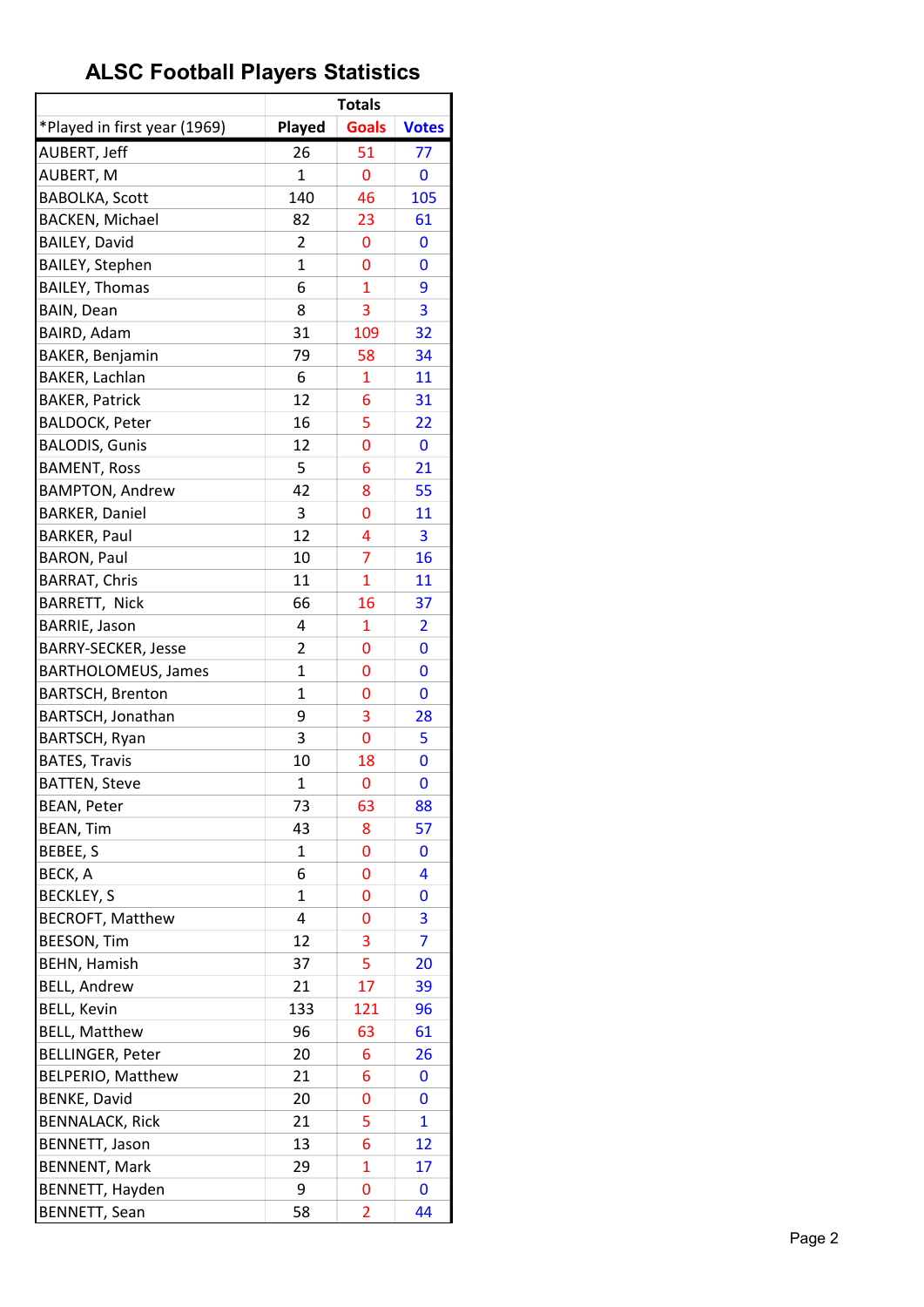|                              |              | <b>Totals</b>  |                |
|------------------------------|--------------|----------------|----------------|
| *Played in first year (1969) | Played       | <b>Goals</b>   | <b>Votes</b>   |
| <b>BENNETT, Todd</b>         | 79           | 18             | 147            |
| <b>BENNETTS, Danny</b>       | 14           | 0              | 0              |
| <b>BENNISON, David</b>       | 4            | 0              | 4              |
| <b>BENTLEY, Craig</b>        | 137          | 37             | 200            |
| BENZ, Andy                   | 15           | 17             | 32             |
| <b>BERGINI, Robert</b>       | 2            | 0              | 0              |
| <b>BERGMAN, Denny</b>        | 18           | 46             | 26             |
| BERKHOLST, Joshua            | 29           | 2              | 1              |
| <b>BERNHARDT, Ryan</b>       | 5            | $\mathbf{1}$   | 0              |
| BERRYMAN, Paul               | $\mathbf{1}$ | 0              | $\overline{2}$ |
| <b>BESWICK, Mark</b>         | 35           | 7              | 8              |
| BETTCHER, Jeff*              | $\mathbf{1}$ | 0              | 0              |
| <b>BETTISON, Andrew</b>      | 75           | 92             | 193            |
| <b>BEVAN, Alistair</b>       | 84           | 172            | 76             |
| BEVAN, Andy                  | 10           | 5              | 7              |
| BEVAN, Wayne                 | 1            | 0              | 0              |
| <b>BIGGINS, John</b>         | 5            | 0              | $\overline{2}$ |
| <b>BIGGINS, Steve</b>        | 132          | 53             | 138            |
| <b>BILNEY, Brett</b>         | 21           | 0              | 20             |
| BINDER, Jim                  | 36           | $\overline{1}$ | 21             |
| <b>BIRKIN, Russell</b>       | 3            | 0              | 0              |
| <b>BISHOP, Chris</b>         | 38           | 6              | 34             |
| <b>BISHOP, Matthew</b>       | 36           | 8              | 16             |
| <b>BISHOP, Tam</b>           | 18           | 6              | 10             |
| <b>BITTNER, Dave</b>         | 7            | 6              | 14             |
| <b>BITTNER, Thomas</b>       | 15           | 3              | 6              |
| BLACK, Lachlan               | 65           | $\overline{2}$ | $\overline{2}$ |
| <b>BLACK, Tyson</b>          | 33           | 2              | 5              |
| <b>BLACKWELL, Riley</b>      | 7            | $\overline{1}$ | 5              |
| <b>BLAKE, Sam</b>            | 1            | 0              | 0              |
| <b>BLAND, Tim</b>            | 3            | 0              | 0              |
| <b>BLASON, Damien</b>        | 44           | 6              | 109            |
| <b>BLIGHT, Liam</b>          | 75           | 32             | 76             |
| <b>BOEHM, Alex</b>           | 16           | 2              | 0              |
| BOEHM, Brenton*              | 12           | 0              | 0              |
| <b>BOEHM, Luke</b>           | 15           | 8              | 31             |
| <b>BOEHM, Sam</b>            | 40           | 4              | 6              |
| <b>BOEHM, Thomas</b>         | 10           | 0              | $\overline{2}$ |
| <b>BOESCH, Andrew</b>        | 112          | 36             | 109            |
| <b>BOESCH, Mark</b>          | 129          | 49             | 110            |
| BOGLE, Joshua                | 2            | 0              | 2              |
| <b>BOOTHROYD, Brenden</b>    | 4            | 0              | 0              |
| <b>BORAK, Stefan</b>         | 4            | $\overline{2}$ | 0              |
| <b>BORGAS, Finley</b>        | 86           | 26             | 43             |
| <b>BORGAS, Jeremy</b>        | 131          | 18             | 165            |
| <b>BORGAS, Kieron</b>        | 11           | 2              | 36             |
| <b>BORGAS, Mark</b>          | 204          | 518            | 200            |
| <b>BORGAS, Michael</b>       | 51           | 12             | 63             |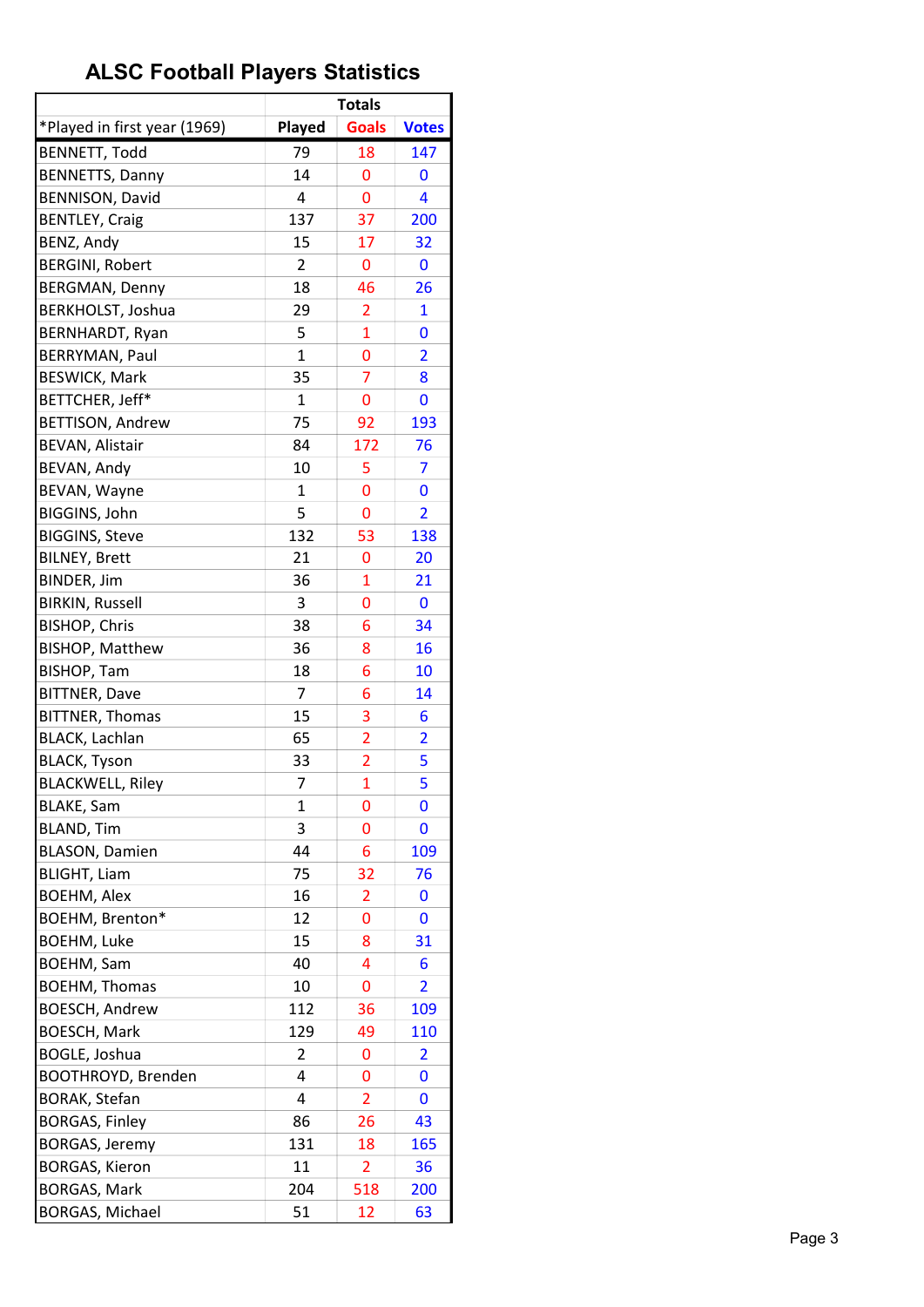| *Played in first year (1969)<br><b>Goals</b><br>Played<br><b>Votes</b><br><b>BORGAS, Peter</b><br>89<br>78<br>109<br><b>BORGAS, Robert (Bird)</b><br>111<br>142<br>56<br>7<br><b>BORGELT, Peter</b><br>22<br>0<br><b>BOSCHEN, lan</b><br>54<br>47<br>54<br>101<br><b>BOSCHEN, Liam</b><br>46<br>73<br><b>BOSCHEN, Mitchell</b><br>110<br>33<br>105<br><b>BOSSINK, Pieter</b><br>1<br>0<br>0<br><b>BOTHE, Andrew</b><br>2<br>0<br>4<br>$\overline{2}$<br><b>BOTHE, Anthony</b><br>0<br>4<br>10<br><b>BOURKE, Nick</b><br>0<br>6<br>BOUWMEISTER, Gary<br>24<br>13<br>$\mathbf{1}$<br><b>BOWIE, William</b><br>$\overline{2}$<br>7<br>0<br>5<br><b>BOWMAN, Chris</b><br>0<br>0<br>52<br>BOWMAN, John<br>$\overline{2}$<br>0<br>13<br>$\mathbf{1}$<br><b>BOWYER, Craig</b><br>40<br>12<br>BOX, Graham<br>0<br>0<br>5<br>BOYCE, Adam<br>5<br>4<br>68<br><b>BOYCE, Gary</b><br>2<br>5<br>BRADDY, Dylan<br>69<br>$\mathbf{1}$<br>40<br><b>BRADDY, Joel</b><br>5<br>0<br>6<br>$\overline{2}$<br><b>BRADLEY, Matthew</b><br>0<br>5<br>25<br>$\overline{4}$<br><b>BRADTKE, Andrew</b><br>20<br><b>BRADTKE, John</b><br>228<br>130<br>499<br>150<br>246<br>BRADY, Bob<br>139<br>BRAIDWOOD, Sam<br>5<br>6<br>0<br><b>BRAKE, Phil</b><br>14<br>10<br>19<br><b>BRAKE, Wes</b><br>61<br>10<br>93<br>BRAYSHAW, Ben<br>15<br>1<br>$\overline{2}$<br><b>BREDA, Eddie</b><br>70<br>8<br>75<br><b>BRERETON, Andrew</b><br>1<br>2<br>1<br>56<br><b>BRERETON, Elijah</b><br>20<br>67<br><b>BRERETON, Geoff</b><br>218<br>545<br>77<br><b>BRERETON, Leigh</b><br>14<br>$\mathbf 1$<br>0<br>52<br><b>BRERETON, Lucas</b><br>13<br>45<br><b>BRERETON, Robert</b><br>$\mathbf{1}$<br>$\mathbf 0$<br>0<br><b>BRETTIG, Karl</b><br>47<br>46<br>45<br><b>BRETTIG, Kurt</b><br>9<br>11<br>19<br><b>BREWBEVAN, Matthew</b><br>60<br>37<br>76<br>BRIESE, Errol*<br>16<br>0<br>0<br><b>BRIESE, Jason</b><br>28<br>30<br>13<br><b>BRITS, Kyle</b><br>16<br>44<br>4<br><b>BROCK, James</b><br>$\mathbf{1}$<br>0<br>0<br><b>BROMILOW, Samuel</b><br>16<br>$\overline{2}$<br>25<br>BROOK, Don<br>0<br>5<br>2<br><b>BROOK, Rhys</b><br>3<br>6<br>3<br><b>BROOK, Steve</b><br>7<br>0<br>0<br>5<br><b>BROOKES, Peter</b><br>65<br>48<br><b>BROOKS, Chris</b><br>47<br>92<br>79 |  | <b>Totals</b> |  |
|----------------------------------------------------------------------------------------------------------------------------------------------------------------------------------------------------------------------------------------------------------------------------------------------------------------------------------------------------------------------------------------------------------------------------------------------------------------------------------------------------------------------------------------------------------------------------------------------------------------------------------------------------------------------------------------------------------------------------------------------------------------------------------------------------------------------------------------------------------------------------------------------------------------------------------------------------------------------------------------------------------------------------------------------------------------------------------------------------------------------------------------------------------------------------------------------------------------------------------------------------------------------------------------------------------------------------------------------------------------------------------------------------------------------------------------------------------------------------------------------------------------------------------------------------------------------------------------------------------------------------------------------------------------------------------------------------------------------------------------------------------------------------------------------------------------------------------------------------------------------------------------------------------------------------------------------------------------------------------------------------------------------------------------------------------------------------------------------------------------------------------------------------------------------------------------------------------------------------------------|--|---------------|--|
|                                                                                                                                                                                                                                                                                                                                                                                                                                                                                                                                                                                                                                                                                                                                                                                                                                                                                                                                                                                                                                                                                                                                                                                                                                                                                                                                                                                                                                                                                                                                                                                                                                                                                                                                                                                                                                                                                                                                                                                                                                                                                                                                                                                                                                        |  |               |  |
|                                                                                                                                                                                                                                                                                                                                                                                                                                                                                                                                                                                                                                                                                                                                                                                                                                                                                                                                                                                                                                                                                                                                                                                                                                                                                                                                                                                                                                                                                                                                                                                                                                                                                                                                                                                                                                                                                                                                                                                                                                                                                                                                                                                                                                        |  |               |  |
|                                                                                                                                                                                                                                                                                                                                                                                                                                                                                                                                                                                                                                                                                                                                                                                                                                                                                                                                                                                                                                                                                                                                                                                                                                                                                                                                                                                                                                                                                                                                                                                                                                                                                                                                                                                                                                                                                                                                                                                                                                                                                                                                                                                                                                        |  |               |  |
|                                                                                                                                                                                                                                                                                                                                                                                                                                                                                                                                                                                                                                                                                                                                                                                                                                                                                                                                                                                                                                                                                                                                                                                                                                                                                                                                                                                                                                                                                                                                                                                                                                                                                                                                                                                                                                                                                                                                                                                                                                                                                                                                                                                                                                        |  |               |  |
|                                                                                                                                                                                                                                                                                                                                                                                                                                                                                                                                                                                                                                                                                                                                                                                                                                                                                                                                                                                                                                                                                                                                                                                                                                                                                                                                                                                                                                                                                                                                                                                                                                                                                                                                                                                                                                                                                                                                                                                                                                                                                                                                                                                                                                        |  |               |  |
|                                                                                                                                                                                                                                                                                                                                                                                                                                                                                                                                                                                                                                                                                                                                                                                                                                                                                                                                                                                                                                                                                                                                                                                                                                                                                                                                                                                                                                                                                                                                                                                                                                                                                                                                                                                                                                                                                                                                                                                                                                                                                                                                                                                                                                        |  |               |  |
|                                                                                                                                                                                                                                                                                                                                                                                                                                                                                                                                                                                                                                                                                                                                                                                                                                                                                                                                                                                                                                                                                                                                                                                                                                                                                                                                                                                                                                                                                                                                                                                                                                                                                                                                                                                                                                                                                                                                                                                                                                                                                                                                                                                                                                        |  |               |  |
|                                                                                                                                                                                                                                                                                                                                                                                                                                                                                                                                                                                                                                                                                                                                                                                                                                                                                                                                                                                                                                                                                                                                                                                                                                                                                                                                                                                                                                                                                                                                                                                                                                                                                                                                                                                                                                                                                                                                                                                                                                                                                                                                                                                                                                        |  |               |  |
|                                                                                                                                                                                                                                                                                                                                                                                                                                                                                                                                                                                                                                                                                                                                                                                                                                                                                                                                                                                                                                                                                                                                                                                                                                                                                                                                                                                                                                                                                                                                                                                                                                                                                                                                                                                                                                                                                                                                                                                                                                                                                                                                                                                                                                        |  |               |  |
|                                                                                                                                                                                                                                                                                                                                                                                                                                                                                                                                                                                                                                                                                                                                                                                                                                                                                                                                                                                                                                                                                                                                                                                                                                                                                                                                                                                                                                                                                                                                                                                                                                                                                                                                                                                                                                                                                                                                                                                                                                                                                                                                                                                                                                        |  |               |  |
|                                                                                                                                                                                                                                                                                                                                                                                                                                                                                                                                                                                                                                                                                                                                                                                                                                                                                                                                                                                                                                                                                                                                                                                                                                                                                                                                                                                                                                                                                                                                                                                                                                                                                                                                                                                                                                                                                                                                                                                                                                                                                                                                                                                                                                        |  |               |  |
|                                                                                                                                                                                                                                                                                                                                                                                                                                                                                                                                                                                                                                                                                                                                                                                                                                                                                                                                                                                                                                                                                                                                                                                                                                                                                                                                                                                                                                                                                                                                                                                                                                                                                                                                                                                                                                                                                                                                                                                                                                                                                                                                                                                                                                        |  |               |  |
|                                                                                                                                                                                                                                                                                                                                                                                                                                                                                                                                                                                                                                                                                                                                                                                                                                                                                                                                                                                                                                                                                                                                                                                                                                                                                                                                                                                                                                                                                                                                                                                                                                                                                                                                                                                                                                                                                                                                                                                                                                                                                                                                                                                                                                        |  |               |  |
|                                                                                                                                                                                                                                                                                                                                                                                                                                                                                                                                                                                                                                                                                                                                                                                                                                                                                                                                                                                                                                                                                                                                                                                                                                                                                                                                                                                                                                                                                                                                                                                                                                                                                                                                                                                                                                                                                                                                                                                                                                                                                                                                                                                                                                        |  |               |  |
|                                                                                                                                                                                                                                                                                                                                                                                                                                                                                                                                                                                                                                                                                                                                                                                                                                                                                                                                                                                                                                                                                                                                                                                                                                                                                                                                                                                                                                                                                                                                                                                                                                                                                                                                                                                                                                                                                                                                                                                                                                                                                                                                                                                                                                        |  |               |  |
|                                                                                                                                                                                                                                                                                                                                                                                                                                                                                                                                                                                                                                                                                                                                                                                                                                                                                                                                                                                                                                                                                                                                                                                                                                                                                                                                                                                                                                                                                                                                                                                                                                                                                                                                                                                                                                                                                                                                                                                                                                                                                                                                                                                                                                        |  |               |  |
|                                                                                                                                                                                                                                                                                                                                                                                                                                                                                                                                                                                                                                                                                                                                                                                                                                                                                                                                                                                                                                                                                                                                                                                                                                                                                                                                                                                                                                                                                                                                                                                                                                                                                                                                                                                                                                                                                                                                                                                                                                                                                                                                                                                                                                        |  |               |  |
|                                                                                                                                                                                                                                                                                                                                                                                                                                                                                                                                                                                                                                                                                                                                                                                                                                                                                                                                                                                                                                                                                                                                                                                                                                                                                                                                                                                                                                                                                                                                                                                                                                                                                                                                                                                                                                                                                                                                                                                                                                                                                                                                                                                                                                        |  |               |  |
|                                                                                                                                                                                                                                                                                                                                                                                                                                                                                                                                                                                                                                                                                                                                                                                                                                                                                                                                                                                                                                                                                                                                                                                                                                                                                                                                                                                                                                                                                                                                                                                                                                                                                                                                                                                                                                                                                                                                                                                                                                                                                                                                                                                                                                        |  |               |  |
|                                                                                                                                                                                                                                                                                                                                                                                                                                                                                                                                                                                                                                                                                                                                                                                                                                                                                                                                                                                                                                                                                                                                                                                                                                                                                                                                                                                                                                                                                                                                                                                                                                                                                                                                                                                                                                                                                                                                                                                                                                                                                                                                                                                                                                        |  |               |  |
|                                                                                                                                                                                                                                                                                                                                                                                                                                                                                                                                                                                                                                                                                                                                                                                                                                                                                                                                                                                                                                                                                                                                                                                                                                                                                                                                                                                                                                                                                                                                                                                                                                                                                                                                                                                                                                                                                                                                                                                                                                                                                                                                                                                                                                        |  |               |  |
|                                                                                                                                                                                                                                                                                                                                                                                                                                                                                                                                                                                                                                                                                                                                                                                                                                                                                                                                                                                                                                                                                                                                                                                                                                                                                                                                                                                                                                                                                                                                                                                                                                                                                                                                                                                                                                                                                                                                                                                                                                                                                                                                                                                                                                        |  |               |  |
|                                                                                                                                                                                                                                                                                                                                                                                                                                                                                                                                                                                                                                                                                                                                                                                                                                                                                                                                                                                                                                                                                                                                                                                                                                                                                                                                                                                                                                                                                                                                                                                                                                                                                                                                                                                                                                                                                                                                                                                                                                                                                                                                                                                                                                        |  |               |  |
|                                                                                                                                                                                                                                                                                                                                                                                                                                                                                                                                                                                                                                                                                                                                                                                                                                                                                                                                                                                                                                                                                                                                                                                                                                                                                                                                                                                                                                                                                                                                                                                                                                                                                                                                                                                                                                                                                                                                                                                                                                                                                                                                                                                                                                        |  |               |  |
|                                                                                                                                                                                                                                                                                                                                                                                                                                                                                                                                                                                                                                                                                                                                                                                                                                                                                                                                                                                                                                                                                                                                                                                                                                                                                                                                                                                                                                                                                                                                                                                                                                                                                                                                                                                                                                                                                                                                                                                                                                                                                                                                                                                                                                        |  |               |  |
|                                                                                                                                                                                                                                                                                                                                                                                                                                                                                                                                                                                                                                                                                                                                                                                                                                                                                                                                                                                                                                                                                                                                                                                                                                                                                                                                                                                                                                                                                                                                                                                                                                                                                                                                                                                                                                                                                                                                                                                                                                                                                                                                                                                                                                        |  |               |  |
|                                                                                                                                                                                                                                                                                                                                                                                                                                                                                                                                                                                                                                                                                                                                                                                                                                                                                                                                                                                                                                                                                                                                                                                                                                                                                                                                                                                                                                                                                                                                                                                                                                                                                                                                                                                                                                                                                                                                                                                                                                                                                                                                                                                                                                        |  |               |  |
|                                                                                                                                                                                                                                                                                                                                                                                                                                                                                                                                                                                                                                                                                                                                                                                                                                                                                                                                                                                                                                                                                                                                                                                                                                                                                                                                                                                                                                                                                                                                                                                                                                                                                                                                                                                                                                                                                                                                                                                                                                                                                                                                                                                                                                        |  |               |  |
|                                                                                                                                                                                                                                                                                                                                                                                                                                                                                                                                                                                                                                                                                                                                                                                                                                                                                                                                                                                                                                                                                                                                                                                                                                                                                                                                                                                                                                                                                                                                                                                                                                                                                                                                                                                                                                                                                                                                                                                                                                                                                                                                                                                                                                        |  |               |  |
|                                                                                                                                                                                                                                                                                                                                                                                                                                                                                                                                                                                                                                                                                                                                                                                                                                                                                                                                                                                                                                                                                                                                                                                                                                                                                                                                                                                                                                                                                                                                                                                                                                                                                                                                                                                                                                                                                                                                                                                                                                                                                                                                                                                                                                        |  |               |  |
|                                                                                                                                                                                                                                                                                                                                                                                                                                                                                                                                                                                                                                                                                                                                                                                                                                                                                                                                                                                                                                                                                                                                                                                                                                                                                                                                                                                                                                                                                                                                                                                                                                                                                                                                                                                                                                                                                                                                                                                                                                                                                                                                                                                                                                        |  |               |  |
|                                                                                                                                                                                                                                                                                                                                                                                                                                                                                                                                                                                                                                                                                                                                                                                                                                                                                                                                                                                                                                                                                                                                                                                                                                                                                                                                                                                                                                                                                                                                                                                                                                                                                                                                                                                                                                                                                                                                                                                                                                                                                                                                                                                                                                        |  |               |  |
|                                                                                                                                                                                                                                                                                                                                                                                                                                                                                                                                                                                                                                                                                                                                                                                                                                                                                                                                                                                                                                                                                                                                                                                                                                                                                                                                                                                                                                                                                                                                                                                                                                                                                                                                                                                                                                                                                                                                                                                                                                                                                                                                                                                                                                        |  |               |  |
|                                                                                                                                                                                                                                                                                                                                                                                                                                                                                                                                                                                                                                                                                                                                                                                                                                                                                                                                                                                                                                                                                                                                                                                                                                                                                                                                                                                                                                                                                                                                                                                                                                                                                                                                                                                                                                                                                                                                                                                                                                                                                                                                                                                                                                        |  |               |  |
|                                                                                                                                                                                                                                                                                                                                                                                                                                                                                                                                                                                                                                                                                                                                                                                                                                                                                                                                                                                                                                                                                                                                                                                                                                                                                                                                                                                                                                                                                                                                                                                                                                                                                                                                                                                                                                                                                                                                                                                                                                                                                                                                                                                                                                        |  |               |  |
|                                                                                                                                                                                                                                                                                                                                                                                                                                                                                                                                                                                                                                                                                                                                                                                                                                                                                                                                                                                                                                                                                                                                                                                                                                                                                                                                                                                                                                                                                                                                                                                                                                                                                                                                                                                                                                                                                                                                                                                                                                                                                                                                                                                                                                        |  |               |  |
|                                                                                                                                                                                                                                                                                                                                                                                                                                                                                                                                                                                                                                                                                                                                                                                                                                                                                                                                                                                                                                                                                                                                                                                                                                                                                                                                                                                                                                                                                                                                                                                                                                                                                                                                                                                                                                                                                                                                                                                                                                                                                                                                                                                                                                        |  |               |  |
|                                                                                                                                                                                                                                                                                                                                                                                                                                                                                                                                                                                                                                                                                                                                                                                                                                                                                                                                                                                                                                                                                                                                                                                                                                                                                                                                                                                                                                                                                                                                                                                                                                                                                                                                                                                                                                                                                                                                                                                                                                                                                                                                                                                                                                        |  |               |  |
|                                                                                                                                                                                                                                                                                                                                                                                                                                                                                                                                                                                                                                                                                                                                                                                                                                                                                                                                                                                                                                                                                                                                                                                                                                                                                                                                                                                                                                                                                                                                                                                                                                                                                                                                                                                                                                                                                                                                                                                                                                                                                                                                                                                                                                        |  |               |  |
|                                                                                                                                                                                                                                                                                                                                                                                                                                                                                                                                                                                                                                                                                                                                                                                                                                                                                                                                                                                                                                                                                                                                                                                                                                                                                                                                                                                                                                                                                                                                                                                                                                                                                                                                                                                                                                                                                                                                                                                                                                                                                                                                                                                                                                        |  |               |  |
|                                                                                                                                                                                                                                                                                                                                                                                                                                                                                                                                                                                                                                                                                                                                                                                                                                                                                                                                                                                                                                                                                                                                                                                                                                                                                                                                                                                                                                                                                                                                                                                                                                                                                                                                                                                                                                                                                                                                                                                                                                                                                                                                                                                                                                        |  |               |  |
|                                                                                                                                                                                                                                                                                                                                                                                                                                                                                                                                                                                                                                                                                                                                                                                                                                                                                                                                                                                                                                                                                                                                                                                                                                                                                                                                                                                                                                                                                                                                                                                                                                                                                                                                                                                                                                                                                                                                                                                                                                                                                                                                                                                                                                        |  |               |  |
|                                                                                                                                                                                                                                                                                                                                                                                                                                                                                                                                                                                                                                                                                                                                                                                                                                                                                                                                                                                                                                                                                                                                                                                                                                                                                                                                                                                                                                                                                                                                                                                                                                                                                                                                                                                                                                                                                                                                                                                                                                                                                                                                                                                                                                        |  |               |  |
|                                                                                                                                                                                                                                                                                                                                                                                                                                                                                                                                                                                                                                                                                                                                                                                                                                                                                                                                                                                                                                                                                                                                                                                                                                                                                                                                                                                                                                                                                                                                                                                                                                                                                                                                                                                                                                                                                                                                                                                                                                                                                                                                                                                                                                        |  |               |  |
|                                                                                                                                                                                                                                                                                                                                                                                                                                                                                                                                                                                                                                                                                                                                                                                                                                                                                                                                                                                                                                                                                                                                                                                                                                                                                                                                                                                                                                                                                                                                                                                                                                                                                                                                                                                                                                                                                                                                                                                                                                                                                                                                                                                                                                        |  |               |  |
|                                                                                                                                                                                                                                                                                                                                                                                                                                                                                                                                                                                                                                                                                                                                                                                                                                                                                                                                                                                                                                                                                                                                                                                                                                                                                                                                                                                                                                                                                                                                                                                                                                                                                                                                                                                                                                                                                                                                                                                                                                                                                                                                                                                                                                        |  |               |  |
|                                                                                                                                                                                                                                                                                                                                                                                                                                                                                                                                                                                                                                                                                                                                                                                                                                                                                                                                                                                                                                                                                                                                                                                                                                                                                                                                                                                                                                                                                                                                                                                                                                                                                                                                                                                                                                                                                                                                                                                                                                                                                                                                                                                                                                        |  |               |  |
|                                                                                                                                                                                                                                                                                                                                                                                                                                                                                                                                                                                                                                                                                                                                                                                                                                                                                                                                                                                                                                                                                                                                                                                                                                                                                                                                                                                                                                                                                                                                                                                                                                                                                                                                                                                                                                                                                                                                                                                                                                                                                                                                                                                                                                        |  |               |  |
|                                                                                                                                                                                                                                                                                                                                                                                                                                                                                                                                                                                                                                                                                                                                                                                                                                                                                                                                                                                                                                                                                                                                                                                                                                                                                                                                                                                                                                                                                                                                                                                                                                                                                                                                                                                                                                                                                                                                                                                                                                                                                                                                                                                                                                        |  |               |  |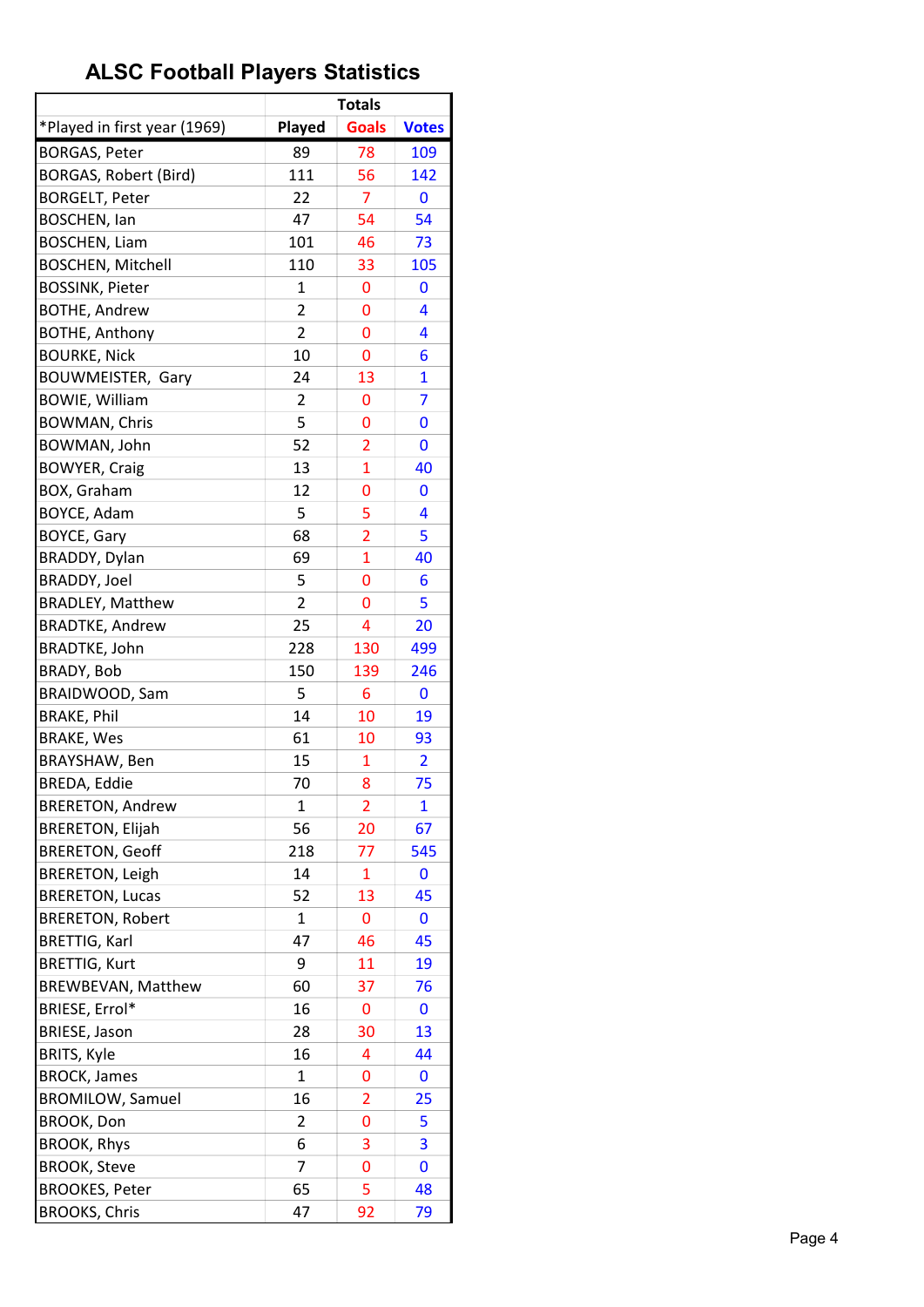|                                               |                | <b>Totals</b>  |                |
|-----------------------------------------------|----------------|----------------|----------------|
| *Played in first year (1969)                  | Played         | <b>Goals</b>   | <b>Votes</b>   |
| <b>BROOKS, Scott</b>                          | 7              | 1              | 4              |
| <b>BROOKS, Timothy</b>                        | 23             | 17             | 48             |
| BROWN, Adam                                   | 19             | 1              | 30             |
| <b>BROWN, Andrew</b>                          | 11             | 4              | 11             |
| <b>BROWN, Connor</b>                          | $\overline{7}$ | 0              | 0              |
| <b>BROWN, Gavin</b>                           | 1              | 0              | 0              |
| BROWN, Jacob                                  | 35             | 77             | 69             |
| <b>BROWN, Miles</b>                           | 5              | 1              | 0              |
| <b>BROWN, Peter</b>                           | 3              | 1              | 5              |
| <b>BROWN, Rowan</b>                           | 5              | $\overline{1}$ | 4              |
| <b>BRUSNAHAN, Jason</b>                       | 15             | 5              | 10             |
| <b>BRUSNAHAN, Kev</b>                         | 17             | 6              | 13             |
| <b>BUBERIS, Daniel</b>                        | 2              | 0              | 6              |
| <b>BUCHOLD, Ken</b>                           | 45             | 5              | 70             |
| <b>BUCKLAND, Mark</b>                         | 28             | 5              | 30             |
| <b>BURFORD, Brenton</b>                       | 40             | 3              | 59             |
| BURFORD, Bruce*                               | 3              | $\overline{0}$ | 0              |
| <b>BURGE, Warren</b>                          | 28             | 0              | 18             |
| <b>BURGESS, Daniel</b>                        | 23             | 68             | 16             |
| <b>BURGESS, Tom</b>                           | 13             | 11             | 18             |
| <b>BURNARD, Bob</b>                           | 24             | 5              | 7              |
| <b>BURNS, Cormac</b>                          | $\mathbf{1}$   | 1              | $\overline{2}$ |
| <b>BURTON, Ken</b>                            | 9              | 1              | 0              |
| <b>BURY, Jack</b>                             | 10             | 0              | 8              |
| BURZACOTT, Wade                               | 6              |                | $\overline{2}$ |
|                                               | 56             | 2<br>14        |                |
| <b>BUSHAWAY, Samuel</b>                       | 17             | 7              | 50<br>13       |
| <b>BUTLER, Ashley</b><br><b>BUTLER, Peter</b> | 55             | 16             |                |
| BUTLER, William*                              | 19             | $\overline{0}$ | 14<br>0        |
|                                               |                |                |                |
| <b>BUTNEJSKI, Victor</b>                      | 4              | 0              | 9              |
| <b>BUTT, Neil</b>                             | 30             | 5              | 27             |
| BUTTERWORTH, Shaun                            | 7              | 0              | $\overline{2}$ |
| <b>BYFORD, Aaron</b>                          | 200            | 416            | 128            |
| <b>BYLES, Tony</b>                            | 25             | 0              | 6              |
| <b>BYRNE, Nicholas</b>                        | 1              | 0              | 3              |
| CADD, Andrew                                  | $\mathbf{1}$   | 0              | 0              |
| CADDY, Craig                                  | 5              | 0              | 0              |
| CALDER, Andrew                                | 16             | 0              | $\overline{1}$ |
| CALIO, T                                      | 1              | 0              | 6              |
| CANNIZZO, Michael                             | 11             | 2              | 0              |
| CAPEL, John*                                  | 1              | 0              | 0              |
| CAPUTO, Mark                                  | 5              | 2              | 0              |
| CAREY, Patric                                 | 8              | 0              | 0              |
| CARMAN, Peter                                 | 11             | 3              | 4              |
| CARMICHAEL, T                                 | $\mathbf{1}$   | 0              | 0              |
| CARNEY, David                                 | 4              | 5              | 5              |
| CARNEY, Zac                                   | 10             | $\mathbf{1}$   | $\overline{2}$ |
| CARR, Ben                                     | 79             | 2              | 90             |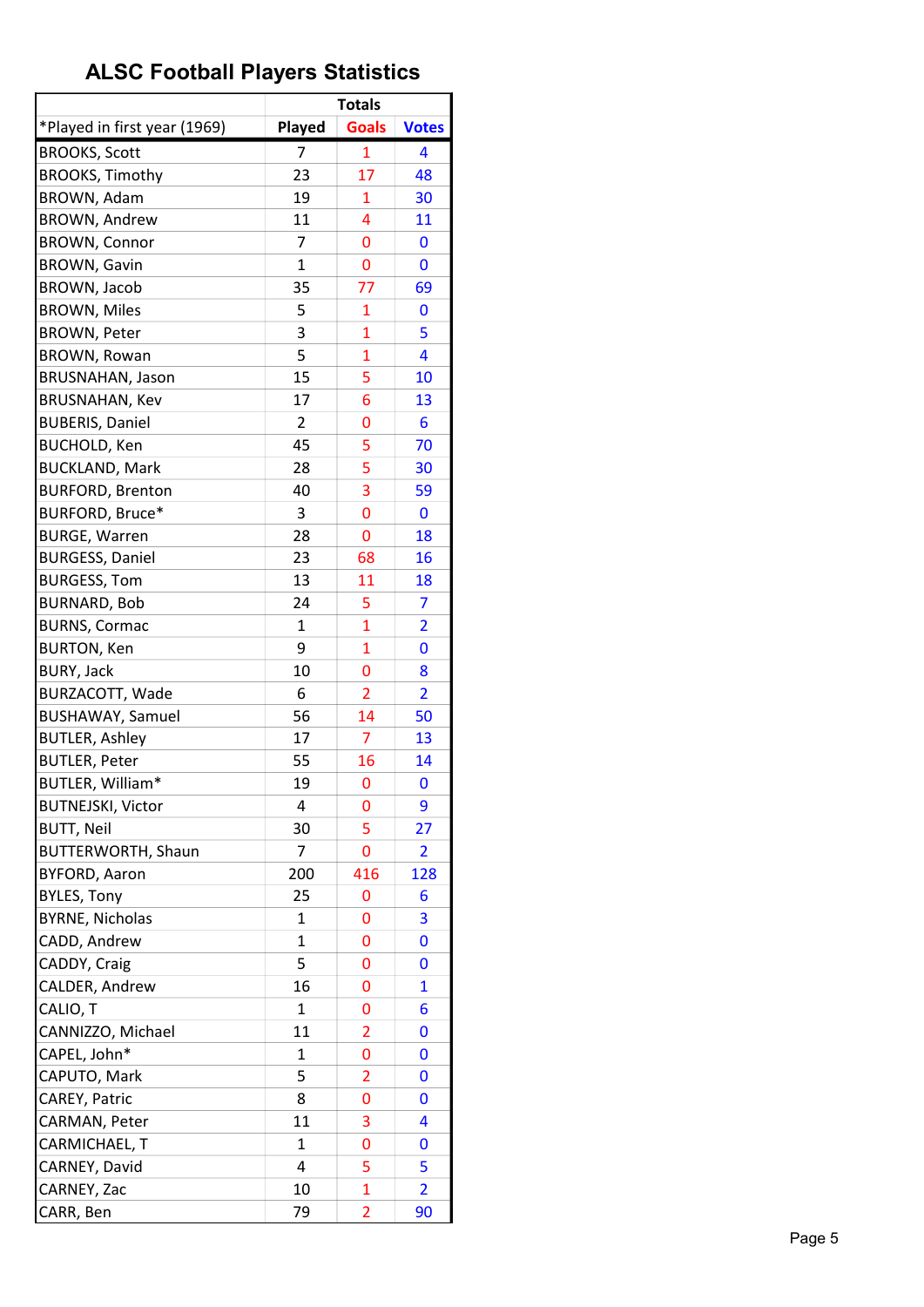|                              |                | <b>Totals</b>       |              |
|------------------------------|----------------|---------------------|--------------|
| *Played in first year (1969) | Played         | <b>Goals</b>        | <b>Votes</b> |
| CARSON, Chad                 | 110            | 49                  | 192          |
| CARSON, Nathan               | 19             | 20                  | 14           |
| CARTER, Jarrod               | 102            | 10                  | 70           |
| CARTWRIGHT, James            | 146            | 125                 | 123          |
| CASEY, Aaron                 | $\mathbf{1}$   | 0                   | 0            |
| CASTLES, Bobby               | 4              | 0                   | 0            |
| CATHRO, Brian                | 52             | 20                  | 58           |
| CATLIN, Darryl               | 2              | 0                   | 0            |
| CATT, Graham                 | 21             | $\mathbf{1}$        | 8            |
| CAVALLO, Jospeh              | 11             | $\mathbf{1}$        | 4            |
| CHAKIRIS, James              | 18             | 6                   | 28           |
| CHAMBERS, Greg               | 15             | 10                  | 33           |
| CHAMPION, Josh               | 35             | 15                  | 13           |
| CHANDLER, Ben                | 19             | 5                   | 6            |
| CHEESEMAN, Aaron             | 6              | 0                   | 6            |
| CHEESEMAN, Brodie            | 15             | $\mathbf{1}$        | 3            |
| CHELVAN, Arun                | 5              | 0                   | 0            |
| CHENEY, Phil                 | 3              | 0                   | 0            |
| CHERRY, Andrew               | $\overline{2}$ | 0                   | 0            |
| CHESSEL, Martin              | 143            | 56                  | 185          |
| CHESSEN, Greg                | 4              | 0                   | 0            |
| CHOWN, James                 | 26             | 4                   | 15           |
| CLANEY, Kye                  | 5              |                     | 19           |
| CLARIC, Anton                | 11             | 2<br>$\overline{2}$ | 11           |
| CLARK, Andrew                | 54             | 33                  |              |
|                              |                |                     | 72           |
| CLARK, Ben                   | 13             | $\overline{2}$      | 21           |
| CLARK, Chris                 | 5<br>94        | 8                   | 8            |
| CLARK, Gavin<br>CLARKE, Dave |                | 23                  | 58           |
|                              | 47             | 3                   | 16           |
| CLARKE, Greg                 | 158            | 17                  | 174          |
| <b>CLARKE, James</b>         | 7              | 1                   | 0            |
| CLARKE, Joel                 | 106            | 196                 | 252          |
| CLARKE, Leon                 | 9              | 0                   | 0            |
| CLEGHORNE, David             | $\mathbf{1}$   | 0                   | 0            |
| CLOTHIER, Jeremy             | 76             | 106                 | 78           |
| <b>CLOTHIER, Nick</b>        | 15             | 6                   | 2            |
| COAD, Nathan                 | 3              | 0                   | 0            |
| COCKS, Sam                   | 15             | 10                  | 10           |
| CODEN, Justin                | 20             | 16                  | 21           |
| COHEN, Daryl                 | 2              | 9                   | 4            |
| COLES, Hugh                  | $\mathbf 1$    | 0                   | 0            |
| COLES, Nathan                | 7              | 0                   | 0            |
| COLLINGWOOD, Chris           | 11             | 0                   | 6            |
| COLLINS, Luke                | 9              | 0                   | 0            |
| COMBE, Kelly                 | 34             | 40                  | 32           |
| CONDO, Fortunato             | 183            | 156                 | 134          |
| CONLON, Sam                  | 38             | 0                   | 6            |
| CONNELLY, Jeremy             | 1              | 0                   | 0            |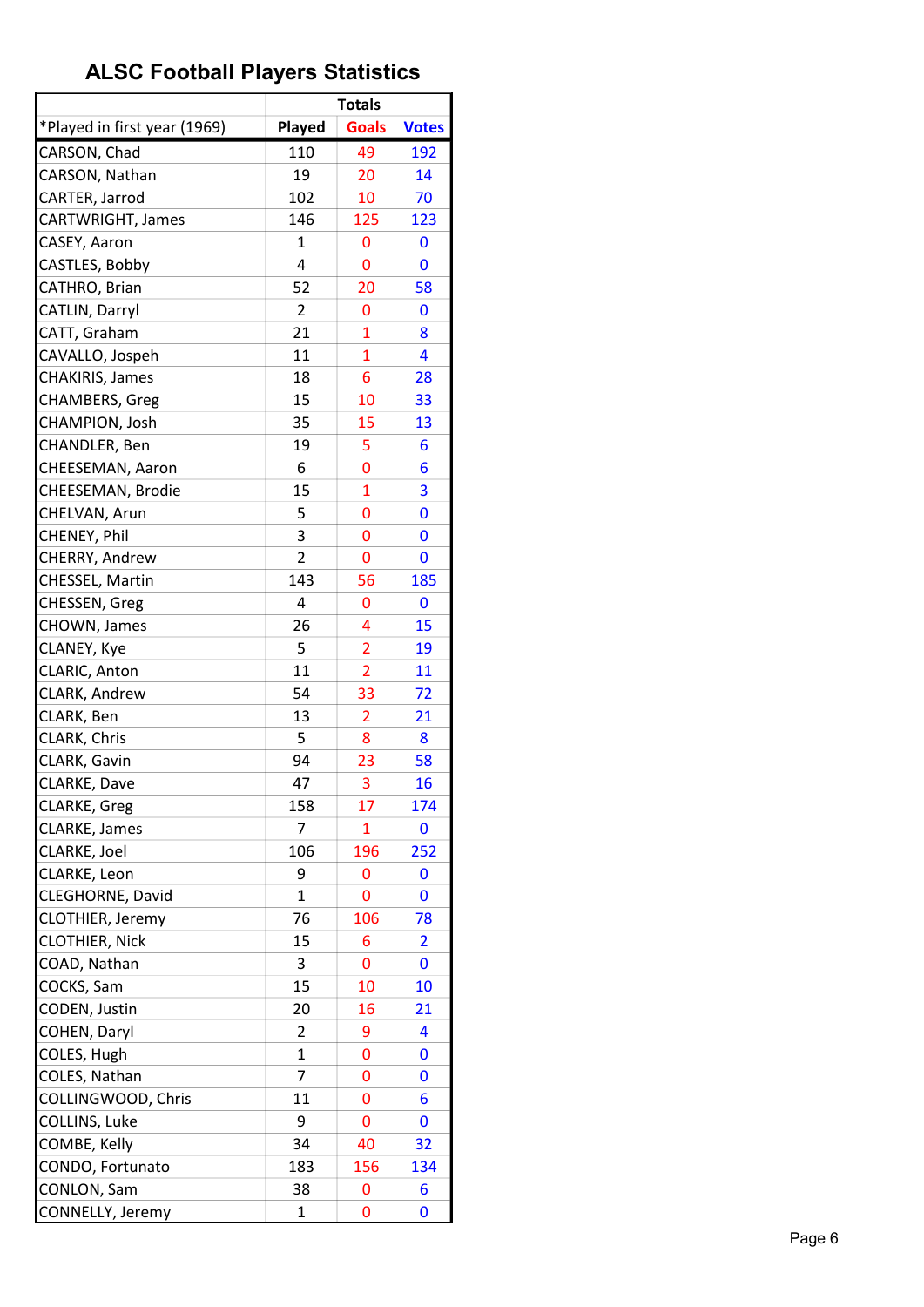|                              |              | <b>Totals</b>           |                         |
|------------------------------|--------------|-------------------------|-------------------------|
| *Played in first year (1969) | Played       | <b>Goals</b>            | <b>Votes</b>            |
| CONROY, Dave                 | 1            | 0                       | 0                       |
| COOK, Mark                   | 12           | $\mathbf{1}$            | $\mathbf{1}$            |
| COOK, Mark                   | 17           | 4                       | 20                      |
| COOPER, Andrew               | 106          | 12                      | 84                      |
| COOPER, Josh                 | 1            | 0                       | 0                       |
| COOTES, Rowan                | 21           | 0                       | 22                      |
| COPELAND, Brett              | 14           | 0                       | 18                      |
| CORNFORD, Blayne             | 5            | 11                      | 20                      |
| COSTIN, Andrew               | 34           | 45                      | 42                      |
| COSTIN, Matthew              | $\mathbf{1}$ | 3                       | $\mathbf{1}$            |
| COULTER, Tony*               | 9            | 0                       | 0                       |
| COUSINS, Rhett               | 1            | 0                       | 0                       |
| COVENTRY, Robert             | 2            | $\mathbf{1}$            | 0                       |
| Craig                        | $\mathbf{1}$ | 0                       | 0                       |
| CRAMERI, Kurt                | 8            | $\overline{2}$          | $\overline{\mathbf{2}}$ |
| CRANE, Cody                  | 22           | $\overline{2}$          | 15                      |
| CRETTENDEN, Jack             | 24           | 5                       | 13                      |
| <b>CRICHTON, Nick</b>        | 8            | 13                      | 4                       |
| CRILLY, Grant                | 33           | 12                      | 21                      |
| CRONSHAW, John               | 101          | 12                      | 81                      |
| CROUCH, Peter                | 100          | 24                      | 25                      |
| <b>CROWHURST, Robert</b>     | 14           | 8                       | 29                      |
| CUMMINGS, Ben                | 8            | 8                       | 14                      |
| CUMMINGS, Dean               | 23           | 10                      | 35                      |
| CUNLIFF, Andrew              | 1            | 0                       | 0                       |
| CUNNINGHAM, Phil             | 24           | 3                       | $\overline{2}$          |
| CURTIS, William              | 19           | 8                       | 33                      |
| CUSTANCE, Joshua             | 9            | 0                       | 0                       |
| CYGANOV, Todd                | 31           | 18                      | 15                      |
| DAHMS, Chris                 | 22           | 3                       | 32                      |
| DAHMS, Stuart                | 66           | 4                       | 46                      |
| DALBY, Paul                  | 33           | 5                       | 19                      |
| DALLING, Scott               | 13           | 0                       | 10                      |
| DALY, Shane                  | 64           | 77                      | 21                      |
| DANVERS, Andrew              | 47           | 7                       | 2                       |
| DAVEY, Xavier                | 60           | 50                      | 64                      |
| DAVIES, Jack                 | 12           | 1                       | 40                      |
| DAVIES, Michael              | 1            | 0                       | 0                       |
| DAVIS, B                     | 1            | 0                       | 0                       |
| DAVIS, Edwin                 | 1            | 0                       | 0                       |
|                              | 9            |                         |                         |
| DAVIS, Gareth                | 10           | 9                       | 4                       |
| DAVIS, Sam                   | 8            | 2<br>5                  | 0                       |
| DAVIS, Simon                 |              |                         | 10                      |
| DAWSON, Nick                 | 13           | $\overline{\mathbf{c}}$ | 29                      |
| DAWSON, Tim                  | 20           | $\overline{2}$          | $\mathbf{1}$            |
| DECK, Brendon                | 1            | 0                       | 0                       |
| DEER, Heath                  | 1            | 0                       | 5                       |
| DEKEIVET, Gary               | 4            | 1                       | 0                       |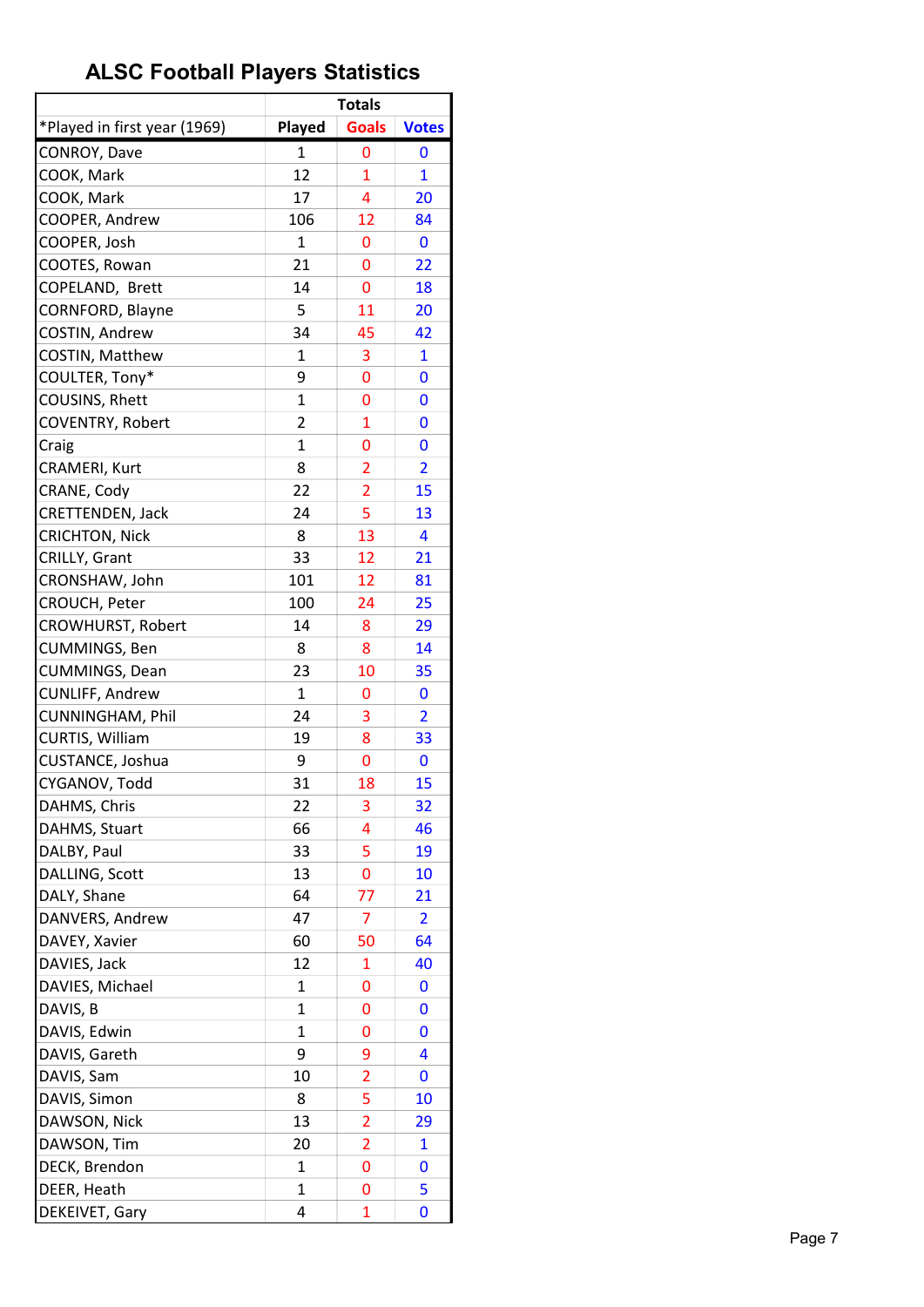|                              |                | <b>Totals</b>  |              |
|------------------------------|----------------|----------------|--------------|
| *Played in first year (1969) | <b>Played</b>  | <b>Goals</b>   | <b>Votes</b> |
| DEL-CASALE, Paul             | 24             | 10             | 11           |
| DELSAR, Matthew              | 75             | 17             | 98           |
| DEMPSEY, Matt                | 23             | 5              | 0            |
| DENKER, Heiko                | 105            | 23             | 89           |
| DENLEY, Clinton              | 4              | $\mathbf{1}$   | 0            |
| <b>DENTON, Greg</b>          | 34             | 44             | 15           |
| DERMODY, Craig               | 10             | 5              | 29           |
| DEVERSON, Jamie              | $\mathbf{1}$   | $\mathbf{1}$   | 0            |
| DICKENSON, Paul              | 1              | 2              | 0            |
| DICKER, Mathew               | 164            | 106            | 99           |
| DICKIE, Connor               | 17             | 0              | 9            |
| DIDONE, D                    | 11             | 0              | $\mathbf{1}$ |
| DIETRICH, Adrian             | 36             | 3              | 20           |
| DIETRICH, David              | 5              | 0              | 0            |
| DIKKENBERG, Jason            | 40             | 9              | 36           |
| DISSEL, Rod                  | 102            | 6              | 93           |
| DOBBIN, Thomas               | 5              | $\overline{1}$ | 0            |
| DOBRE, Jed                   | 45             | 46             | 23           |
| DOECKE, Gary                 | 85             | 54             | 51           |
| DOECKE, Geoff                | 24             | 0              | 7            |
| DOECKE, Neville              | 45             | 43             | 85           |
| DOECKE, Peter                | 38             | 15             | 62           |
| <b>DOECKE, Travis</b>        | 30             | 66             | 82           |
| DOHLER, John                 | 4              | 0              | 0            |
| DOLLING, Ryan                | 2              | 0              | 4            |
| DOLLING, Trent               | 4              | $\overline{1}$ | 6            |
| DONOVAN, Ryan                | 3              | 0              | 0            |
| DOODY, John                  | $\overline{2}$ | 0              | 0            |
| DOODY, Neil                  | 5              | 0              | 0            |
| DOWLING, Matthew             | 3              | 0              | 0            |
| DOWLING, Travis              | 4              | 1              | 0            |
| DOWNS-WOOLEY, Liam           | 35             | 40             | 44           |
| DRABSCH, Peter               | 32             | 51             | 10           |
| DRABSSCH, Nick               | 15             | 13             | 18           |
| DRECKOW, Keenan              | 119            | 17             | 29           |
| DRECKOW, Hayden              | 8              | 0              | 0            |
| DUBOIS, Mark                 | 13             | 4              | 10           |
| DUBOIS, Sam                  | 11             | 1              | 0            |
| DUNN, Scott                  | 5              | 3              | 6            |
| DUTHIE, Rhys                 | 11             | 0              | 4            |
| DUTSCHKE, Kym                | 9              | $\mathbf{1}$   | 3            |
| DUTSCHKE, Daniel             | 41             | 28             | 63           |
| DUTSCHKE, Greg               | 65             | 12             | 112          |
| DUTSCHKE, Matt               | 33             | 37             | 38           |
| DUTSCHKE, Richard            | $\overline{2}$ | 0              | 0            |
| DYER, Anthony                | 18             | 4              | 16           |
| DYER, Jeff                   | $\overline{2}$ | $\overline{2}$ | 0            |
| DYSON, Trevor                | 42             | 0              | 27           |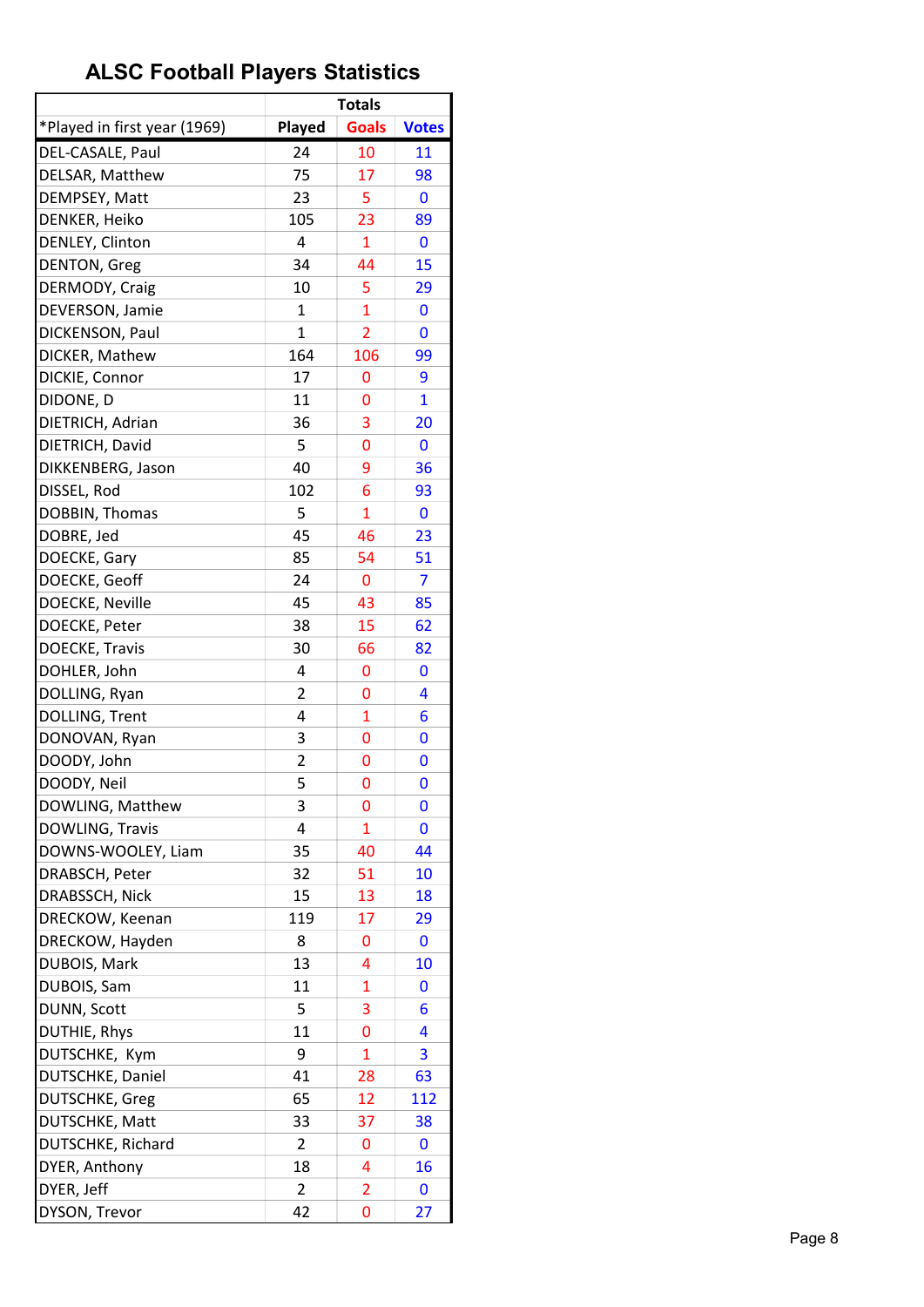|                              |                | <b>Totals</b>  |                |
|------------------------------|----------------|----------------|----------------|
| *Played in first year (1969) | Played         | <b>Goals</b>   | <b>Votes</b>   |
| <b>EASTON, Marc</b>          | 32             | 8              | 22             |
| EBERT, Wayne                 | 3              | 0              | 0              |
| EBSARY, Daniel               | $\overline{2}$ | $\overline{1}$ | 10             |
| ECKERMANN, Ben               | 101            | 39             | 130            |
| <b>ECKERMANN, Carl</b>       | 27             | 6              | 31             |
| <b>ECKERMANN, Craig</b>      | 108            | 45             | 88             |
| <b>ECKERMANN, Dave</b>       | 12             | $\mathbf{1}$   | 6              |
| <b>ECKERMANN, Grant</b>      | 26             | 6              | 28             |
| ECKERMANN, Jeff              | 13             | 22             | 16             |
| <b>ECKERMANN, Jeffrey</b>    | 35             | 0              | 23             |
| <b>ECKERMANN, Matt</b>       | 85             | 6              | 40             |
| <b>ECKERMANN, Milton</b>     | 57             | $\overline{2}$ | 9              |
| <b>ECKERMANN, P</b>          | 9              | 0              | 13             |
| <b>ECKERMANN, Peter</b>      | 32             | 25             | 29             |
| <b>ECKERMANN, Robbie</b>     | 5              | 0              | 6              |
| ECKERMANN, Steve+            | 63             | 73             | 174            |
| <b>ECKERT, Jeff</b>          | 14             | 4              | 0              |
| <b>EDMONDS, Peter</b>        | 1              | 3              | 0              |
| EDMONDS, Rob+                | 29             | 4              | 3              |
| EDMUNDS, Chad                | 60             | 47             | 25             |
| EDSON, Craig                 | 3              | 4              | 4              |
| <b>EDWARDS, Nick</b>         | 9              | 6              | 0              |
| EDWARDS, Rowan               | 56             | 10             | 118            |
| EGAN, Damian                 | 44             | 9              | 27             |
| EGAN, David                  | 11             | 3              | 1              |
| <b>EGGERS, Bradley</b>       | 11             | 4              | 16             |
| EICHNER, Cory                | 13             | 10             | 26             |
| EICHNER, Dale                | 17             | 18             | 63             |
| EICHNER, John                | 3              | $\mathbf{1}$   | 0              |
| EINTHAL, Winifred            | 12             | 1              | 10             |
| EINTHAL, Temujin             | $\overline{2}$ | 0              | 0              |
| <b>ELBURN, Steve</b>         | 3              | 0              | 0              |
| ELI, Buge                    | 5              | 3              | $\overline{2}$ |
| ELIX, Bjorn                  | 29             | $\overline{1}$ | 0              |
| ELKINS, D                    | 1              | 0              | 5              |
| ELLIOTT, A                   | 3              | 0              | 0              |
| ELLIS, Brodie                | 3              | 0              | 0              |
| ELLIS, David                 | 114            | 163            | 130            |
| ELLIS, James                 | 8              | 0              | 5              |
| ELLIS, Jarrad                | 32             | 27             | 17             |
| ELLIS, Paul                  | 7              | $\mathbf{1}$   | 6              |
| ELLIS, Rod                   | 34             | 25             | 37             |
| ELLIS, Thomas                | 4              | 0              | 5              |
| ELMENDORP, Krisztian         | 1              | 0              | 0              |
| ELMS, Josiah                 | 179            | 149            | 97             |
| ELSON, Tony                  | 6              | $\overline{2}$ | 3              |
| <b>EMMETT, Mick</b>          | 138            | 29             | 204            |
| <b>EVANS, Darren</b>         | 3              | 0              | 0              |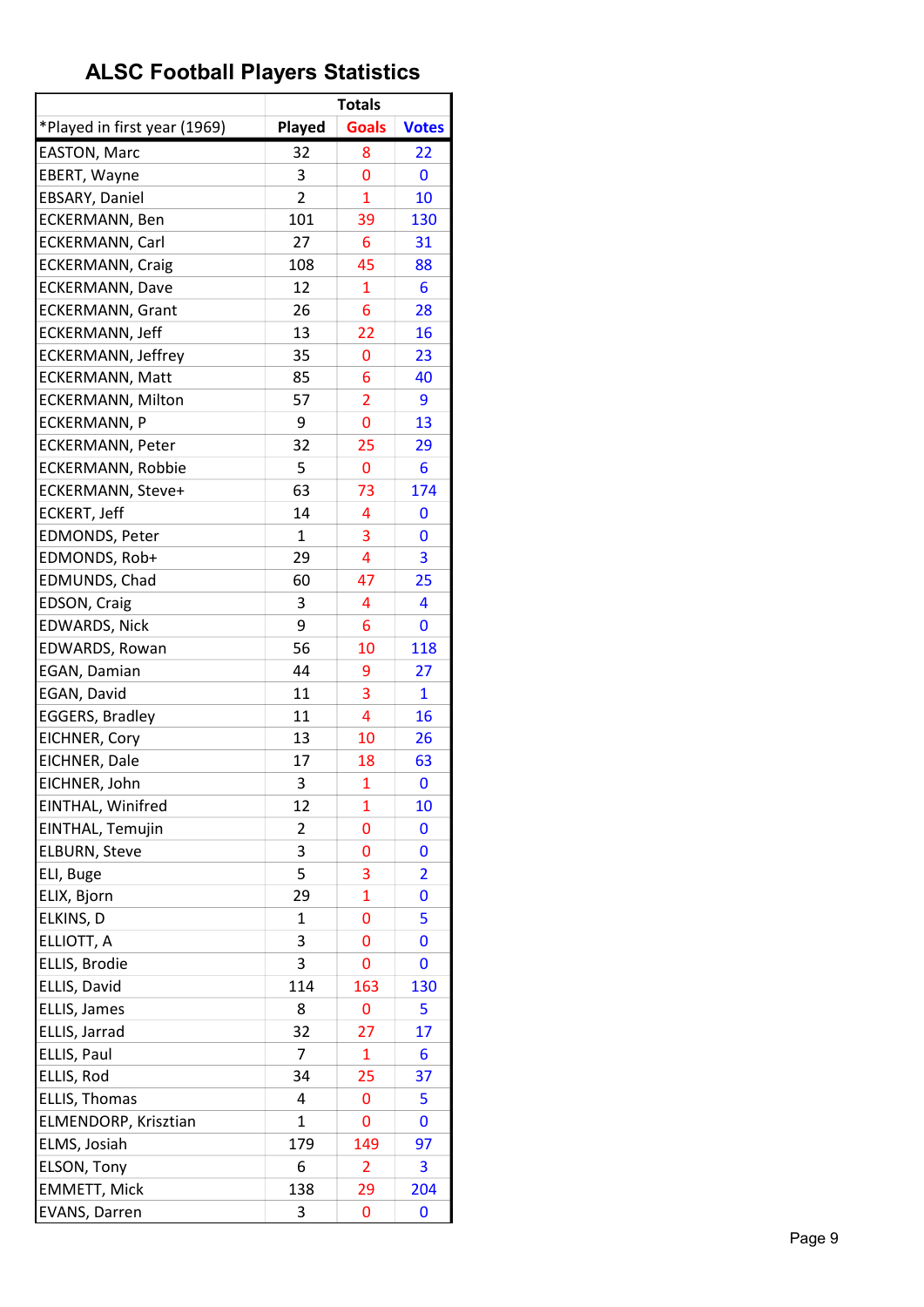|                              |                | <b>Totals</b>  |                         |
|------------------------------|----------------|----------------|-------------------------|
| *Played in first year (1969) | Played         | <b>Goals</b>   | <b>Votes</b>            |
| EVANS, David                 | 16             | 1              | 5                       |
| EVANS, Paul                  | 13             | 3              | 37                      |
| <b>EVANS, Ricky</b>          | 15             | 9              | 11                      |
| <b>EXTON, Sam</b>            | 72             | 5              | 7                       |
| EZZY, Greg                   | $\mathbf{1}$   | 0              | 0                       |
| FAGOTTER, Mark               | 6              | 0              | $\mathbf{1}$            |
| FALKENBURG, Andy             | 15             | 0              | 8                       |
| FARMER, Matt                 | 7              | 0              | 3                       |
| FARTCH, Ken                  | 6              | 0              | 0                       |
| FASOLI, Dave                 | 17             | 7              | 40                      |
| FEIGE, Garry                 | 163            | 67             | 142                     |
| FELEPPA, Sandro              | 36             | 39             | 36                      |
| FIEBIG, Adrian               | 38             | 52             | 48                      |
| FIEDLER, Grant               | 44             | 7              | 56                      |
| FIELKE, Crispian             | 29             | 9              | 5                       |
| FIELKE, Danny                | 18             | 15             | 22                      |
| FIELKE, Ken                  | 17             | 44             | 15                      |
| FIELKE, Paul                 | 19             | 21             | 27                      |
| FIETZ, Marcus                | 88             | 142            | 247                     |
| FIIEDLER, Brenton            | 1              | 0              | 0                       |
| FILSELL, Dave                | 6              | 5              | 15                      |
| FISCHER, Tim*                | 8              | 0              | 0                       |
| FISHER, Andrew               | 202            | 23             | 259                     |
| FITZGERALD, Chris            | 104            | 11             | 64                      |
| FITZGERALD, Luke             | 77             | 66             | 47                      |
| FITZGERALD, Lynal            | 21             | 8              | 13                      |
| FITZGERALD, Mike Jnr         | 5              | $\mathbf{1}$   | 0                       |
| FLACK, Ben                   | 15             | 1              | 3                       |
| FLACK, Jarrod                | $\overline{2}$ | $\mathbf{1}$   | 4                       |
| FLEMING, William             | 8              | 0              | 25                      |
| FLETT, Tobias                | 102            | 11             | 111                     |
| FLIERL, Peter                | 17             | 7              | 7                       |
| FLINT, Simon                 | 6              | 0              | $\overline{\mathbf{2}}$ |
| FOCROUL, Damien              | $\mathbf{1}$   | 0              | 0                       |
| FOCROUL, Simon               | 2              | 1              | 0                       |
| FOOTER, Sam                  | 15             | 0              | 0                       |
| FOREMAN, Daniel              | 7              | 7              | 7                       |
| FORMICHELLA, J               | 1              | $\overline{1}$ | 6                       |
| FOSTER, Jerry                | 10             | $\mathbf{1}$   | 10                      |
| FOTI, Nicholas               | 1              | 0              | 0                       |
| FOX, Jacob                   | 9              | 0              | 0                       |
| FOX, Terry                   | 41             |                |                         |
| FRAHN, Wes                   | 10             | 26<br>0        | 21<br>10                |
|                              | 4              |                |                         |
| FRANCIS, Cameron             | $\overline{2}$ | 2              | 2                       |
| FRASER, Andrew               |                | 0              | 0                       |
| FREDERICK, Simon             | 39             | 6              | 12                      |
| FRENCH, S                    | 4              | 0              | 3                       |
| FREUND, John*                | 10             | 0              | 0                       |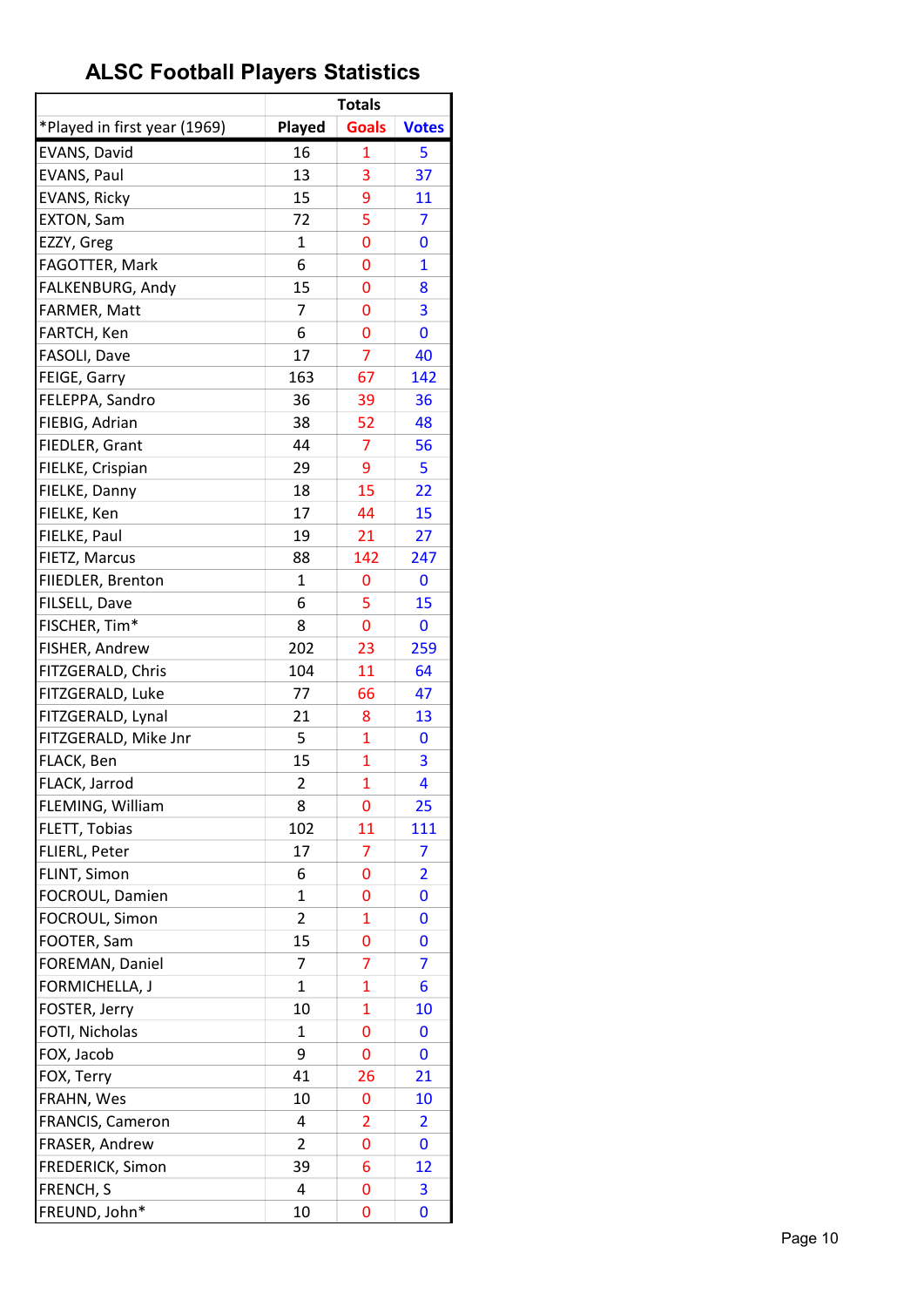| *Played in first year (1969)<br><b>Goals</b><br><b>Played</b><br><b>Votes</b><br>FRIEBEL, Andrew<br>71<br>33<br>42<br>FRIEBEL, David<br>35<br>22<br>38<br>FRIEBEL, Michael<br>81<br>23<br>194<br>FROST, D<br>$\mathbf{1}$<br>0<br>0<br>12<br>4<br>FRYAR, Liam<br>12<br>FUHLBOHM, Peter<br>8<br>$\overline{2}$<br>0<br>$\overline{1}$<br>FURGURSKI, Derek<br>29<br>28<br>5<br><b>FURNESS, Benjamin</b><br>6<br>30<br>GADE, Laurie<br>8<br>4<br>5<br><b>GALDIES, Paul</b><br>$\overline{2}$<br>0<br>0<br>GALE, Jake<br>3<br>4<br>0<br>6<br>$\overline{2}$<br>GALLASCH, Simon<br>11<br>GARSON, M<br>1<br>0<br>0<br>$\overline{2}$<br><b>GASTON, Peter</b><br>3<br>$\overline{2}$<br>$\overline{1}$<br>GAUCCI, Kevin<br>6<br>0<br>GEE, M<br>1<br>0<br>0<br>GEHLING, Wayne<br>$\mathbf{1}$<br>$\overline{0}$<br>0<br><b>GEISLER, Steve</b><br>1<br>0<br>0<br>$\overline{2}$<br><b>GENDRON, P</b><br>4<br>0<br>4<br>GENIKAS, Robert*<br>0<br>0<br><b>GENOVESE, Matthew</b><br>10<br>0<br>0<br><b>GEORG, Peter</b><br>9<br>47<br>43<br>GEORGE, Dylan<br>13<br>13<br>5<br>8<br><b>GEORGE, Simon</b><br>$\mathbf{1}$<br>0<br>GERHARDY, James (Jim)<br>240<br>15<br>209<br>GERHARDY, John<br>119<br>16<br>146<br>GERHARDY, Peter<br>159<br>52<br>112<br>GERLACH, Darryl*<br>16<br>0<br>0<br>GERLACH, Rodney*<br>13<br>0<br>0<br>GERLACH, Wayne<br>19<br>1<br>2<br>7<br><b>GERSCHWITZ, Mark</b><br>15<br>26<br><b>GIAMALIS, Dennis</b><br>$\mathbf 1$<br>1<br>0<br>GIBSON, Guy<br>8<br>0<br>0<br>GIBSON, Michael<br>4<br>0<br>0<br>GIERSCH, Damion<br>228<br>23<br>165<br>7<br>GIERSCH, Matt<br>0<br>28<br>GIFFORD, Brock<br>4<br>0<br>0<br>GILBERT, Brett<br>$\overline{2}$<br>$\overline{2}$<br>3<br>$\mathbf{1}$<br>GILBERT, Warren<br>8<br>8<br>GILBERTSON, Andy<br>16<br>10<br>5<br>6<br>GILES, Warren<br>0<br>$\overline{2}$<br>GILLESPIE, Jason<br>54<br>54<br>62<br>71<br>GILLILAND, Ashley<br>200<br>92<br>GIRKE, Wayne<br>4<br>0<br>0<br>21<br>3<br>GLADIGAU, Darrin<br>13<br>GLADIGAU, Jamie<br>$\overline{2}$<br>3<br>3 |                   |    | <b>Totals</b> |    |
|--------------------------------------------------------------------------------------------------------------------------------------------------------------------------------------------------------------------------------------------------------------------------------------------------------------------------------------------------------------------------------------------------------------------------------------------------------------------------------------------------------------------------------------------------------------------------------------------------------------------------------------------------------------------------------------------------------------------------------------------------------------------------------------------------------------------------------------------------------------------------------------------------------------------------------------------------------------------------------------------------------------------------------------------------------------------------------------------------------------------------------------------------------------------------------------------------------------------------------------------------------------------------------------------------------------------------------------------------------------------------------------------------------------------------------------------------------------------------------------------------------------------------------------------------------------------------------------------------------------------------------------------------------------------------------------------------------------------------------------------------------------------------------------------------------------------------------------------------------------------------------------------------------------------------------------------------------------------------------------------------------------------------|-------------------|----|---------------|----|
|                                                                                                                                                                                                                                                                                                                                                                                                                                                                                                                                                                                                                                                                                                                                                                                                                                                                                                                                                                                                                                                                                                                                                                                                                                                                                                                                                                                                                                                                                                                                                                                                                                                                                                                                                                                                                                                                                                                                                                                                                          |                   |    |               |    |
|                                                                                                                                                                                                                                                                                                                                                                                                                                                                                                                                                                                                                                                                                                                                                                                                                                                                                                                                                                                                                                                                                                                                                                                                                                                                                                                                                                                                                                                                                                                                                                                                                                                                                                                                                                                                                                                                                                                                                                                                                          |                   |    |               |    |
|                                                                                                                                                                                                                                                                                                                                                                                                                                                                                                                                                                                                                                                                                                                                                                                                                                                                                                                                                                                                                                                                                                                                                                                                                                                                                                                                                                                                                                                                                                                                                                                                                                                                                                                                                                                                                                                                                                                                                                                                                          |                   |    |               |    |
|                                                                                                                                                                                                                                                                                                                                                                                                                                                                                                                                                                                                                                                                                                                                                                                                                                                                                                                                                                                                                                                                                                                                                                                                                                                                                                                                                                                                                                                                                                                                                                                                                                                                                                                                                                                                                                                                                                                                                                                                                          |                   |    |               |    |
|                                                                                                                                                                                                                                                                                                                                                                                                                                                                                                                                                                                                                                                                                                                                                                                                                                                                                                                                                                                                                                                                                                                                                                                                                                                                                                                                                                                                                                                                                                                                                                                                                                                                                                                                                                                                                                                                                                                                                                                                                          |                   |    |               |    |
|                                                                                                                                                                                                                                                                                                                                                                                                                                                                                                                                                                                                                                                                                                                                                                                                                                                                                                                                                                                                                                                                                                                                                                                                                                                                                                                                                                                                                                                                                                                                                                                                                                                                                                                                                                                                                                                                                                                                                                                                                          |                   |    |               |    |
|                                                                                                                                                                                                                                                                                                                                                                                                                                                                                                                                                                                                                                                                                                                                                                                                                                                                                                                                                                                                                                                                                                                                                                                                                                                                                                                                                                                                                                                                                                                                                                                                                                                                                                                                                                                                                                                                                                                                                                                                                          |                   |    |               |    |
|                                                                                                                                                                                                                                                                                                                                                                                                                                                                                                                                                                                                                                                                                                                                                                                                                                                                                                                                                                                                                                                                                                                                                                                                                                                                                                                                                                                                                                                                                                                                                                                                                                                                                                                                                                                                                                                                                                                                                                                                                          |                   |    |               |    |
|                                                                                                                                                                                                                                                                                                                                                                                                                                                                                                                                                                                                                                                                                                                                                                                                                                                                                                                                                                                                                                                                                                                                                                                                                                                                                                                                                                                                                                                                                                                                                                                                                                                                                                                                                                                                                                                                                                                                                                                                                          |                   |    |               |    |
|                                                                                                                                                                                                                                                                                                                                                                                                                                                                                                                                                                                                                                                                                                                                                                                                                                                                                                                                                                                                                                                                                                                                                                                                                                                                                                                                                                                                                                                                                                                                                                                                                                                                                                                                                                                                                                                                                                                                                                                                                          |                   |    |               |    |
|                                                                                                                                                                                                                                                                                                                                                                                                                                                                                                                                                                                                                                                                                                                                                                                                                                                                                                                                                                                                                                                                                                                                                                                                                                                                                                                                                                                                                                                                                                                                                                                                                                                                                                                                                                                                                                                                                                                                                                                                                          |                   |    |               |    |
|                                                                                                                                                                                                                                                                                                                                                                                                                                                                                                                                                                                                                                                                                                                                                                                                                                                                                                                                                                                                                                                                                                                                                                                                                                                                                                                                                                                                                                                                                                                                                                                                                                                                                                                                                                                                                                                                                                                                                                                                                          |                   |    |               |    |
|                                                                                                                                                                                                                                                                                                                                                                                                                                                                                                                                                                                                                                                                                                                                                                                                                                                                                                                                                                                                                                                                                                                                                                                                                                                                                                                                                                                                                                                                                                                                                                                                                                                                                                                                                                                                                                                                                                                                                                                                                          |                   |    |               |    |
|                                                                                                                                                                                                                                                                                                                                                                                                                                                                                                                                                                                                                                                                                                                                                                                                                                                                                                                                                                                                                                                                                                                                                                                                                                                                                                                                                                                                                                                                                                                                                                                                                                                                                                                                                                                                                                                                                                                                                                                                                          |                   |    |               |    |
|                                                                                                                                                                                                                                                                                                                                                                                                                                                                                                                                                                                                                                                                                                                                                                                                                                                                                                                                                                                                                                                                                                                                                                                                                                                                                                                                                                                                                                                                                                                                                                                                                                                                                                                                                                                                                                                                                                                                                                                                                          |                   |    |               |    |
|                                                                                                                                                                                                                                                                                                                                                                                                                                                                                                                                                                                                                                                                                                                                                                                                                                                                                                                                                                                                                                                                                                                                                                                                                                                                                                                                                                                                                                                                                                                                                                                                                                                                                                                                                                                                                                                                                                                                                                                                                          |                   |    |               |    |
|                                                                                                                                                                                                                                                                                                                                                                                                                                                                                                                                                                                                                                                                                                                                                                                                                                                                                                                                                                                                                                                                                                                                                                                                                                                                                                                                                                                                                                                                                                                                                                                                                                                                                                                                                                                                                                                                                                                                                                                                                          |                   |    |               |    |
|                                                                                                                                                                                                                                                                                                                                                                                                                                                                                                                                                                                                                                                                                                                                                                                                                                                                                                                                                                                                                                                                                                                                                                                                                                                                                                                                                                                                                                                                                                                                                                                                                                                                                                                                                                                                                                                                                                                                                                                                                          |                   |    |               |    |
|                                                                                                                                                                                                                                                                                                                                                                                                                                                                                                                                                                                                                                                                                                                                                                                                                                                                                                                                                                                                                                                                                                                                                                                                                                                                                                                                                                                                                                                                                                                                                                                                                                                                                                                                                                                                                                                                                                                                                                                                                          |                   |    |               |    |
|                                                                                                                                                                                                                                                                                                                                                                                                                                                                                                                                                                                                                                                                                                                                                                                                                                                                                                                                                                                                                                                                                                                                                                                                                                                                                                                                                                                                                                                                                                                                                                                                                                                                                                                                                                                                                                                                                                                                                                                                                          |                   |    |               |    |
|                                                                                                                                                                                                                                                                                                                                                                                                                                                                                                                                                                                                                                                                                                                                                                                                                                                                                                                                                                                                                                                                                                                                                                                                                                                                                                                                                                                                                                                                                                                                                                                                                                                                                                                                                                                                                                                                                                                                                                                                                          |                   |    |               |    |
|                                                                                                                                                                                                                                                                                                                                                                                                                                                                                                                                                                                                                                                                                                                                                                                                                                                                                                                                                                                                                                                                                                                                                                                                                                                                                                                                                                                                                                                                                                                                                                                                                                                                                                                                                                                                                                                                                                                                                                                                                          |                   |    |               |    |
|                                                                                                                                                                                                                                                                                                                                                                                                                                                                                                                                                                                                                                                                                                                                                                                                                                                                                                                                                                                                                                                                                                                                                                                                                                                                                                                                                                                                                                                                                                                                                                                                                                                                                                                                                                                                                                                                                                                                                                                                                          |                   |    |               |    |
|                                                                                                                                                                                                                                                                                                                                                                                                                                                                                                                                                                                                                                                                                                                                                                                                                                                                                                                                                                                                                                                                                                                                                                                                                                                                                                                                                                                                                                                                                                                                                                                                                                                                                                                                                                                                                                                                                                                                                                                                                          |                   |    |               |    |
|                                                                                                                                                                                                                                                                                                                                                                                                                                                                                                                                                                                                                                                                                                                                                                                                                                                                                                                                                                                                                                                                                                                                                                                                                                                                                                                                                                                                                                                                                                                                                                                                                                                                                                                                                                                                                                                                                                                                                                                                                          |                   |    |               |    |
|                                                                                                                                                                                                                                                                                                                                                                                                                                                                                                                                                                                                                                                                                                                                                                                                                                                                                                                                                                                                                                                                                                                                                                                                                                                                                                                                                                                                                                                                                                                                                                                                                                                                                                                                                                                                                                                                                                                                                                                                                          |                   |    |               |    |
|                                                                                                                                                                                                                                                                                                                                                                                                                                                                                                                                                                                                                                                                                                                                                                                                                                                                                                                                                                                                                                                                                                                                                                                                                                                                                                                                                                                                                                                                                                                                                                                                                                                                                                                                                                                                                                                                                                                                                                                                                          |                   |    |               |    |
|                                                                                                                                                                                                                                                                                                                                                                                                                                                                                                                                                                                                                                                                                                                                                                                                                                                                                                                                                                                                                                                                                                                                                                                                                                                                                                                                                                                                                                                                                                                                                                                                                                                                                                                                                                                                                                                                                                                                                                                                                          |                   |    |               |    |
|                                                                                                                                                                                                                                                                                                                                                                                                                                                                                                                                                                                                                                                                                                                                                                                                                                                                                                                                                                                                                                                                                                                                                                                                                                                                                                                                                                                                                                                                                                                                                                                                                                                                                                                                                                                                                                                                                                                                                                                                                          |                   |    |               |    |
|                                                                                                                                                                                                                                                                                                                                                                                                                                                                                                                                                                                                                                                                                                                                                                                                                                                                                                                                                                                                                                                                                                                                                                                                                                                                                                                                                                                                                                                                                                                                                                                                                                                                                                                                                                                                                                                                                                                                                                                                                          |                   |    |               |    |
|                                                                                                                                                                                                                                                                                                                                                                                                                                                                                                                                                                                                                                                                                                                                                                                                                                                                                                                                                                                                                                                                                                                                                                                                                                                                                                                                                                                                                                                                                                                                                                                                                                                                                                                                                                                                                                                                                                                                                                                                                          |                   |    |               |    |
|                                                                                                                                                                                                                                                                                                                                                                                                                                                                                                                                                                                                                                                                                                                                                                                                                                                                                                                                                                                                                                                                                                                                                                                                                                                                                                                                                                                                                                                                                                                                                                                                                                                                                                                                                                                                                                                                                                                                                                                                                          |                   |    |               |    |
|                                                                                                                                                                                                                                                                                                                                                                                                                                                                                                                                                                                                                                                                                                                                                                                                                                                                                                                                                                                                                                                                                                                                                                                                                                                                                                                                                                                                                                                                                                                                                                                                                                                                                                                                                                                                                                                                                                                                                                                                                          |                   |    |               |    |
|                                                                                                                                                                                                                                                                                                                                                                                                                                                                                                                                                                                                                                                                                                                                                                                                                                                                                                                                                                                                                                                                                                                                                                                                                                                                                                                                                                                                                                                                                                                                                                                                                                                                                                                                                                                                                                                                                                                                                                                                                          |                   |    |               |    |
|                                                                                                                                                                                                                                                                                                                                                                                                                                                                                                                                                                                                                                                                                                                                                                                                                                                                                                                                                                                                                                                                                                                                                                                                                                                                                                                                                                                                                                                                                                                                                                                                                                                                                                                                                                                                                                                                                                                                                                                                                          |                   |    |               |    |
|                                                                                                                                                                                                                                                                                                                                                                                                                                                                                                                                                                                                                                                                                                                                                                                                                                                                                                                                                                                                                                                                                                                                                                                                                                                                                                                                                                                                                                                                                                                                                                                                                                                                                                                                                                                                                                                                                                                                                                                                                          |                   |    |               |    |
|                                                                                                                                                                                                                                                                                                                                                                                                                                                                                                                                                                                                                                                                                                                                                                                                                                                                                                                                                                                                                                                                                                                                                                                                                                                                                                                                                                                                                                                                                                                                                                                                                                                                                                                                                                                                                                                                                                                                                                                                                          |                   |    |               |    |
|                                                                                                                                                                                                                                                                                                                                                                                                                                                                                                                                                                                                                                                                                                                                                                                                                                                                                                                                                                                                                                                                                                                                                                                                                                                                                                                                                                                                                                                                                                                                                                                                                                                                                                                                                                                                                                                                                                                                                                                                                          |                   |    |               |    |
|                                                                                                                                                                                                                                                                                                                                                                                                                                                                                                                                                                                                                                                                                                                                                                                                                                                                                                                                                                                                                                                                                                                                                                                                                                                                                                                                                                                                                                                                                                                                                                                                                                                                                                                                                                                                                                                                                                                                                                                                                          |                   |    |               |    |
|                                                                                                                                                                                                                                                                                                                                                                                                                                                                                                                                                                                                                                                                                                                                                                                                                                                                                                                                                                                                                                                                                                                                                                                                                                                                                                                                                                                                                                                                                                                                                                                                                                                                                                                                                                                                                                                                                                                                                                                                                          |                   |    |               |    |
|                                                                                                                                                                                                                                                                                                                                                                                                                                                                                                                                                                                                                                                                                                                                                                                                                                                                                                                                                                                                                                                                                                                                                                                                                                                                                                                                                                                                                                                                                                                                                                                                                                                                                                                                                                                                                                                                                                                                                                                                                          |                   |    |               |    |
|                                                                                                                                                                                                                                                                                                                                                                                                                                                                                                                                                                                                                                                                                                                                                                                                                                                                                                                                                                                                                                                                                                                                                                                                                                                                                                                                                                                                                                                                                                                                                                                                                                                                                                                                                                                                                                                                                                                                                                                                                          |                   |    |               |    |
|                                                                                                                                                                                                                                                                                                                                                                                                                                                                                                                                                                                                                                                                                                                                                                                                                                                                                                                                                                                                                                                                                                                                                                                                                                                                                                                                                                                                                                                                                                                                                                                                                                                                                                                                                                                                                                                                                                                                                                                                                          |                   |    |               |    |
|                                                                                                                                                                                                                                                                                                                                                                                                                                                                                                                                                                                                                                                                                                                                                                                                                                                                                                                                                                                                                                                                                                                                                                                                                                                                                                                                                                                                                                                                                                                                                                                                                                                                                                                                                                                                                                                                                                                                                                                                                          |                   |    |               |    |
|                                                                                                                                                                                                                                                                                                                                                                                                                                                                                                                                                                                                                                                                                                                                                                                                                                                                                                                                                                                                                                                                                                                                                                                                                                                                                                                                                                                                                                                                                                                                                                                                                                                                                                                                                                                                                                                                                                                                                                                                                          |                   |    |               |    |
|                                                                                                                                                                                                                                                                                                                                                                                                                                                                                                                                                                                                                                                                                                                                                                                                                                                                                                                                                                                                                                                                                                                                                                                                                                                                                                                                                                                                                                                                                                                                                                                                                                                                                                                                                                                                                                                                                                                                                                                                                          |                   |    |               |    |
|                                                                                                                                                                                                                                                                                                                                                                                                                                                                                                                                                                                                                                                                                                                                                                                                                                                                                                                                                                                                                                                                                                                                                                                                                                                                                                                                                                                                                                                                                                                                                                                                                                                                                                                                                                                                                                                                                                                                                                                                                          |                   |    |               |    |
|                                                                                                                                                                                                                                                                                                                                                                                                                                                                                                                                                                                                                                                                                                                                                                                                                                                                                                                                                                                                                                                                                                                                                                                                                                                                                                                                                                                                                                                                                                                                                                                                                                                                                                                                                                                                                                                                                                                                                                                                                          | GLADIGAU, Michael | 23 | 14            | 80 |
| 173<br>GLADIGAU, Wayne<br>94<br>258                                                                                                                                                                                                                                                                                                                                                                                                                                                                                                                                                                                                                                                                                                                                                                                                                                                                                                                                                                                                                                                                                                                                                                                                                                                                                                                                                                                                                                                                                                                                                                                                                                                                                                                                                                                                                                                                                                                                                                                      |                   |    |               |    |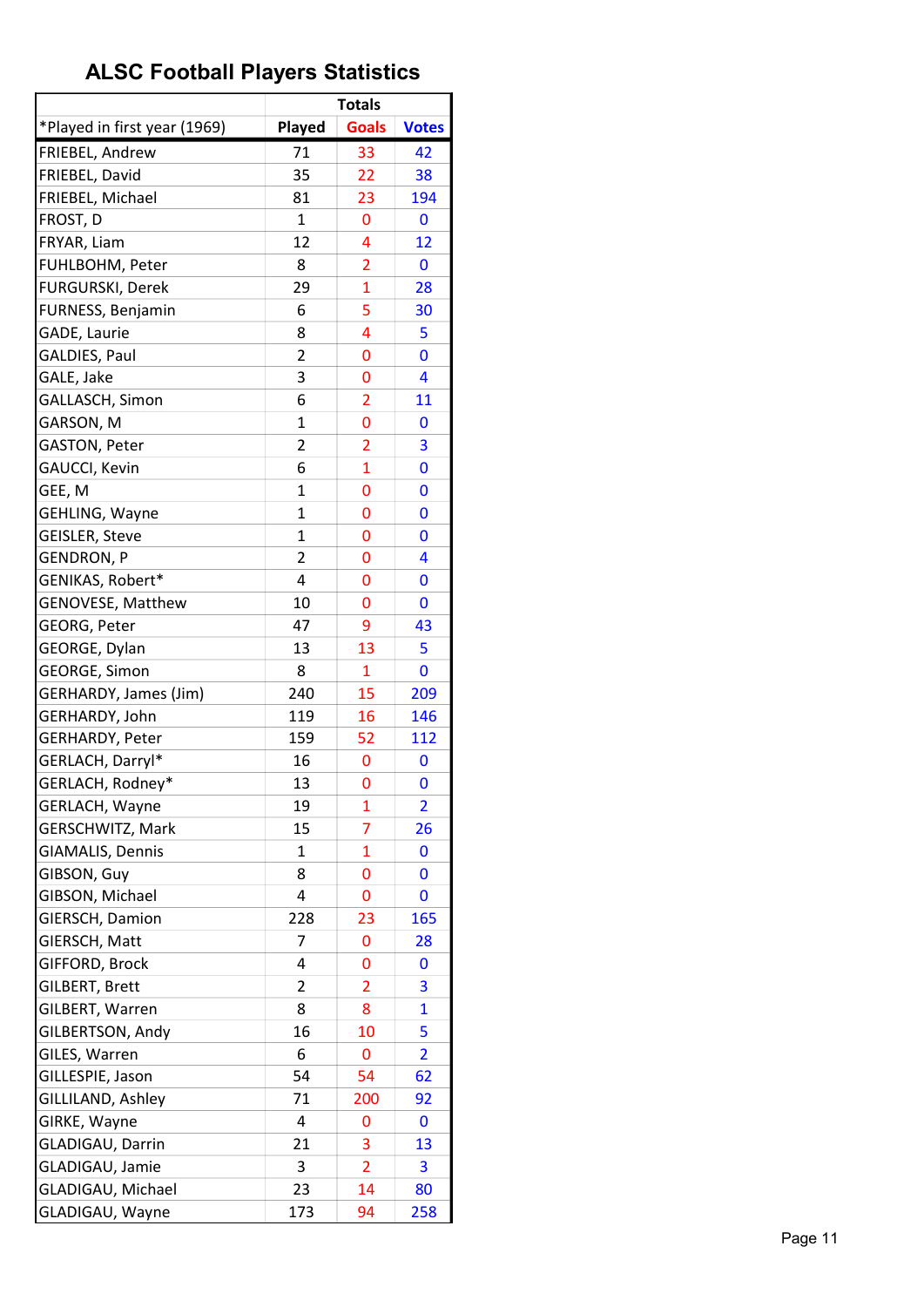|                              |                | <b>Totals</b>  |                |
|------------------------------|----------------|----------------|----------------|
| *Played in first year (1969) | Played         | <b>Goals</b>   | <b>Votes</b>   |
| <b>GLASSON, Barry</b>        | 2              | 0              | 3              |
| <b>GLOVER, Alexander</b>     | 15             | 0              | 16             |
| GLOVER, James                | 14             | $\overline{7}$ | 3              |
| GLOVER, Sam                  | 16             | 4              | 17             |
| GLOVER, Zac                  | 30             | 22             | 9              |
| GLYNN, Craig                 | 43             | 67             | 36             |
| GOGOLL, Michael              | 6              | 0              | 6              |
| GOLLASCH, Julian             | 12             | 16             | 14             |
| GOODALL, Ashley              | 93             | 129            | 189            |
| GOODFELLOW, Paul             | 10             | 0              | 0              |
| GOOMES, Corey                | $\mathbf{1}$   | 0              | 0              |
| GORIS, Dion                  | 17             | 34             | 27             |
| GOSS, William                | 60             | 11             | 65             |
| GOUDIE, Adrian               | 13             | $\overline{2}$ | 13             |
| GOULDING, Kane               | 11             | 4              | 28             |
| GOWER, Abraham               | 17             | 6              | 4              |
| GRAETZ, Ashley               | 5              | 0              | 0              |
| GRANT, Alexander             | 9              | 5              | 0              |
| <b>GRANT, Grae</b>           | 5              | 14             | 4              |
| GRAY, Matthew                | 53             | 4              | 20             |
| GRECO, John                  | 12             | $\overline{2}$ | 6              |
| GREEN, Andy                  | 16             | 6              | 6              |
| GREEN, Luke                  | 4              | $\mathbf{1}$   | 0              |
| GREEN, Stephen               | 19             | 10             | 0              |
| GREGORY, Paul                | 5              | 0              | 11             |
| GREGOV, Sinisa               | 19             | 19             | 29             |
| GRIEGER, Brian               | 9              | 0              | 6              |
| GRIEGER, David               | 73             | 10             | 69             |
| GRIEGER, Jacob               | $\overline{2}$ | 6              | 0              |
| GRIEGER, John                | 26             | 3              | 29             |
| <b>GRIEGER, Mike</b>         | 4              | 3              | $\overline{2}$ |
| GRIEGER, Paul                | 2              | 0              | 0              |
| <b>GRIEVE, Drew</b>          | 31             | 3              | 12             |
| GRIEVE, Sam                  | 37             | 24             | 25             |
| <b>GRIFFITH, Neil</b>        | 20             | 1              | 0              |
| GROCKE, Christian            | $\mathbf{1}$   | 0              | 0              |
| GROCKE, Jason                | 155            | 33             | 29             |
| GROCKE, John                 | 224            | 223            | 308            |
| GROCKE, Karl                 | 55             | 2              | 71             |
| GROCKE, Nathan               | $\mathbf{1}$   | $\mathbf{1}$   | 5              |
| GROSSER, Mark                | 57             | 12             | 29             |
| GROSSI, A                    | 2              | 0              | 0              |
| <b>GROWDEN, Thomas</b>       | 14             | 5              | 10             |
| GRULKE, David                | 6              | 0              | 1              |
| GRUND, Nathan                | $\mathbf{1}$   | 0              | 0              |
| <b>GURLING, Frazer</b>       | 8              | 5              | 0              |
| HAAK, James                  | 4              | 0              | 0              |
| HAARSMA, Adam                | 9              | 7              | 9              |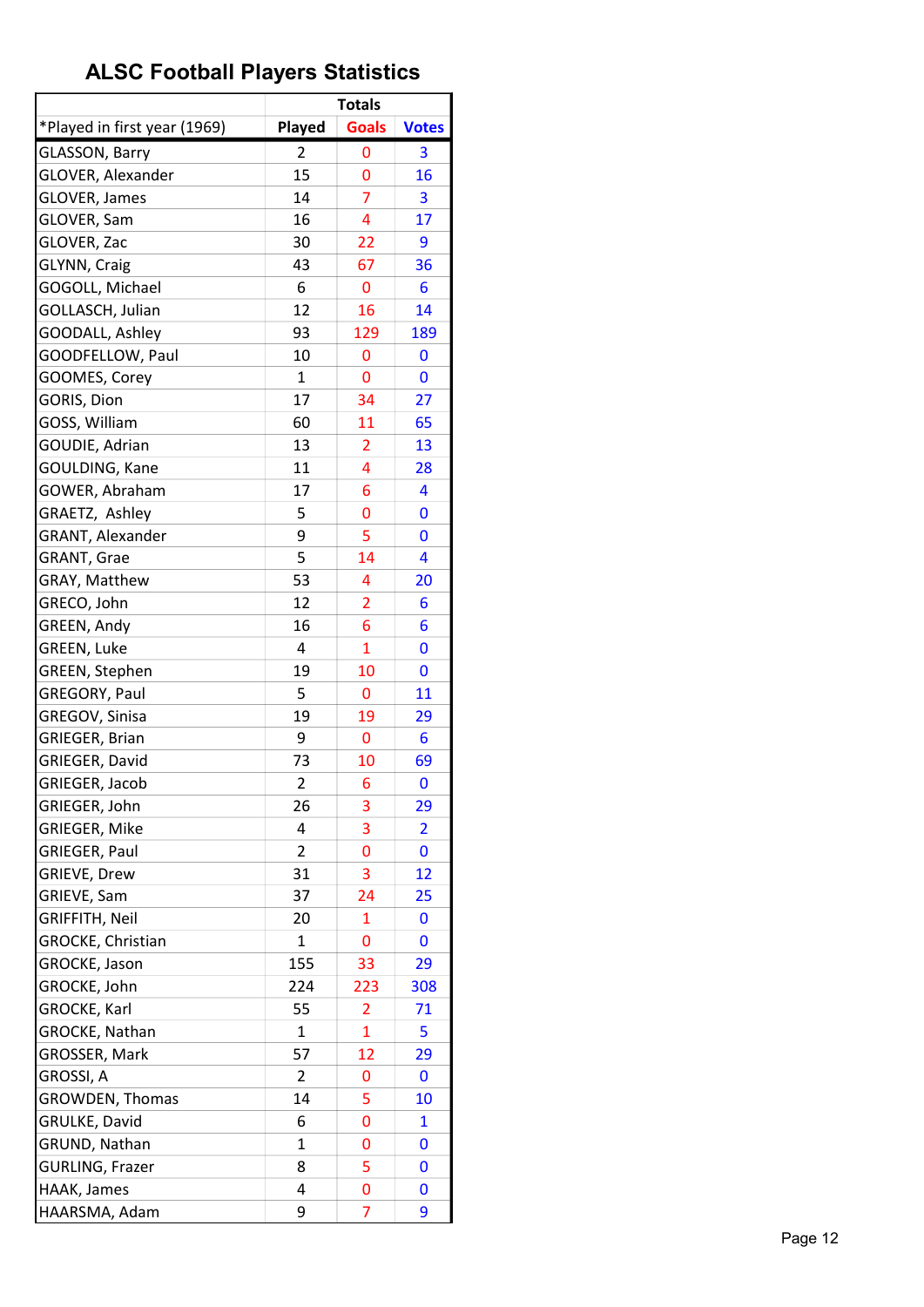|                              |                | <b>Totals</b>       |                         |
|------------------------------|----------------|---------------------|-------------------------|
| *Played in first year (1969) | Played         | <b>Goals</b>        | <b>Votes</b>            |
| HAEZLEWOOD, Anthony          | 7              | 8                   | 3                       |
| HAGE, John                   | 13             | 5                   | 4                       |
| HALLO, Mark                  | 5              | $\overline{1}$      | $\mathbf{1}$            |
| HALLO, Scott                 | 83             | 122                 | 179                     |
| HAMDORF, lan                 | 37             | 16                  | 40                      |
| HAMILTON, Matt               | 2              | 0                   | 0                       |
| HAMILTON, Paul               | 13             | 4                   | 3                       |
| HAMMER, Mark                 | 8              | $\mathbf{1}$        | $\mathbf{1}$            |
| HAMMOND, Callen              | 20             | 4                   | 0                       |
| HAMOOD, Luke                 | 28             | 13                  | $\mathbf{1}$            |
| HAMPEL, Benjamin             | 55             | 10                  | 58                      |
| HAMPEL, Brian                | 33             | 9                   | 55                      |
| HAMPEL, Mark                 | 15             | 21                  | 20                      |
| HANDTKE, Vince               | 21             | 0                   | 8                       |
| HANNEMANN, Jacob             | 16             | $\mathbf{1}$        | 3                       |
| HAPPE, Chris                 | 14             | $\overline{2}$      | 13                      |
| <b>HARCH, Henry</b>          | 18             | 3                   | 3                       |
| HARDEN, C                    | 1              | 0                   | 0                       |
| HARDIGAN, Mark               | 34             | 41                  | 16                      |
| HARDY, Ross                  | 4              | 0                   | 0                       |
| HARE, Chris                  | $\mathbf{1}$   | 0                   | 0                       |
| HARKNESS, Chris              | 14             | 3                   | 9                       |
| HARKNESS, Jarrod             | 48             | 50                  | 49                      |
| HARKNESS, Tim                | 7              | 32                  | 23                      |
|                              | 22             | $\overline{2}$      |                         |
| HARLAND, Daniel              | 174            |                     | 28<br>208               |
| HARMS, David                 |                | 153                 |                         |
| HARMS, John (Darky)          | 1<br>5         | 1<br>$\overline{2}$ | 0<br>$\overline{2}$     |
| HARMS, Micheal               |                | 162                 | 247                     |
| HARPER, Brad                 | 167            |                     |                         |
| HARRINGTON, Robert           | 2              | 0                   | 0                       |
| HARRIS, Daniel               | 64             | 6                   | 51                      |
| HARRIS, Nicholas             | 1              | 0                   | 0                       |
| HART, John                   | 22             | $\overline{2}$      | 4                       |
| HARTMANN, Craig              | 57             | 16                  | 67                      |
| HARTWICH, Matthew            | 88             | 43                  | 52                      |
| HARTWICH, Neil+              | 26             | 4                   | 5                       |
| HARTWIG, Geof                | 30             | 7                   | 25                      |
| HARTWIG, Scott               | 14             | 8                   | 27                      |
| HASSELHOFF, Mike             | 2              | 0                   | 0                       |
| HASSOLD, Greg                | 29             | 30                  | 39                      |
| HASSOLD, Roger               | 1              | 1                   | $\overline{\mathbf{c}}$ |
| HASTINGS, Andrew             | 9              | 3                   | 21                      |
| HAUSER, Michael              | $\overline{2}$ | $\overline{2}$      | 0                       |
| HAVELBURG, Geoffrey          | 80             | 67                  | 88                      |
| HAWTHORNE, Tasman            | 19             | 49                  | 50                      |
| HAY, Luke                    | 6              | 0                   | 0                       |
| HAYNES, Tristan              | 58             | 5                   | 17                      |
| HEATH, Darryl                | 15             | 10                  | 35                      |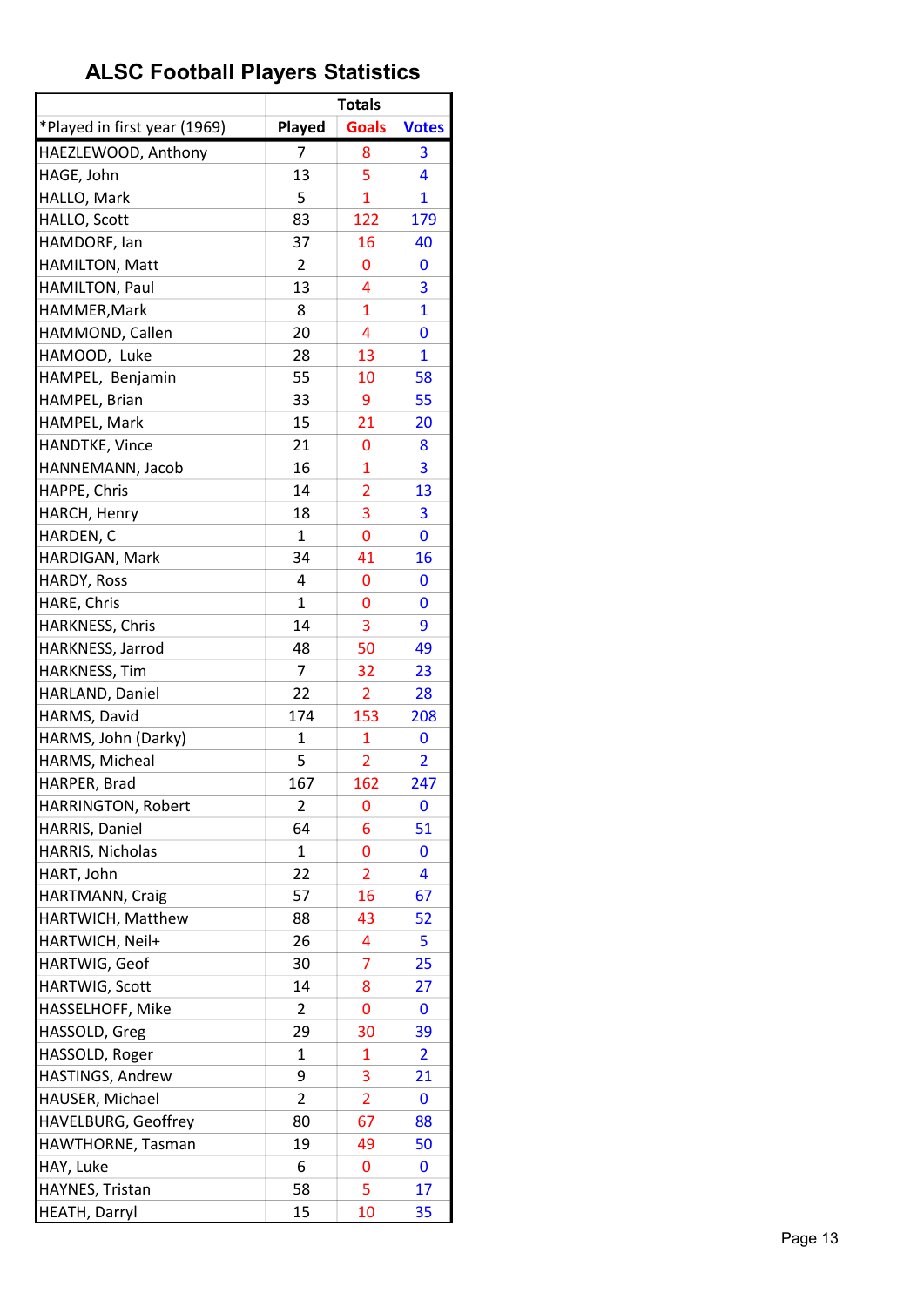|                              |              | <b>Totals</b>  |                |
|------------------------------|--------------|----------------|----------------|
| *Played in first year (1969) | Played       | <b>Goals</b>   | <b>Votes</b>   |
| HEATH, J                     | 3            | 1              | 0              |
| <b>HEATH, Thomas</b>         | 17           | 0              | 3              |
| <b>HEATLEY, Rick</b>         | 5            | $\overline{2}$ | 7              |
| HEAVYSIDE, David             | 37           | 64             | 58             |
| HEAVYSIDE, Samuel            | 162          | 57             | 118            |
| HEIDENREICH, Drew            | 3            | 2              | 0              |
| HEIL, Sullivan               | 8            | 8              | 12             |
| HEIN, Vince                  | $\mathbf{1}$ | 0              | 0              |
| HEINRICH, Gregory*           | 7            | 0              | 0              |
| <b>HEINRICH, Tim</b>         | 62           | 23             | 68             |
| HEINTZE, Matthew             | 7            | 4              | 4              |
| HELBIG, David                | 9            | $\overline{2}$ | 0              |
| HENDERSON, Michael           | 29           | $\overline{2}$ | 24             |
| HENNINGSEN, Paul             | 34           | $\overline{1}$ | 16             |
| HENSEL, Michael              | 73           | 61             | 85             |
| HENTSCHKE, Keith             | 101          | 13             | 100            |
| HENTY-SMITH, Joshua          | 96           | 130            | 103            |
| HEPPNER, Jeff                | 178          | 6              | 91             |
| HERRMANN, Dave               | 8            | 4              | 0              |
| HEWTON, John                 | 50           | 62             | 88             |
| HEYNE, James                 | 35           | $\mathbf{1}$   | 43             |
| HEYNE, Justin                | 50           | 61             | 40             |
| HEYNE, Nick                  | 37           | 52             | 47             |
| HEYNE, Paul                  | 10           | 9              | 8              |
| HICKEY, Shane                | 69           | 85             | 184            |
| HIGGINS, Tim                 | 17           | 8              | 17             |
| HIGGS, James                 | 15           | 0              | $\overline{2}$ |
| HIGGS, Michael               | 106          | 88             | 57             |
| HIGGS, Rex                   | $\mathbf 1$  | $\overline{2}$ | 0              |
| HIGHFOLD, Ben                | 3            | 1              | 0              |
| HIGHFOLD, Bob                | 22           | 19             | 30             |
| HIGHFOLD, Richard            | 2            | 2              | 6              |
| HIGHHAM, Barry               | 33           | $\overline{2}$ | 55             |
| HILDEBRAND, Graham           | 1            | 0              | 0              |
| HILLARD, Kym                 | 18           | 2              | 20             |
| HITCH, Ashley                | 96           | 40             | 58             |
| HITCH, Michael               | 59           | 7              | 60             |
| HOCKING, David               | 51           | 56             | 104            |
| HODGES, David                | 137          | 528            | 258            |
| HODGKINSON, Brett            | 5            | 0              | $\overline{2}$ |
| <b>HODGKINSON, Grant</b>     | 25           | 6              | 14             |
| HODGSON, Daniel              | 16           | 0              | 17             |
| HOFF, David                  | 37           | 0              | 6              |
| HOFFMANN, T                  | 9            | 2              | 0              |
| HOGAN, Paul                  | 3            | 0              | 0              |
| HOGARTH, A                   | $\mathbf{1}$ | 0              | 1              |
| <b>HOKLAS, Caleb</b>         | 156          | 256            | 174            |
| HOKLAS, Isaac                | 116          | 27             | 99             |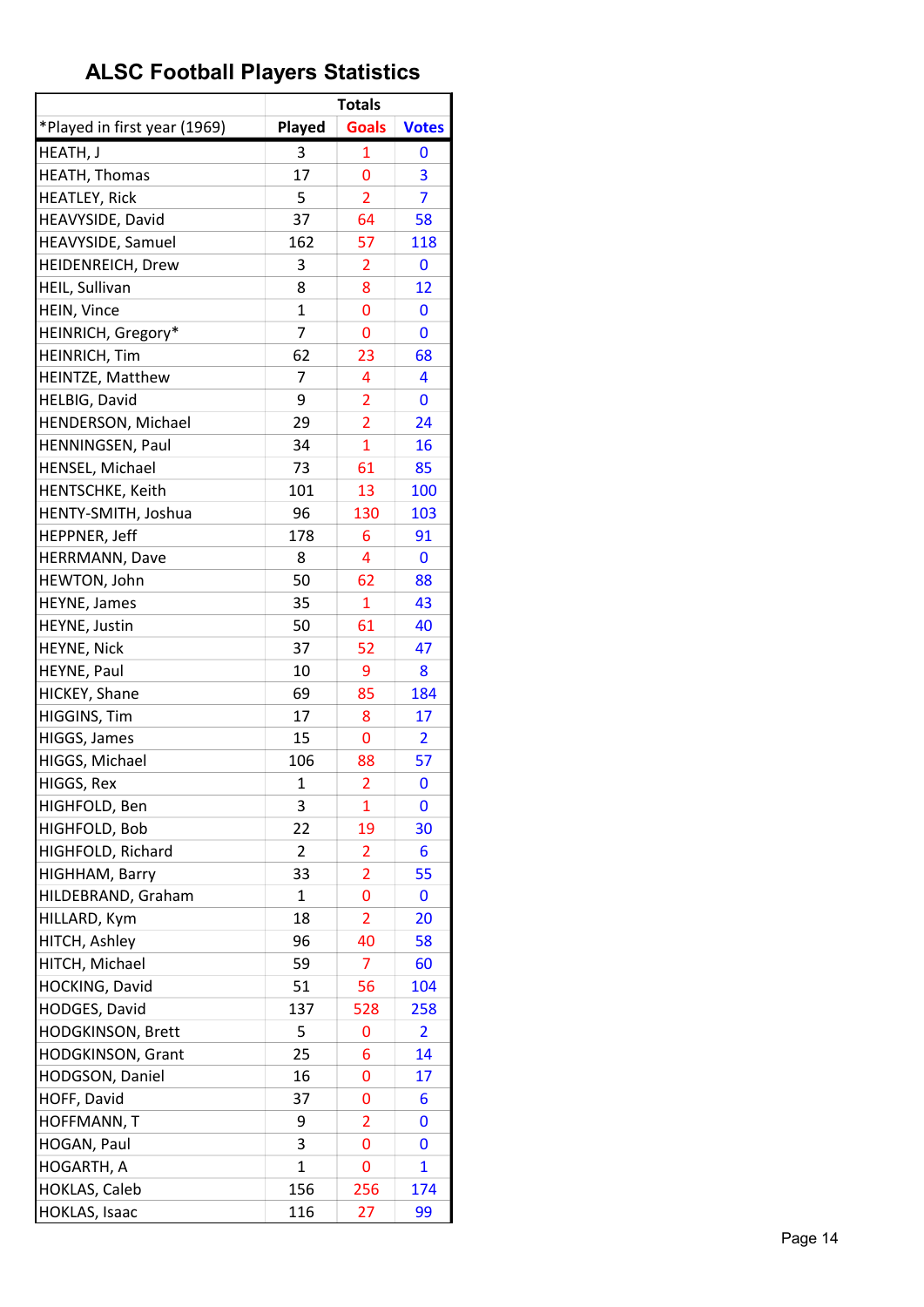|                              |                | <b>Totals</b>  |                |
|------------------------------|----------------|----------------|----------------|
| *Played in first year (1969) | Played         | <b>Goals</b>   | <b>Votes</b>   |
| HOLE, Matthew                | 1              | 0              | 0              |
| HOLLAMBY, Adam               | 52             | 33             | 64             |
| HOLMAN, Greg                 | 10             | 1              | 1              |
| HOLMAN, Jack                 | 8              | 0              | 0              |
| HOLMES, Peter                | $\overline{2}$ | 1              | 0              |
| HOLZER, Gary                 | 5              | 2              | 4              |
| HOOPER, Graham               | 6              | 3              | 0              |
| HOOPMANN, Michael            | 49             | 0              | 0              |
| HOOPMANN, Mick               | 20             | 13             | 13             |
| HOOPMANN, Peter              | 18             | $\overline{7}$ | $\mathbf{1}$   |
| HOUSE, Henry                 | 4              | 0              | $\mathbf{1}$   |
| HOUSE, James                 | 8              | $\mathbf{1}$   | $\overline{2}$ |
| HOUSE, Tom                   | 26             | 35             | 23             |
| HOWARD, N                    | 24             | 1              | 6              |
| HRYCIUK, Dean                | 69             | 9              | 14             |
| HUBER, Harry                 | 4              | 8              | 11             |
| HUDSON, Dave                 | 15             | 5              | $\overline{2}$ |
| HUGGARD, Richard             | 44             | 9              | 66             |
| HUGGETT, Daniel              | 3              | 1              | 0              |
| HUGHES, Alexander            | 8              | 3              | 0              |
| <b>HUGHES, Greg</b>          | 81             | $\mathbf{1}$   | 66             |
| <b>HUGHES, Paul</b>          | 18             | 4              | 24             |
| HUIGEN, Stephen              | $\mathbf{1}$   | 0              | 0              |
| HUMPHRYS, Pat                | 34             | 8              | 39             |
| HUNT, Matthew                | 23             | 0              | $\overline{2}$ |
| HUNT, Roger                  | $\overline{7}$ | 19             | 9              |
| HUNTER, Dale                 | 36             | 33             | 14             |
| HUNTER, Maximillion          | 1              | 0              | 0              |
| HUPFELD, John                | 12             | 3              | 14             |
| HURRELL, Brian*              | 25             | 0              | 0              |
| HUTCHINSON, Shaun            | 9              | 9              | 6              |
| HUXTABLE, Nigel              | 80             | 5              | 22             |
| IANNACE, A                   | 14             | 0              | 5              |
| JACKSON, David               | 33             | 16             | 48             |
| JACOB, Kym                   | 1              | 0              | 0              |
| JACOBSON, Trevor             | 131            | 41             | 53             |
| JAENSCH, Andrew              | 17             | 4              | 0              |
| JAENSCH, Chris               | 106            | 3              | 167            |
| JAENSCH, Daniel              | 9              | 8              | 0              |
| JAENSCH, David               | 96             | 4              | 88             |
| JAENSCH, Phillip             | 115            | 13             | 141            |
| JAENSCH, Roger               | 18             | 6              | 13             |
| JAESCHKE, G                  | 15             | $\overline{7}$ | $\overline{2}$ |
| JAESCHKE, Peter              | 50             | 12             | 30             |
| JAMIESON, Luke               | 4              | 4              | 14             |
| JANAPPNYA, Kashun            | 5              | 0              | 1              |
| JANETSKI, Adrian             | 14             | 0              | 0              |
| JANETSKI, Chris              | 53             | 8              | 28             |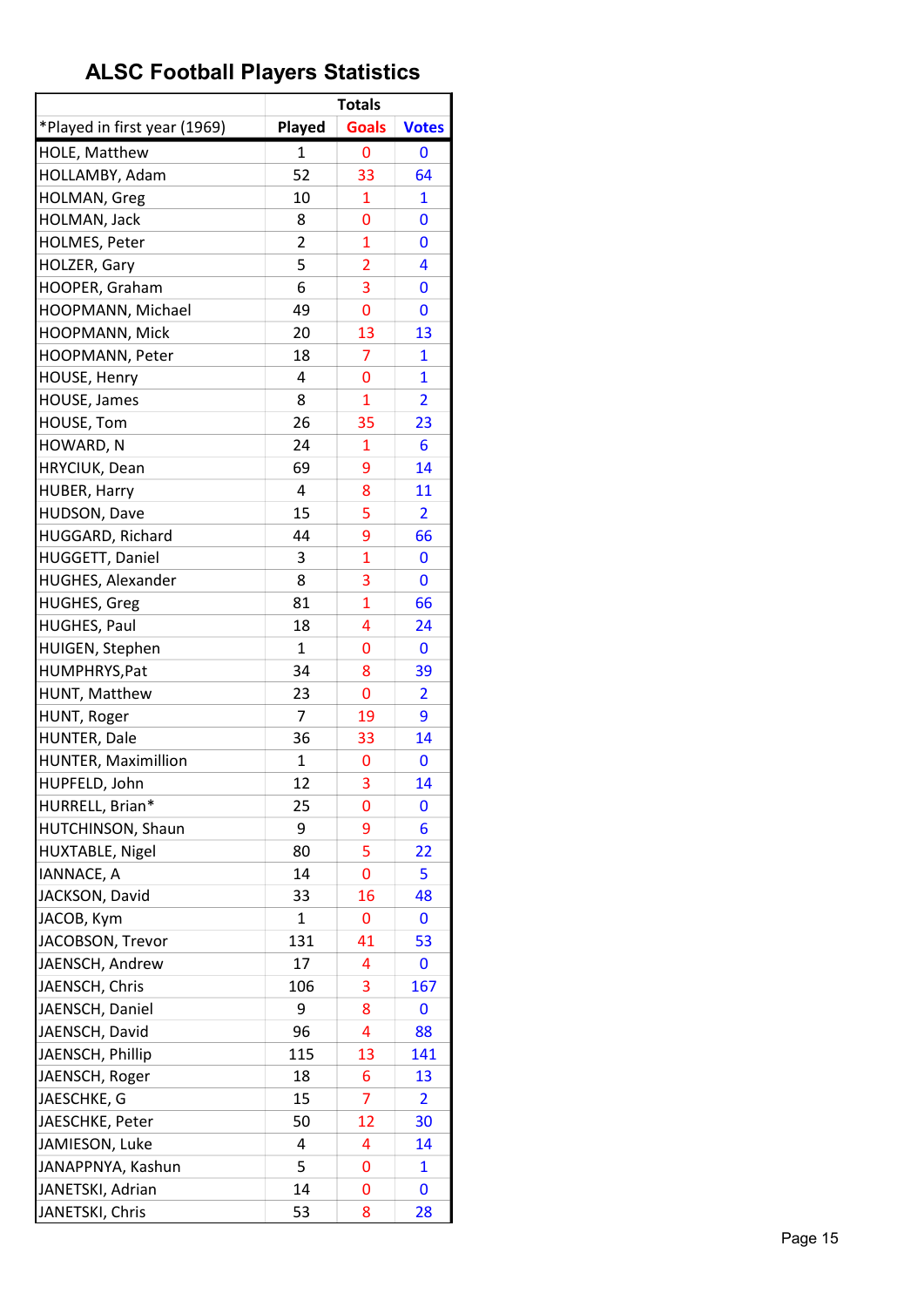|                              |                | <b>Totals</b> |              |
|------------------------------|----------------|---------------|--------------|
| *Played in first year (1969) | Played         | <b>Goals</b>  | <b>Votes</b> |
| JANETSKI, Gary               | 41             | 4             | 32           |
| JANETSKI, lan                | 5              | 0             | 10           |
| JANETSKI, John               | 12             | 3             | 6            |
| JANETSKI, Ross               | 50             | 32            | 73           |
| JANETSKI, Simon              | 13             | 12            | 13           |
| JANETSKI, Stephen            | 61             | 33            | 64           |
| JANETSKI, Tim                | 43             | 17            | 28           |
| JANSSAN, Mark                | 8              | 17            | $\mathbf{1}$ |
| JANSSEN, Ben                 | 19             | 5             | 3            |
| JANTKE, Chris                | 312            | 122           | 440          |
| JANTKE, David                | 42             | 0             | 10           |
| JANTKE, Simon                | $\overline{2}$ | 1             | 0            |
| JANTKE, Stephen              | 206            | 115           | 199          |
| JAY, Rick                    | 4              | 1             | 6            |
| JEFFERY, Peter               | 12             | 0             | 3            |
| JELBERT, Curtis              | 3              | $\mathbf{1}$  | 0            |
| JELLINGS, Peter              | 16             | 0             | 12           |
| JENKE, Trevor                | 225            | 133           | 398          |
| JENKIN, Samuel               | 19             | 3             | 5            |
| JENKINS, Gregory             | $\mathbf{1}$   | 0             | 0            |
| JENNINGS, Anthony            | 33             | 20            | 35           |
| JERICHO, Andrew              | 11             | 0             | 0            |
| JERICHO, Graham*             | 9              | 0             | 0            |
| JERICHO, Mark                | 28             | 5             | 15           |
| JERICHO, Warren (Kym)        | 187            | 110           | 217          |
| JERICHO, Wayne               | 10             | 0             | 13           |
| JEWELL, Doug                 | $\mathbf{1}$   | 0             | 0            |
| JOBBINS, William*            | 3              | 0             | 0            |
| JOBSON, Heath                | 66             | 14            | 36           |
| JOHNS, Dayle                 | 6              | 0             | 0            |
| JOHNSON, Craig               | 3              | 0             | 0            |
| JOHNSON, Matthew             | 12             | 6             | 5            |
| JOHNSON, Peter               | 15             | 8             | 21           |
|                              | 42             | 5             | 41           |
| JOHNSTON, James              | 1              | 0             |              |
| JOLLY, Dave                  | 9              |               | 0            |
| JOLLY, Mark                  |                | 18            | 12           |
| JONES, Craig                 | 2              | 1             | 0            |
| JONES, Keith                 | 4              | 0             | 0            |
| JONES, Luke                  | 4              | 1             | 1            |
| JONES, Mal                   | 27             | 2             | 15           |
| JONES, Matt                  | 10             | 0             | 10           |
| JONES, Perry                 | 7              | 0             | 0            |
| JONES, Sean                  | 3              | 0             | 0            |
| JONGENEEL, Martin            | 216            | 179           | 163          |
| JORDAN, ?                    | 2              | 0             | 0            |
| JORDAN, Alex                 | $\mathbf{1}$   | 0             | 0            |
| JORDAN, Carl                 | 14             | 3             | 0            |
| JORDAN, Dave                 | 44             | 29            | 46           |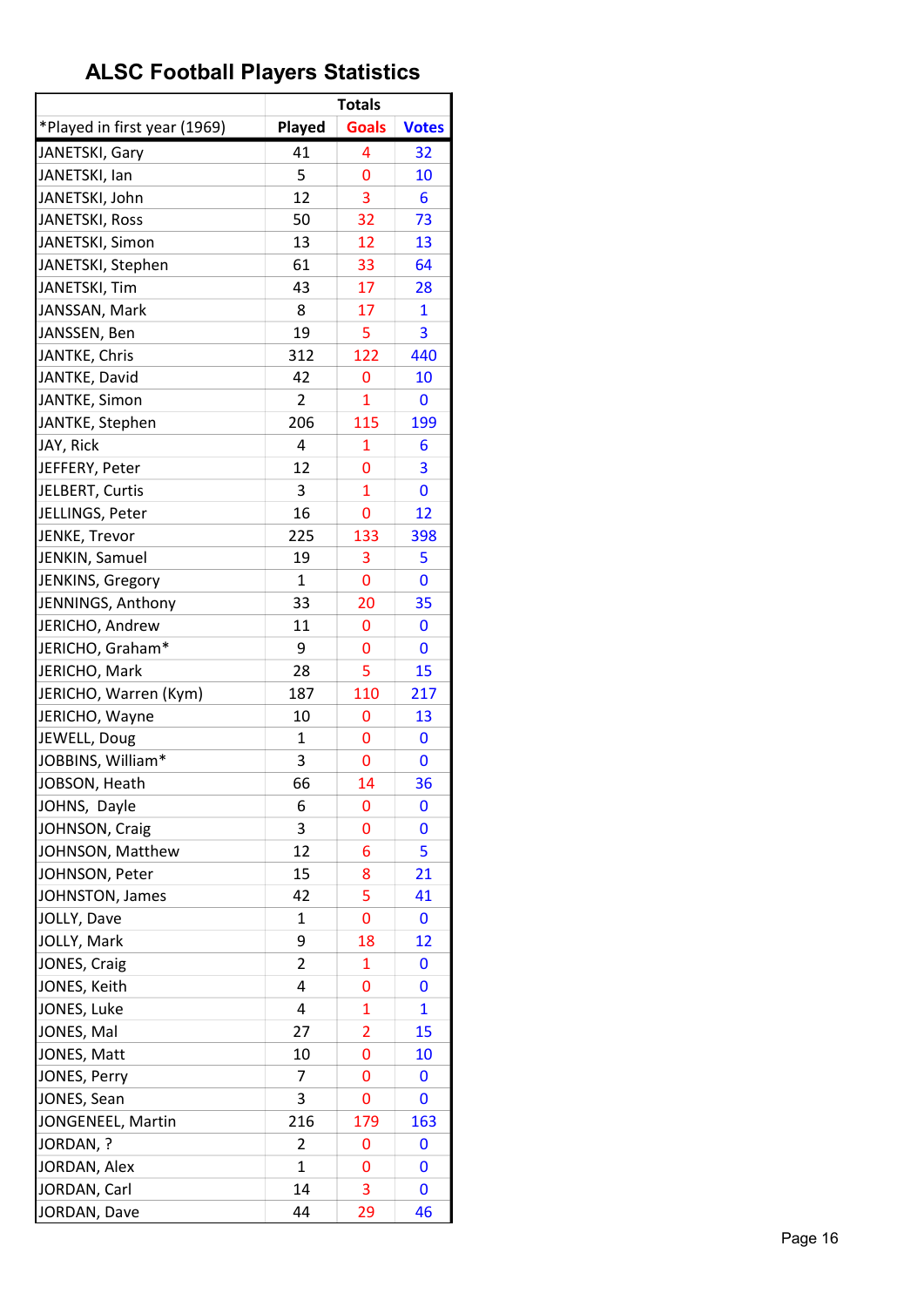|                                       |              | <b>Totals</b>  |              |
|---------------------------------------|--------------|----------------|--------------|
| *Played in first year (1969)          | Played       | <b>Goals</b>   | <b>Votes</b> |
| JORDAN, Rob                           | 39           | 58             | 45           |
| JOYCE, Nick                           | 72           | 50             | 109          |
| JUERS, Angus                          | 1            | 1              | 0            |
| JUERS, Dave                           | 3            | 0              | 0            |
| JUERS, James                          | 42           | 5              | 11           |
| KAESLER, Dave                         | 13           | 0              | 1            |
| KAESLER, Mark                         | 29           | $\overline{2}$ | 46           |
| KAESLER, Martin                       | 61           | 5              | 15           |
| KAESLER-SMITH, Paul                   | 112          | 16             | 38           |
| KAETHNER, Ben                         | 1            | 0              | $\mathbf 0$  |
| KAHL, Jeff                            | 43           | 10             | 55           |
| KAKOSCHKE, Bob                        | 21           | 14             | 4            |
| KAMPROD, Leath                        | 13           | 0              | 29           |
| KANE, Adam                            | 3            | 0              | 0            |
| KANE, Brett                           | 1            | 0              | 0            |
| KARAFOTIAS, George                    | 6            | $\overline{2}$ | 3            |
| KARAFOTIAS, Tom                       | 6            | 3              | 0            |
| KARAGIANNIS, Nick                     | 6            | $\mathbf{1}$   | 0            |
| KARAGIANNIS, P                        | 27           | 6              | 25           |
| KARASAVAS, Peter                      | 17           | 15             | 54           |
| KASSARA, Paul                         | 28           | 25             | 26           |
| <b>KEANE, Tony</b>                    | 58           | 12             | 50           |
| KEIL, Chester                         | 1            |                |              |
|                                       | $\mathbf{1}$ | 1<br>1         | 0<br>0       |
| KELLY, Andrew<br>KELLY, Andrew (Kels) | 9            | 0              |              |
|                                       | 47           |                | 0            |
| KELLY, Greg                           |              | 70             | 78           |
| KELLY, Shaun                          | 8            | 0              | 0            |
| KELLY, Steven                         | 71<br>58     | 9              | 73           |
| <b>KEMPE, Neil</b>                    |              | 73             | 62           |
| KEMPE, Peter                          | 63           | 0              | 31           |
| KEMUNG, Zira                          | 14           | 3              | 10           |
| KENNETT, Braden                       | 7            | $\overline{2}$ | 11           |
| KENNY, Sam                            | 7            | 0              | 0            |
| KENT, M                               | $\mathbf{1}$ | 2              | 4            |
| <b>KENT-COLLINS, Scott</b>            | 12           | 1              | 6            |
| KEOUGH, Mark                          | 24           | 41             | 25           |
| <b>KERBER, Grant</b>                  | 112          | 55             | 94           |
| KERBER, Lester                        | 85           | 89             | 112          |
| <b>KERBER, Nick</b>                   | 6            | 3              | 5            |
| KERMODE, Paul                         | 38           | 18             | 28           |
| KERR, Robert                          | 4            | 0              | 0            |
| KERRUISH, Matthew                     | 2            | 1              | 0            |
| <b>KESSEL, Darren</b>                 | 16           | 7              | 35           |
| KIDNEY, Jamieson                      | 3            | 0              | 0            |
| KIDNEY, Paul                          | 172          | 185            | 302          |
| KIDNEY, Timothy                       | 26           | 6              | 55           |
| KIERNS, William                       | 10           | 4              | 5            |
| KINNANE, Hugh                         | 3            | 0              | 0            |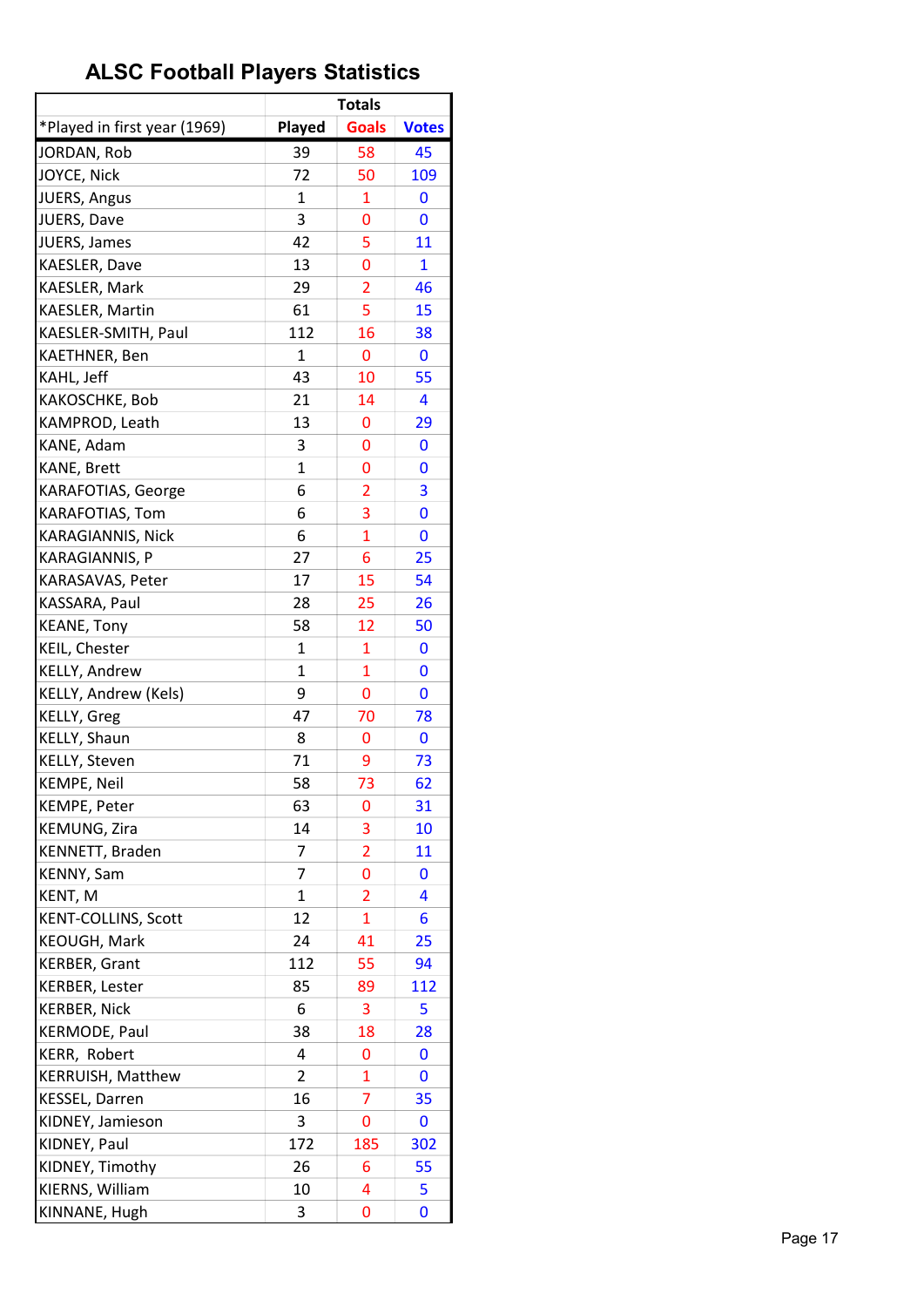|                              |                | <b>Totals</b>  |              |
|------------------------------|----------------|----------------|--------------|
| *Played in first year (1969) | Played         | <b>Goals</b>   | <b>Votes</b> |
| KING, Russell                | 3              | 0              | 0            |
| KIRK, Joel                   | 14             | 6              | 13           |
| KIRSS, Andrew                | 22             | 25             | 21           |
| KLEIN, Byron                 | 14             | 0              | 20           |
| KLEIN, Joel                  | 14             | 0              | $\mathbf{1}$ |
| KLEIN, Lindsay               | 121            | $\mathbf{1}$   | 55           |
| KLEIN, Nigel                 | 11             | $\overline{1}$ | 20           |
| KLEIN, Tristan               | $\mathbf{1}$   | 0              | 0            |
| KLEINIG, Andre               | 22             | 10             | 15           |
| KLEINIG, Tavis               | 31             | 24             | 27           |
| KLEINIG, Tim                 | 76             | 66             | 153          |
| KLINGHAMMER, Raynor          | 1              | 0              | 0            |
| KLOEDEN, Talie               | $\overline{2}$ | $\overline{2}$ | 0            |
| KLOEDEN, Tarquin             | 65             | 4              | 113          |
| KLUGE, Samuel                | 13             | 0              | 20           |
| KNIGHT, Rhys                 | 4              | 0              | 0            |
| KOBELT, Bob                  | 14             | 3              | 5            |
| KOCH, Michael                | 1              | $\overline{1}$ | 5            |
| KOCH, Tim                    | 24             | 9              | 0            |
| KOCH, Travis                 | 5              | $\overline{1}$ | 4            |
| KOEHLER, A                   | 7              | 0              | 0            |
| <b>KOEHNE, James</b>         | 4              | 4              | 0            |
| KOENIG, Christopher          | 153            | 82             | 272          |
| KOENIG, Mathew               | 130            | 68             | 145          |
| KOENIG, Peter                | 23             | 1              | 32           |
| KOENIG, Wolfgang             | 20             | 0              | 13           |
| KOOP, Andrew                 | 43             | 0              | 32           |
| KOOP, Dave                   | 29             | 3              | 21           |
| KOOP, John                   | 234            | 15             | 346          |
| KOOP, Peter                  | 283            | 335            | 239          |
| KOOP, Stephen                | $\overline{2}$ | 0              | 0            |
| KOSTOFF, Jim                 | 71             | 7              | 141          |
| KOTENKO, Nick                | 74             | 22             | 152          |
| KOTRU, Denny                 | 49             | 6              | 81           |
| KOTZUR, Kym                  | 21             | 4              | 16           |
| KOUBA, Mark                  | $\mathbf{1}$   | $\mathbf{1}$   | 0            |
| KOULIANOS, Peter             | 32             | 50             | 21           |
| KOWALD, Andrew               | 118            | 31             | 108          |
| KOWALD, Brian                | 15             | 0              | 4            |
| KOWALD, Darrryl              | 11             | 0              | 0            |
| KOWALD, Samuel               | 47             | 9              | 1            |
| KOWALD, Thomas               | 151            | 247            | 225          |
| KOWALD, Tim                  | 74             | 7              | 47           |
| <b>KRETSCHMER, Greg</b>      | 28             | 48             | 62           |
| KRETSCHMER, Michael          | $\mathbf{1}$   | 0              | 0            |
| KREYMBORG, Colin             | 140            | 9              | 65           |
| KREYMBORG, lan               | 81             | 22             | 26           |
| <b>KRIEG, Dennis</b>         | 13             | 6              | 0            |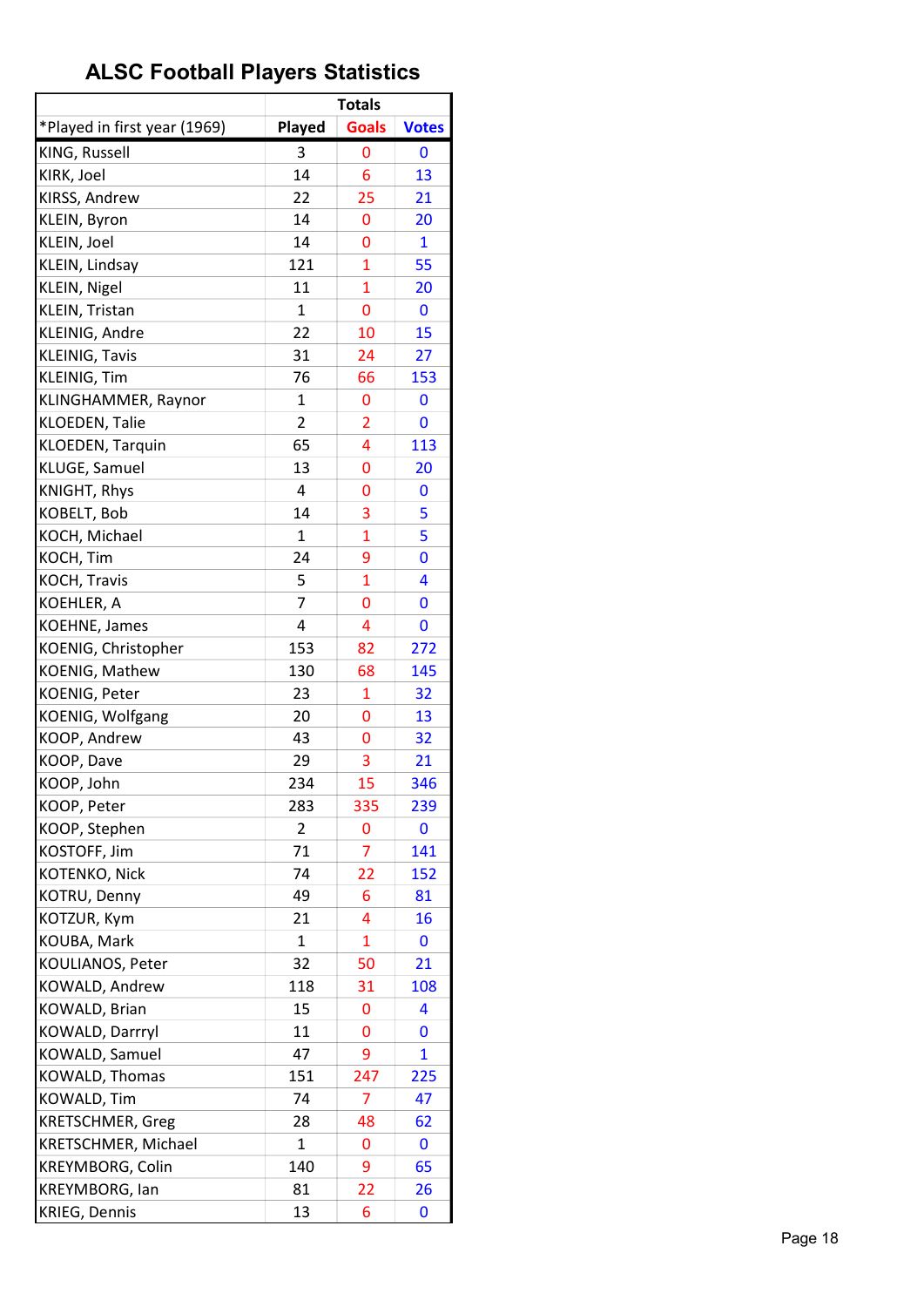|                              |                | <b>Totals</b>  |                |
|------------------------------|----------------|----------------|----------------|
| *Played in first year (1969) | Played         | <b>Goals</b>   | <b>Votes</b>   |
| KRIEG, Everard               | 47             | 74             | 63             |
| KRIEG, Gerald                | 104            | 159            | 79             |
| KRIEG, William               | 22             | $\overline{2}$ | 1              |
| KRIEWALDT, Mike              | 27             | 18             | 36             |
| KRIEWALDT, Nicholas          | 366            | 318            | 545            |
| <b>KRIEWALDT, Tim</b>        | 16             | 11             | 4              |
| <b>KRISTORIS, Theo</b>       | 17             | 6              | 8              |
| <b>KRITHARUS, Nick</b>       | 25             | 5              | 10             |
| KUCHEL, Shaun                | 23             | 0              | 0              |
| KUMNICK, Andrew              | 20             | 0              | 19             |
| KUPKE, Brendan               | 38             | 0              | 91             |
| <b>KUPKE, Craig</b>          | 44             | 12             | 16             |
| <b>KUPKE, Daniel</b>         | 46             | 5              | 36             |
| <b>KUPKE, Grant</b>          | 52             | 14             | 17             |
| KUPKE, Jeff                  | 46             | 0              | 41             |
| LAIDLAW, Grant               | 18             | 5              | 37             |
| LAMP, Adrian                 | $\mathbf{1}$   | 0              | 0              |
| LANE, Brodie                 | 151            | 40             | 161            |
| LANE, Nicholas               | 106            | 27             | 122            |
| LANE, Richard                | 12             | 7              | 21             |
| LANG, Brant                  | 27             | 4              | 19             |
| LANGARIS, M                  | $\mathbf{1}$   | 0              | 0              |
| LANGDON, Jake                | 12             | 4              | 16             |
| LANGLEY, Brian               | 27             | $\overline{2}$ | 0              |
| LANGLEY, Wayne               | 8              | $\overline{1}$ | 0              |
| LANGSFORD, Richard           | 9              | 3              | 17             |
| LASLETT, Aaron               | 3              | 0              | 0              |
| Laurie                       | 1              | 0              | 0              |
| LAWRIE, Leonard              | 52             | 17             | 46             |
| LAWS, Brent                  | 5              | 1              | 0              |
| LAWS, Malcolm                | $\overline{2}$ | 0              | 0              |
| LEARY, Michael               | 12             | 0              | 0              |
| LECHLEITNER, J               | 1              | 1              | 5              |
| LEDITSCHKE, Ben              | 2              | 0              | 0              |
| LEETON, Chris                | 5              | 6              | 12             |
| LEGG, Evan                   | 4              | $\overline{1}$ | 7              |
| LEHMANN, Jeff*               | 13             | 0              | 0              |
| LEMMERS, Steve               | 13             | 0              | 0              |
| LEMON, Ben                   | 2              | 0              | 0              |
| LEONARD, Daniel              | 2              | 0              | $\mathbf{1}$   |
| LEONARD, Mark                | 19             | 16             | 29             |
| LEONARDI, Matthew            | 3              | 0              | 0              |
| LEONARDI, Nicholas           | 11             | 0              | $\overline{2}$ |
| LESKE, Andrew                | 77             | 25             | 144            |
| LESKE, Everard               | 179            | 225            | 394            |
| LESKE, John                  | 85             | 70             | 108            |
| LESKE, Matthew               | 52             | 45             | 154            |
| LESKE, Peter                 | 26             | 10             | 15             |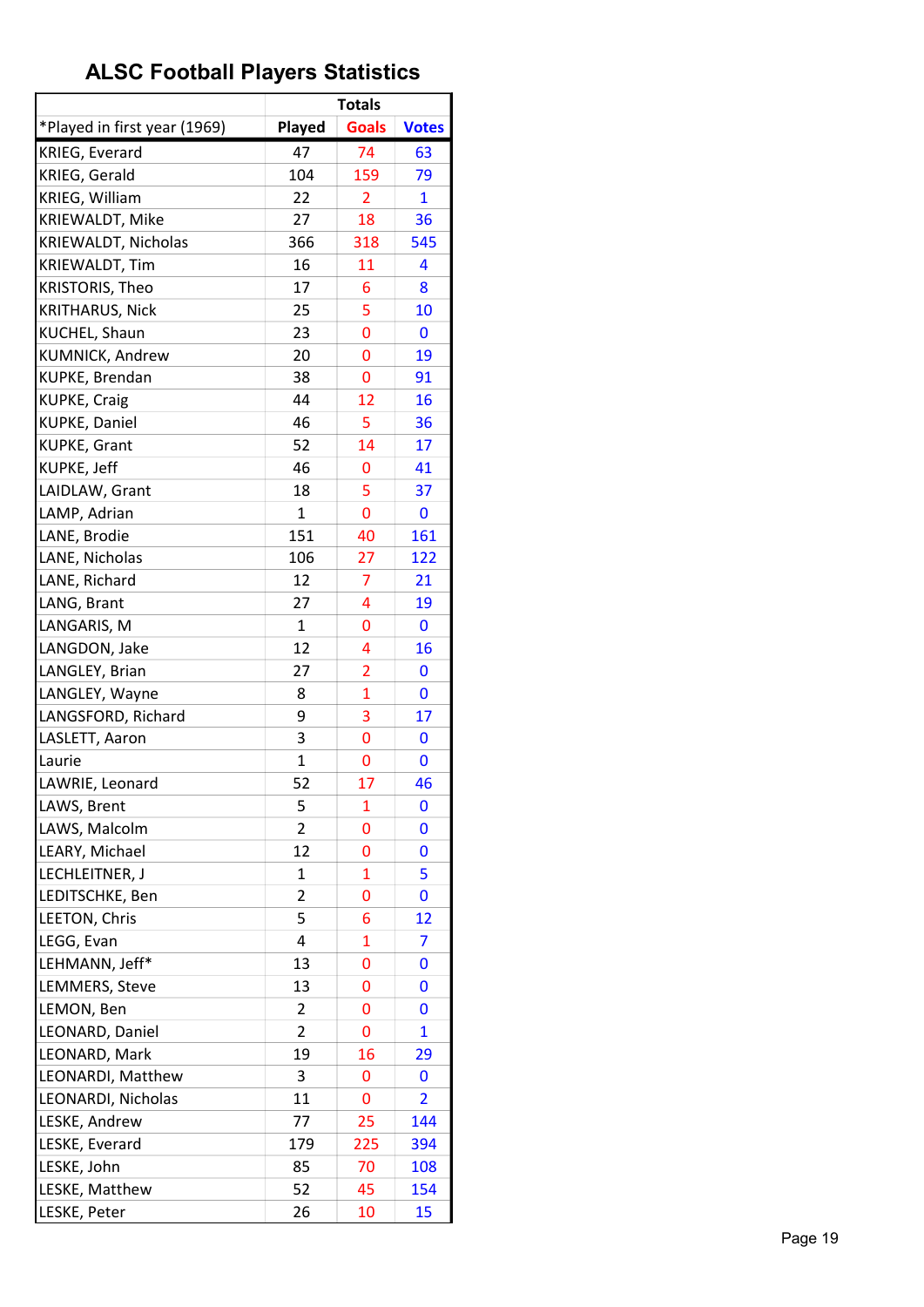|                              |                | <b>Totals</b>  |                |
|------------------------------|----------------|----------------|----------------|
| *Played in first year (1969) | Played         | <b>Goals</b>   | <b>Votes</b>   |
| LESKE, Richard (Dicko)       | 211            | 136            | 331            |
| LESKE, Rick(Lesbo)           | 79             | 20             | 93             |
| Lester                       | 5              | 0              | 3              |
| LETHAN, Brad                 | 6              | 0              | 0              |
| LEWIS, Glen                  | $\overline{2}$ | 0              | 0              |
| LEWIS, Mark                  | 5              | $\overline{2}$ | 0              |
| LEWIS, Richard               | 52             | 6              | 13             |
| LICCIONE, Joseph             | 27             | 1              | 4              |
| LIDDELL, Jeff                | 3              | 4              | 0              |
| LIDDELL, Trevor              | 25             | 8              | 24             |
| LIEBELT, D                   | 6              | 4              | 4              |
| LIEBELT, Steve               | 24             | 6              | 48             |
| LIEBELT, Tim                 | 198            | 108            | 531            |
| LIEBING, Dave                | 3              | 0              | 0              |
| LIENERT, Graham              | 14             | $\overline{2}$ | 4              |
| LIENERT, Sam                 | 81             | 8              | 65             |
| LIERSCH, John                | 108            | 18             | 91             |
| LIERSCH, Scott               | 14             | 1              | $\overline{2}$ |
| LIERSCHKE, Craig             | 38             | 33             | 67             |
| LIERSCHKE, Kevin             | 16             | 0              | 19             |
| LIERSCHKE, Mark              | 12             | 0              | 0              |
| LIERSCHKE, Mike              | 39             | 36             | 44             |
| LIERSCHKE, Randell           | 17             | 1              | 14             |
| LIGHTBODY, Glenn             | 32             | 8              | 35             |
| LILLEY, Paul                 | 16             | $\mathbf{1}$   | 0              |
| LILLICRAPP, Jonathon         | 77             | 41             | 90             |
| LINDNER, Craig               | 104            | 15             | 90             |
| LINDNER, James               | 10             | 1              | 10             |
| LINES, Jeff                  | 42             | 45             | 60             |
| LINKE, Adam                  | 1              | 0              | 0              |
| LIVELY, Matthew              | $\overline{2}$ | 1              | 6              |
| LLOYD, Ian                   | 21             | 8              | 11             |
| LLOYD, Shannon               | 6              | 0              | 7              |
| LOCKWOOD, Peter              | 18             | 10             | 18             |
| LOFFLER, Andrew              | 41             | 6              | 6              |
| LOFFLER, Justin              | 3              | 0              | 0              |
| LOFFLER, Travis              | 3              | 0              | 0              |
| LOGAN, Ian                   | 3              | $\overline{2}$ | $\overline{1}$ |
| LOHMIER, Adam                | 1              | 0              | 0              |
| LONGBOTTOM, Greg             | 108            | 4              | 86             |
| LONGBOTTOM, Paul             | 214            | 128            | 197            |
| LONGFORD, lan                | 16             | 5              | 2              |
| LOPRESTI, Tony               | $\mathbf{1}$   | 0              | 0              |
| LOPRESTI, Vince              | 1              | 0              | 0              |
| LUDWIG, Dwayne               | 84             | 51             | 239            |
| LUESTNER, J                  | 2              | 0              | 0              |
| Luke                         | 4              | 0              | 8              |
| LUTZE, Robin                 | 14             | 7              | 63             |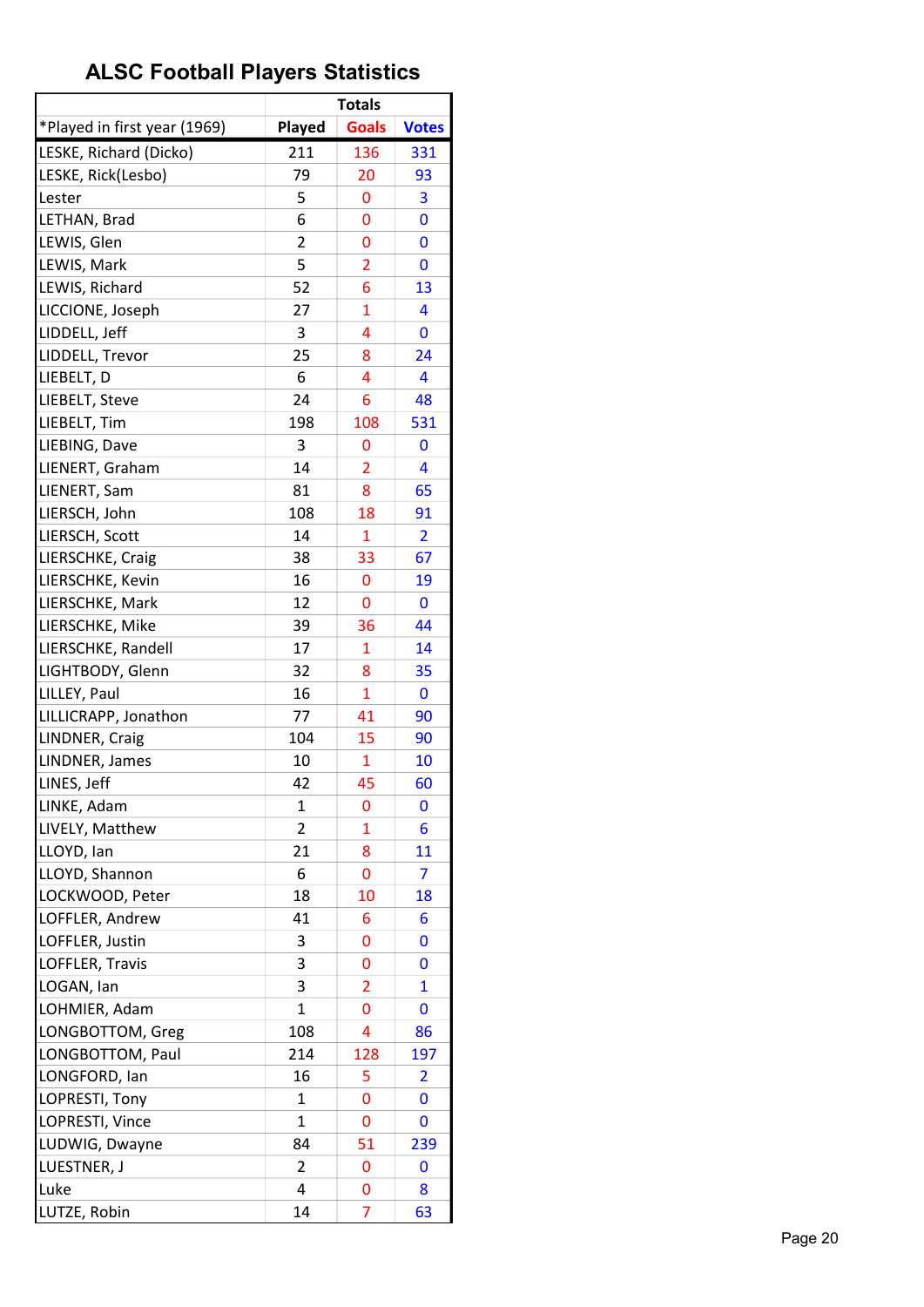|                              |                | <b>Totals</b>  |                         |
|------------------------------|----------------|----------------|-------------------------|
| *Played in first year (1969) | Played         | <b>Goals</b>   | <b>Votes</b>            |
| LYNCH, Koby                  | 4              | 1              | 0                       |
| MACKAY, Dave                 | 5              | 3              | 0                       |
| MACKENZIE, John              | 87             | 56             | 73                      |
| MacKENZIE, John              | 22             | 31             | 16                      |
| MACLEOD, Cameron             | 90             | 30             | 79                      |
| MADER, Brenton               | 4              | 1              | 2                       |
| MAGGS, Charles               | 10             | 7              | 23                      |
| MAGGS, Ewen                  | 2              | 0              | 0                       |
| MAGOURILOS, Chris            | 6              | 0              | $\mathbf{1}$            |
| MAHER, Daniel                | 32             | 6              | 58                      |
| MAHONEY, Simon               | 138            | 104            | 93                      |
| MALEY, Brian                 | 8              | 0              | 0                       |
| MALLARO, Rohan               | 5              | 1              | 0                       |
| MALYSZ, Jerry                | 12             | 1              | 9                       |
| MANDER, Paul                 | 3              | 2              | 0                       |
| MANN, Chris                  | 12             | 3              | 8                       |
| MANN, Jordan                 | 15             | 5              | 8                       |
| MANN, Kynan                  | 13             | 1              | 1                       |
| MANNING, Shaun               | 58             | 28             | 42                      |
| MANUEL, Stuart               | 1              | 0              | 1                       |
| MARALDO, Andrew              | 34             | $\overline{1}$ | 11                      |
| MARCH, Bradyn                | 66             | 66             | 13                      |
| MARCIANO, Pat                | 1              | 0              | 0                       |
| MARCIANO, Tony               | $\mathbf{1}$   | 0              | 0                       |
| MARKS, Andrew                | 36             | 43             | 25                      |
| MARKS, David                 | 23             | $\overline{2}$ | 15                      |
| MARKS, lan                   | 14             | $\overline{7}$ | 15                      |
| MARKWICK, Kym                | 6              | 0              | 0                       |
| MARQUIS, Tom                 | 15             | 5              | 0                       |
| MARSTEN, Greg                | 9              | 0              | 0                       |
| MARTIN, Sam                  | 11             | 0              | 3                       |
| MARTIN, Tony                 | 7              | 0              | $\overline{\mathbf{2}}$ |
| MARTYN, Liam                 | 151            | 90             | 157                     |
| MARZULLO. S                  | 7              | 0              | 6                       |
| MASON, Reece                 | 28             | 6              | 10                      |
| MASTERS, Callum              | 11             | 8              | 32                      |
| MATERNE, Andrew              | 24             | 14             | <u>12</u>               |
| MATERNE, James               | $\overline{2}$ | $\mathbf{1}$   | 0                       |
| MATERNE, Mark                | 160            | 92             | 45                      |
| MATERNE, Wayne               | 63             | 23             | 34                      |
| MATHESON, Warren+            | 10             | 3              | 5                       |
| MATHIE, Robert               | 1              | 1              | 0                       |
| MATTHEWS, Cale               | 23             | 72             | 45                      |
| MATTHEWS, Daniel             | 13             | 18             | 9                       |
| MATTHEWS, Jacob              | 58             | 43             | 71                      |
| MATTHEWS, Luke               | 5              | 1              | 0                       |
| MATTSCHOSS, Jarryd           | 8              | 0              | 15                      |
| MAUGHAN, Aaron               | 1              | 0              | 0                       |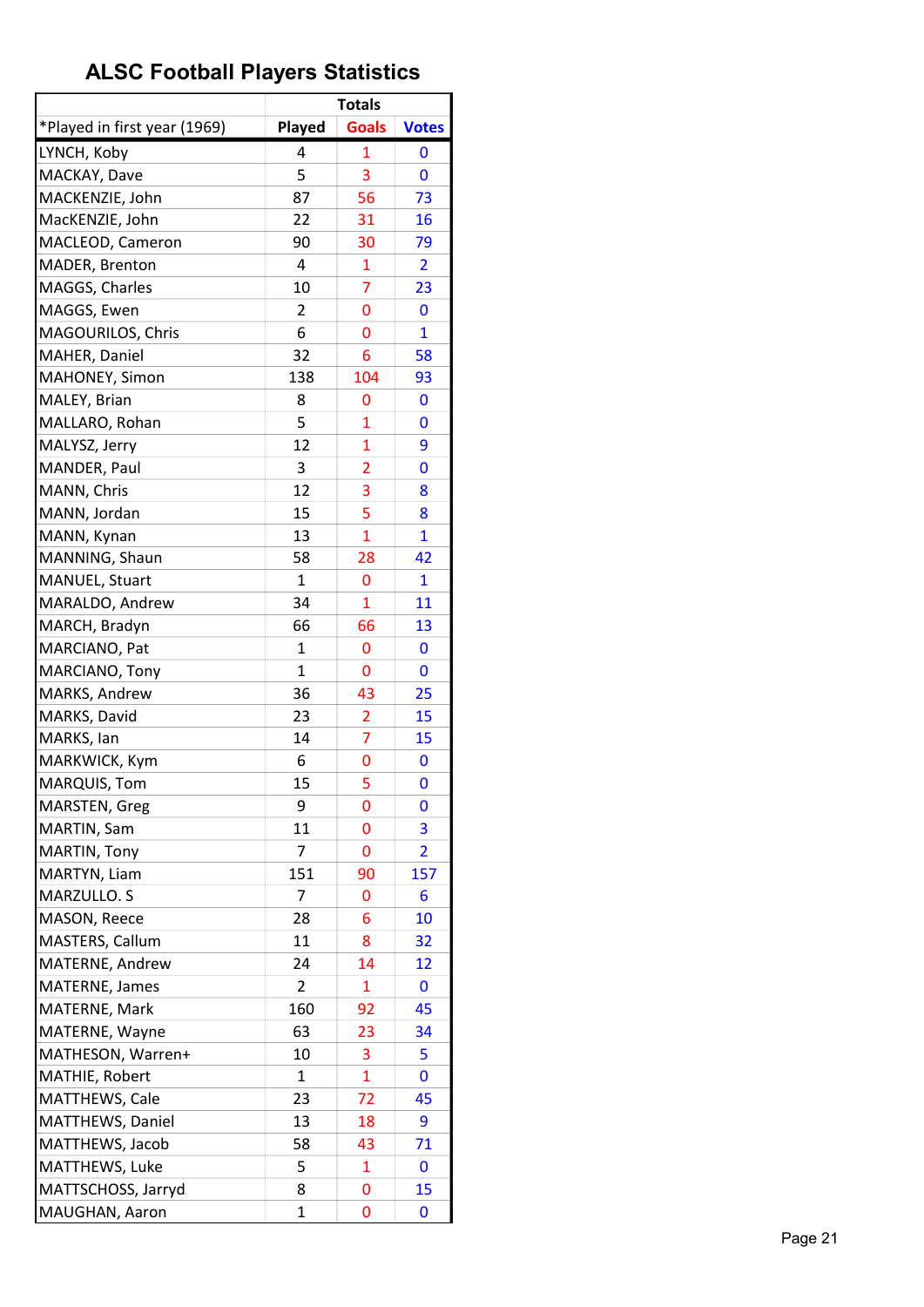|                              |                | <b>Totals</b>  |              |
|------------------------------|----------------|----------------|--------------|
| *Played in first year (1969) | Played         | <b>Goals</b>   | <b>Votes</b> |
| MAUGHAN, Jack                | 5              | 3              | 17           |
| MAUGHAN, Karl                | $\mathbf{1}$   | 0              | 0            |
| MAURIS, Paul                 | 1              | 0              | 0            |
| MAVROGIORGIS, Vasilios       | 59             | 18             | 25           |
| MAY, Adam                    | $\mathbf{1}$   | $\overline{2}$ | 0            |
| MAY, Darryl                  | 33             | 8              | 33           |
| MAYFIELD, Dion               | $\mathbf{1}$   | 0              | 0            |
| MAYNARD, Colin               | $\overline{2}$ | 0              | 0            |
| McARDLE, Andrew              | 7              | 3              | 6            |
| McCANN, Jake                 | 34             | 5              | 31           |
| McCONNELL, Dave              | 21             | 12             | 7            |
| MCCONNELL, Scott             | 42             | 28             | 12           |
| McCONNEN, David              | 11             | 4              | 13           |
| McDOUGALL, Todd              | 160            | 23             | 42           |
| McEVOY, Paul                 | 52             | $\overline{7}$ | 47           |
| McFARLAND, Paul              | $\mathbf{1}$   | 0              | 0            |
| McFARLANE, Mark              | 255            | 104            | 544          |
| McFARLANE, Stephen           | 15             | 3              | 7            |
| MCFEAT, Lachlan              | 35             | 4              | 9            |
| McKENZIE, Simon              | 10             | $\overline{1}$ | 11           |
| McKINNON, J                  | 9              | 0              | 0            |
| McLACHLAN, Matthew           | 51             | 24             | 61           |
| McLEAN, Dave                 | 9              | 2              | 0            |
| McLOUGHLIN, Tom              | 11             | 10             | 8            |
| McMahon, Simon               | 2              | 0              | 0            |
| McMaugh, Liam                | 12             | 5              | 6            |
| McMINN, Gavin                | $\mathbf{1}$   | 0              | 0            |
| McNEIL, Darryl               | 14             | 0              | 12           |
| McNICOL, Adrian              | 15             | 16             | 23           |
| McNICOL, Brandon             | 42             | 45             | 77           |
| McNICOL, Simon               | 4              | $\mathbf{1}$   | 0            |
| MELLOWSHIP, Barry            | 2              | 0              | 0            |
| MENZ, David                  | 184            | 212            | 88           |
| MENZ, Michael                | 118            | 106            | 64           |
| MENZEL, Ben                  | 11             | 6              | 4            |
| MENZEL, Dave                 | 48             | 10             | 105          |
| MERIA, Dennis                | 9              | 3              | 7            |
| MERTIN, Michael              | 12             | 1              | 0            |
| MEWETT, Riley                | 65             | 32             | 19           |
| MEYER, Dennis*               | 27             | 0              | 0            |
| MEYER, Gerard                | 27             | 4              | 12           |
| MEYERS, Sam                  | 3              | 0              | 6            |
| MICKAN, Anthony              | 11             | 0              | 21           |
| MIEGEL, Aden                 | 265            | 166            | 397          |
| MIEGEL, Brenton              | 56             | 139            | 96           |
| MIEGEL, Daniel               | 12             | 0              | 0            |
| MIEGEL, Fred                 | 32             | 3              | 28           |
| MIEGEL, Rowan                | 110            | 295            | 244          |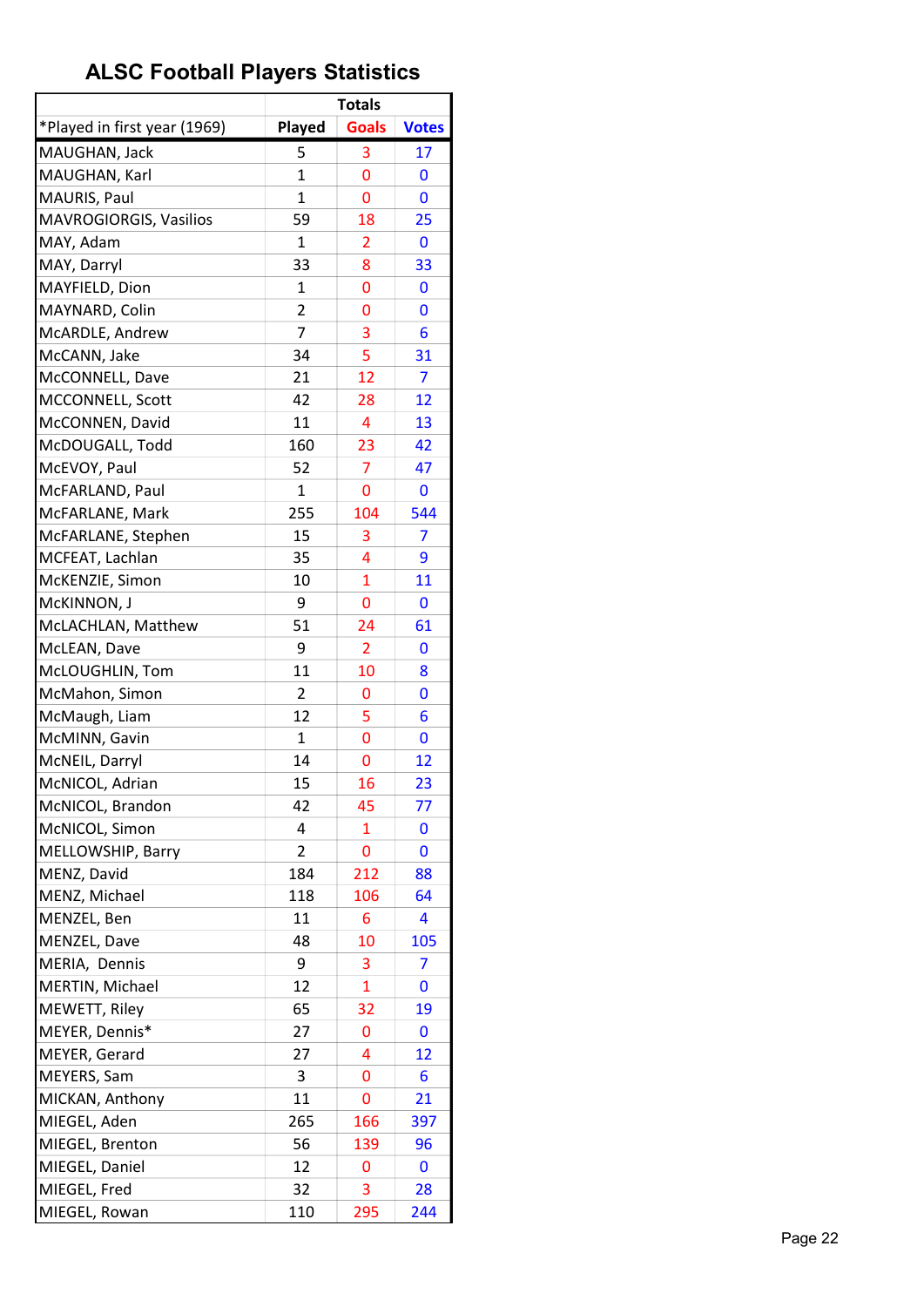| *Played in first year (1969)<br>Played<br><b>Goals</b><br><b>Votes</b><br>MIEGEL, Stephen<br>32<br>2<br>16<br>MIEGEL, Travis<br>10<br>0<br>11<br>MILES, Richard<br>4<br>8<br>$\overline{2}$<br>MILES, Will<br>2<br>0<br>4<br>16<br>3<br>MILES, Stephen<br>10<br>MILLARD, Kane<br>21<br>$\overline{2}$<br>0<br>MILLER, Brodie<br>77<br>38<br>20<br>MILLER, Nathaniel<br>$\mathbf{1}$<br>0<br>0<br>MILLER, Peter<br>95<br>$\overline{2}$<br>62<br>MILLER, Royden<br>1<br>$\overline{1}$<br>0<br>5<br>MILLER, Ryan<br>22<br>16<br>MILLER, Warwick<br>4<br>$\overline{2}$<br>0<br>20<br>3<br>MILLER, Waylon<br>30<br>$\overline{1}$<br>MILLER-CUTRALE, Daniel-Lee<br>18<br>$\mathbf{1}$<br>260<br>28<br>MILLIGAN, Darren<br>189<br>MILLIKAN, Darryl<br>45<br>145<br>44<br>MILLS, Andrew<br>24<br>7<br>17<br>MILNE, Tyson<br>8<br>0<br>0<br>MINGE, Anton<br>20<br>6<br>16<br>$\overline{2}$<br>MINTHER, Daniel<br>9<br>21<br>$\mathbf 1$<br>0<br>MITCHARD, Robert<br>4<br>$\mathbf 1$<br>MITCHELL, B<br>0<br>0<br>MITCHELL, Kym<br>106<br>44<br>108<br>MITCHELL, Shane<br>1<br>0<br>0<br>MODRA, Jakob<br>$\overline{2}$<br>6<br>0<br>MODRA, Justin<br>5<br>$\overline{1}$<br>0<br>16<br>0<br>5<br>MODRA, Nicholas<br>14<br>MODRA, Sam<br>30<br>4<br><b>MODRA, Travis</b><br>13<br>17<br>20<br>MOLINEUX, Luke<br>19<br>3<br>26<br>MOLL, Ivan<br>55<br>14<br>63<br>MOLYNEUX, Gareth<br>1<br>0<br>0<br>3<br>MONTGOMERY, Scott<br>0<br>8<br>MOONEY, Robert*<br>12<br>0<br>0<br>MOORE, Darren<br>7<br>0<br>0<br>MOORE, David<br>6<br>0<br>0<br>MOORE, Peter<br>31<br>44<br>14<br>MOOS, Daniel<br>71<br>5<br>33<br>$\overline{1}$<br>MORFEY, John<br>6<br>11<br>MORGAN, R<br>0<br>1<br>0<br>MORGAN, Steve<br>14<br>15<br>10<br>MORLEY, Richard<br>27<br>5<br>70<br>MOROS, John<br>7<br>0<br>14<br>MOROS, Peter<br>3<br>4<br>15<br>MORRIS, Simon<br>8<br>1<br>$\overline{2}$<br>MORRIS, Michael<br>1<br>0<br>4<br>MORRISH, Aaron<br>4<br>$\mathbf{1}$<br>9 |                |    | <b>Totals</b> |    |
|------------------------------------------------------------------------------------------------------------------------------------------------------------------------------------------------------------------------------------------------------------------------------------------------------------------------------------------------------------------------------------------------------------------------------------------------------------------------------------------------------------------------------------------------------------------------------------------------------------------------------------------------------------------------------------------------------------------------------------------------------------------------------------------------------------------------------------------------------------------------------------------------------------------------------------------------------------------------------------------------------------------------------------------------------------------------------------------------------------------------------------------------------------------------------------------------------------------------------------------------------------------------------------------------------------------------------------------------------------------------------------------------------------------------------------------------------------------------------------------------------------------------------------------------------------------------------------------------------------------------------------------------------------------------------------------------------------------------------------------------------------------------------------------------------------------------------------------------------------------------------------------------------------------------------------------------|----------------|----|---------------|----|
|                                                                                                                                                                                                                                                                                                                                                                                                                                                                                                                                                                                                                                                                                                                                                                                                                                                                                                                                                                                                                                                                                                                                                                                                                                                                                                                                                                                                                                                                                                                                                                                                                                                                                                                                                                                                                                                                                                                                                |                |    |               |    |
|                                                                                                                                                                                                                                                                                                                                                                                                                                                                                                                                                                                                                                                                                                                                                                                                                                                                                                                                                                                                                                                                                                                                                                                                                                                                                                                                                                                                                                                                                                                                                                                                                                                                                                                                                                                                                                                                                                                                                |                |    |               |    |
|                                                                                                                                                                                                                                                                                                                                                                                                                                                                                                                                                                                                                                                                                                                                                                                                                                                                                                                                                                                                                                                                                                                                                                                                                                                                                                                                                                                                                                                                                                                                                                                                                                                                                                                                                                                                                                                                                                                                                |                |    |               |    |
|                                                                                                                                                                                                                                                                                                                                                                                                                                                                                                                                                                                                                                                                                                                                                                                                                                                                                                                                                                                                                                                                                                                                                                                                                                                                                                                                                                                                                                                                                                                                                                                                                                                                                                                                                                                                                                                                                                                                                |                |    |               |    |
|                                                                                                                                                                                                                                                                                                                                                                                                                                                                                                                                                                                                                                                                                                                                                                                                                                                                                                                                                                                                                                                                                                                                                                                                                                                                                                                                                                                                                                                                                                                                                                                                                                                                                                                                                                                                                                                                                                                                                |                |    |               |    |
|                                                                                                                                                                                                                                                                                                                                                                                                                                                                                                                                                                                                                                                                                                                                                                                                                                                                                                                                                                                                                                                                                                                                                                                                                                                                                                                                                                                                                                                                                                                                                                                                                                                                                                                                                                                                                                                                                                                                                |                |    |               |    |
|                                                                                                                                                                                                                                                                                                                                                                                                                                                                                                                                                                                                                                                                                                                                                                                                                                                                                                                                                                                                                                                                                                                                                                                                                                                                                                                                                                                                                                                                                                                                                                                                                                                                                                                                                                                                                                                                                                                                                |                |    |               |    |
|                                                                                                                                                                                                                                                                                                                                                                                                                                                                                                                                                                                                                                                                                                                                                                                                                                                                                                                                                                                                                                                                                                                                                                                                                                                                                                                                                                                                                                                                                                                                                                                                                                                                                                                                                                                                                                                                                                                                                |                |    |               |    |
|                                                                                                                                                                                                                                                                                                                                                                                                                                                                                                                                                                                                                                                                                                                                                                                                                                                                                                                                                                                                                                                                                                                                                                                                                                                                                                                                                                                                                                                                                                                                                                                                                                                                                                                                                                                                                                                                                                                                                |                |    |               |    |
|                                                                                                                                                                                                                                                                                                                                                                                                                                                                                                                                                                                                                                                                                                                                                                                                                                                                                                                                                                                                                                                                                                                                                                                                                                                                                                                                                                                                                                                                                                                                                                                                                                                                                                                                                                                                                                                                                                                                                |                |    |               |    |
|                                                                                                                                                                                                                                                                                                                                                                                                                                                                                                                                                                                                                                                                                                                                                                                                                                                                                                                                                                                                                                                                                                                                                                                                                                                                                                                                                                                                                                                                                                                                                                                                                                                                                                                                                                                                                                                                                                                                                |                |    |               |    |
|                                                                                                                                                                                                                                                                                                                                                                                                                                                                                                                                                                                                                                                                                                                                                                                                                                                                                                                                                                                                                                                                                                                                                                                                                                                                                                                                                                                                                                                                                                                                                                                                                                                                                                                                                                                                                                                                                                                                                |                |    |               |    |
|                                                                                                                                                                                                                                                                                                                                                                                                                                                                                                                                                                                                                                                                                                                                                                                                                                                                                                                                                                                                                                                                                                                                                                                                                                                                                                                                                                                                                                                                                                                                                                                                                                                                                                                                                                                                                                                                                                                                                |                |    |               |    |
|                                                                                                                                                                                                                                                                                                                                                                                                                                                                                                                                                                                                                                                                                                                                                                                                                                                                                                                                                                                                                                                                                                                                                                                                                                                                                                                                                                                                                                                                                                                                                                                                                                                                                                                                                                                                                                                                                                                                                |                |    |               |    |
|                                                                                                                                                                                                                                                                                                                                                                                                                                                                                                                                                                                                                                                                                                                                                                                                                                                                                                                                                                                                                                                                                                                                                                                                                                                                                                                                                                                                                                                                                                                                                                                                                                                                                                                                                                                                                                                                                                                                                |                |    |               |    |
|                                                                                                                                                                                                                                                                                                                                                                                                                                                                                                                                                                                                                                                                                                                                                                                                                                                                                                                                                                                                                                                                                                                                                                                                                                                                                                                                                                                                                                                                                                                                                                                                                                                                                                                                                                                                                                                                                                                                                |                |    |               |    |
|                                                                                                                                                                                                                                                                                                                                                                                                                                                                                                                                                                                                                                                                                                                                                                                                                                                                                                                                                                                                                                                                                                                                                                                                                                                                                                                                                                                                                                                                                                                                                                                                                                                                                                                                                                                                                                                                                                                                                |                |    |               |    |
|                                                                                                                                                                                                                                                                                                                                                                                                                                                                                                                                                                                                                                                                                                                                                                                                                                                                                                                                                                                                                                                                                                                                                                                                                                                                                                                                                                                                                                                                                                                                                                                                                                                                                                                                                                                                                                                                                                                                                |                |    |               |    |
|                                                                                                                                                                                                                                                                                                                                                                                                                                                                                                                                                                                                                                                                                                                                                                                                                                                                                                                                                                                                                                                                                                                                                                                                                                                                                                                                                                                                                                                                                                                                                                                                                                                                                                                                                                                                                                                                                                                                                |                |    |               |    |
|                                                                                                                                                                                                                                                                                                                                                                                                                                                                                                                                                                                                                                                                                                                                                                                                                                                                                                                                                                                                                                                                                                                                                                                                                                                                                                                                                                                                                                                                                                                                                                                                                                                                                                                                                                                                                                                                                                                                                |                |    |               |    |
|                                                                                                                                                                                                                                                                                                                                                                                                                                                                                                                                                                                                                                                                                                                                                                                                                                                                                                                                                                                                                                                                                                                                                                                                                                                                                                                                                                                                                                                                                                                                                                                                                                                                                                                                                                                                                                                                                                                                                |                |    |               |    |
|                                                                                                                                                                                                                                                                                                                                                                                                                                                                                                                                                                                                                                                                                                                                                                                                                                                                                                                                                                                                                                                                                                                                                                                                                                                                                                                                                                                                                                                                                                                                                                                                                                                                                                                                                                                                                                                                                                                                                |                |    |               |    |
|                                                                                                                                                                                                                                                                                                                                                                                                                                                                                                                                                                                                                                                                                                                                                                                                                                                                                                                                                                                                                                                                                                                                                                                                                                                                                                                                                                                                                                                                                                                                                                                                                                                                                                                                                                                                                                                                                                                                                |                |    |               |    |
|                                                                                                                                                                                                                                                                                                                                                                                                                                                                                                                                                                                                                                                                                                                                                                                                                                                                                                                                                                                                                                                                                                                                                                                                                                                                                                                                                                                                                                                                                                                                                                                                                                                                                                                                                                                                                                                                                                                                                |                |    |               |    |
|                                                                                                                                                                                                                                                                                                                                                                                                                                                                                                                                                                                                                                                                                                                                                                                                                                                                                                                                                                                                                                                                                                                                                                                                                                                                                                                                                                                                                                                                                                                                                                                                                                                                                                                                                                                                                                                                                                                                                |                |    |               |    |
|                                                                                                                                                                                                                                                                                                                                                                                                                                                                                                                                                                                                                                                                                                                                                                                                                                                                                                                                                                                                                                                                                                                                                                                                                                                                                                                                                                                                                                                                                                                                                                                                                                                                                                                                                                                                                                                                                                                                                |                |    |               |    |
|                                                                                                                                                                                                                                                                                                                                                                                                                                                                                                                                                                                                                                                                                                                                                                                                                                                                                                                                                                                                                                                                                                                                                                                                                                                                                                                                                                                                                                                                                                                                                                                                                                                                                                                                                                                                                                                                                                                                                |                |    |               |    |
|                                                                                                                                                                                                                                                                                                                                                                                                                                                                                                                                                                                                                                                                                                                                                                                                                                                                                                                                                                                                                                                                                                                                                                                                                                                                                                                                                                                                                                                                                                                                                                                                                                                                                                                                                                                                                                                                                                                                                |                |    |               |    |
|                                                                                                                                                                                                                                                                                                                                                                                                                                                                                                                                                                                                                                                                                                                                                                                                                                                                                                                                                                                                                                                                                                                                                                                                                                                                                                                                                                                                                                                                                                                                                                                                                                                                                                                                                                                                                                                                                                                                                |                |    |               |    |
|                                                                                                                                                                                                                                                                                                                                                                                                                                                                                                                                                                                                                                                                                                                                                                                                                                                                                                                                                                                                                                                                                                                                                                                                                                                                                                                                                                                                                                                                                                                                                                                                                                                                                                                                                                                                                                                                                                                                                |                |    |               |    |
|                                                                                                                                                                                                                                                                                                                                                                                                                                                                                                                                                                                                                                                                                                                                                                                                                                                                                                                                                                                                                                                                                                                                                                                                                                                                                                                                                                                                                                                                                                                                                                                                                                                                                                                                                                                                                                                                                                                                                |                |    |               |    |
|                                                                                                                                                                                                                                                                                                                                                                                                                                                                                                                                                                                                                                                                                                                                                                                                                                                                                                                                                                                                                                                                                                                                                                                                                                                                                                                                                                                                                                                                                                                                                                                                                                                                                                                                                                                                                                                                                                                                                |                |    |               |    |
|                                                                                                                                                                                                                                                                                                                                                                                                                                                                                                                                                                                                                                                                                                                                                                                                                                                                                                                                                                                                                                                                                                                                                                                                                                                                                                                                                                                                                                                                                                                                                                                                                                                                                                                                                                                                                                                                                                                                                |                |    |               |    |
|                                                                                                                                                                                                                                                                                                                                                                                                                                                                                                                                                                                                                                                                                                                                                                                                                                                                                                                                                                                                                                                                                                                                                                                                                                                                                                                                                                                                                                                                                                                                                                                                                                                                                                                                                                                                                                                                                                                                                |                |    |               |    |
|                                                                                                                                                                                                                                                                                                                                                                                                                                                                                                                                                                                                                                                                                                                                                                                                                                                                                                                                                                                                                                                                                                                                                                                                                                                                                                                                                                                                                                                                                                                                                                                                                                                                                                                                                                                                                                                                                                                                                |                |    |               |    |
|                                                                                                                                                                                                                                                                                                                                                                                                                                                                                                                                                                                                                                                                                                                                                                                                                                                                                                                                                                                                                                                                                                                                                                                                                                                                                                                                                                                                                                                                                                                                                                                                                                                                                                                                                                                                                                                                                                                                                |                |    |               |    |
|                                                                                                                                                                                                                                                                                                                                                                                                                                                                                                                                                                                                                                                                                                                                                                                                                                                                                                                                                                                                                                                                                                                                                                                                                                                                                                                                                                                                                                                                                                                                                                                                                                                                                                                                                                                                                                                                                                                                                |                |    |               |    |
|                                                                                                                                                                                                                                                                                                                                                                                                                                                                                                                                                                                                                                                                                                                                                                                                                                                                                                                                                                                                                                                                                                                                                                                                                                                                                                                                                                                                                                                                                                                                                                                                                                                                                                                                                                                                                                                                                                                                                |                |    |               |    |
|                                                                                                                                                                                                                                                                                                                                                                                                                                                                                                                                                                                                                                                                                                                                                                                                                                                                                                                                                                                                                                                                                                                                                                                                                                                                                                                                                                                                                                                                                                                                                                                                                                                                                                                                                                                                                                                                                                                                                |                |    |               |    |
|                                                                                                                                                                                                                                                                                                                                                                                                                                                                                                                                                                                                                                                                                                                                                                                                                                                                                                                                                                                                                                                                                                                                                                                                                                                                                                                                                                                                                                                                                                                                                                                                                                                                                                                                                                                                                                                                                                                                                |                |    |               |    |
|                                                                                                                                                                                                                                                                                                                                                                                                                                                                                                                                                                                                                                                                                                                                                                                                                                                                                                                                                                                                                                                                                                                                                                                                                                                                                                                                                                                                                                                                                                                                                                                                                                                                                                                                                                                                                                                                                                                                                |                |    |               |    |
|                                                                                                                                                                                                                                                                                                                                                                                                                                                                                                                                                                                                                                                                                                                                                                                                                                                                                                                                                                                                                                                                                                                                                                                                                                                                                                                                                                                                                                                                                                                                                                                                                                                                                                                                                                                                                                                                                                                                                |                |    |               |    |
|                                                                                                                                                                                                                                                                                                                                                                                                                                                                                                                                                                                                                                                                                                                                                                                                                                                                                                                                                                                                                                                                                                                                                                                                                                                                                                                                                                                                                                                                                                                                                                                                                                                                                                                                                                                                                                                                                                                                                |                |    |               |    |
|                                                                                                                                                                                                                                                                                                                                                                                                                                                                                                                                                                                                                                                                                                                                                                                                                                                                                                                                                                                                                                                                                                                                                                                                                                                                                                                                                                                                                                                                                                                                                                                                                                                                                                                                                                                                                                                                                                                                                |                |    |               |    |
|                                                                                                                                                                                                                                                                                                                                                                                                                                                                                                                                                                                                                                                                                                                                                                                                                                                                                                                                                                                                                                                                                                                                                                                                                                                                                                                                                                                                                                                                                                                                                                                                                                                                                                                                                                                                                                                                                                                                                |                |    |               |    |
|                                                                                                                                                                                                                                                                                                                                                                                                                                                                                                                                                                                                                                                                                                                                                                                                                                                                                                                                                                                                                                                                                                                                                                                                                                                                                                                                                                                                                                                                                                                                                                                                                                                                                                                                                                                                                                                                                                                                                |                |    |               |    |
|                                                                                                                                                                                                                                                                                                                                                                                                                                                                                                                                                                                                                                                                                                                                                                                                                                                                                                                                                                                                                                                                                                                                                                                                                                                                                                                                                                                                                                                                                                                                                                                                                                                                                                                                                                                                                                                                                                                                                |                |    |               |    |
|                                                                                                                                                                                                                                                                                                                                                                                                                                                                                                                                                                                                                                                                                                                                                                                                                                                                                                                                                                                                                                                                                                                                                                                                                                                                                                                                                                                                                                                                                                                                                                                                                                                                                                                                                                                                                                                                                                                                                |                |    |               |    |
|                                                                                                                                                                                                                                                                                                                                                                                                                                                                                                                                                                                                                                                                                                                                                                                                                                                                                                                                                                                                                                                                                                                                                                                                                                                                                                                                                                                                                                                                                                                                                                                                                                                                                                                                                                                                                                                                                                                                                | MOTEN, Micheal | 28 | 25            | 31 |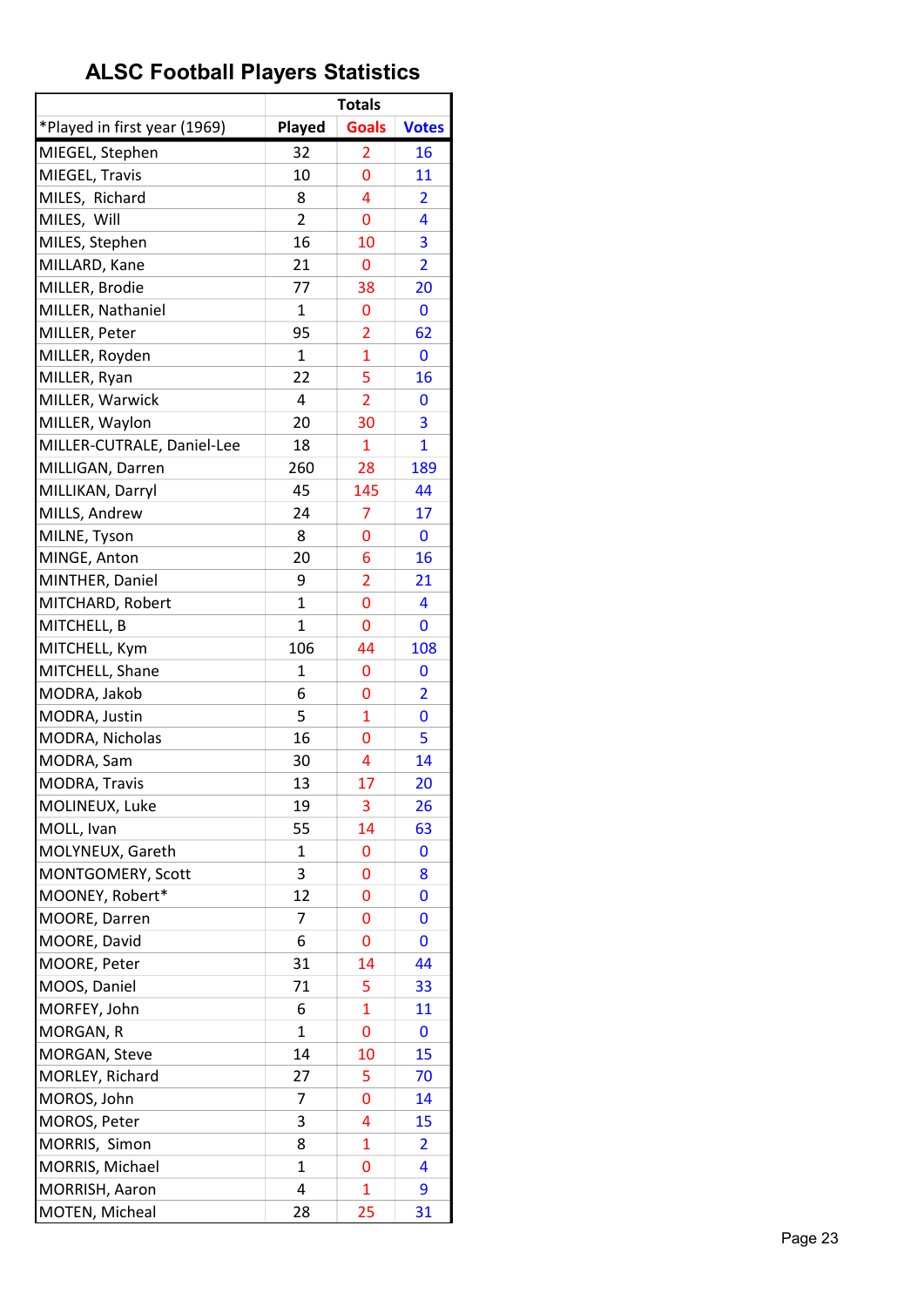|                                |              | <b>Totals</b>  |                         |
|--------------------------------|--------------|----------------|-------------------------|
| *Played in first year (1969)   | Played       | <b>Goals</b>   | <b>Votes</b>            |
| MSAPENA, Nyiika                | 1            | $\overline{2}$ | 2                       |
| MUELLER, Anthony               | 21           | 99             | 42                      |
| MUIR, Don                      | 17           | 11             | 21                      |
| MULLEN, Tim                    | 1            | 0              | 0                       |
| MULLER, Micah                  | $\mathbf{1}$ | 0              | 0                       |
| MULLINS, Matt                  | 2            | 0              | 0                       |
| MUNCHENBERG, Shane             | 162          | 58             | 312                     |
| MURCH, Randell                 | 9            | 1              | 19                      |
| MURPHY, Denny                  | 26           | 34             | 19                      |
| MURPHY, Keagan                 | $\mathbf{1}$ | 0              | 0                       |
| MURPHY, Nick                   | 24           | 0              | 6                       |
| MURPHY, Steven                 | $\mathbf{1}$ | $\mathbf{1}$   | 0                       |
| MURPHY, Zac                    | 1            | 5              | 6                       |
| MURRAY, Jason                  | 3            | 0              | 12                      |
| MURRAY, Nick                   | 62           | 13             | 43                      |
| MUTZE, Greg                    | 18           | 28             | 71                      |
| MYERS, Daniel                  | 15           | 0              | $\overline{\mathbf{2}}$ |
| NAESIUM, Jim                   | 1            | 0              | 0                       |
| NARWAHL, N                     | 14           | 5              | 8                       |
| NATERA, Andrew                 | 10           | $\overline{2}$ | 17                      |
| NATT, Ben                      | 39           | $\overline{2}$ | 7                       |
| NATT, Terry                    | 21           | $\overline{1}$ | 5                       |
| NEIL, Gregory*                 | 18           | 0              | 0                       |
| NELDNER, Michael               | 32           | 12             | 30                      |
| NELLI, Deo                     | 63           | 67             |                         |
|                                | 206          | 35             | 26<br>134               |
| NELSON, Andrew                 |              |                |                         |
| NELSON, Darcy<br>NELSON, David | 17<br>105    | 14<br>74       | 15                      |
|                                | 87           |                | 197                     |
| NELSON, Isaac                  |              | 30             | 77                      |
| NEMBACH, Rodney                | 9            | 3              | 0                       |
| NETTLEBECK, Aaron              | 5            | 0              | 1                       |
| NEUMANN, Bruce                 | 4            | 0              | 0                       |
| NEUMANN, Wade                  | 6            | $\overline{2}$ | $\overline{2}$          |
| NEWELL, Ty                     | 1            | 0              | 0                       |
| NICHOLAS, Con                  | 17           | 13             | 33                      |
| NICHOLAS, Sam                  | 120          | 56             | 14                      |
| NICHOLLS, Greg                 | 7            | 10             | 5                       |
| NICKOLS, Ian                   | 9            | $\overline{2}$ | 3                       |
| NICKS, Grant                   | 3            | 0              | 0                       |
| NICZYNSKI, Eddie               | 108          | 16             | 61                      |
| NIEJALKE, Dave                 | 21           | 8              | 6                       |
| NIEJALKE, Steve                | 21           | 16             | 14                      |
| NITSCHKE, Grant                | 21           | $\overline{2}$ | 0                       |
| NITSCHKE, Samuel               | 13           | 4              | 20                      |
| NITSCHKE, Steve                | 3            | 0              | 0                       |
| NITSCHKE, Wayne                | 10           | $\overline{7}$ | 8                       |
| NOACK, Steve                   | 71           | 20             | 19                      |
| NOBLE, Sam                     | 46           | 22             | 60                      |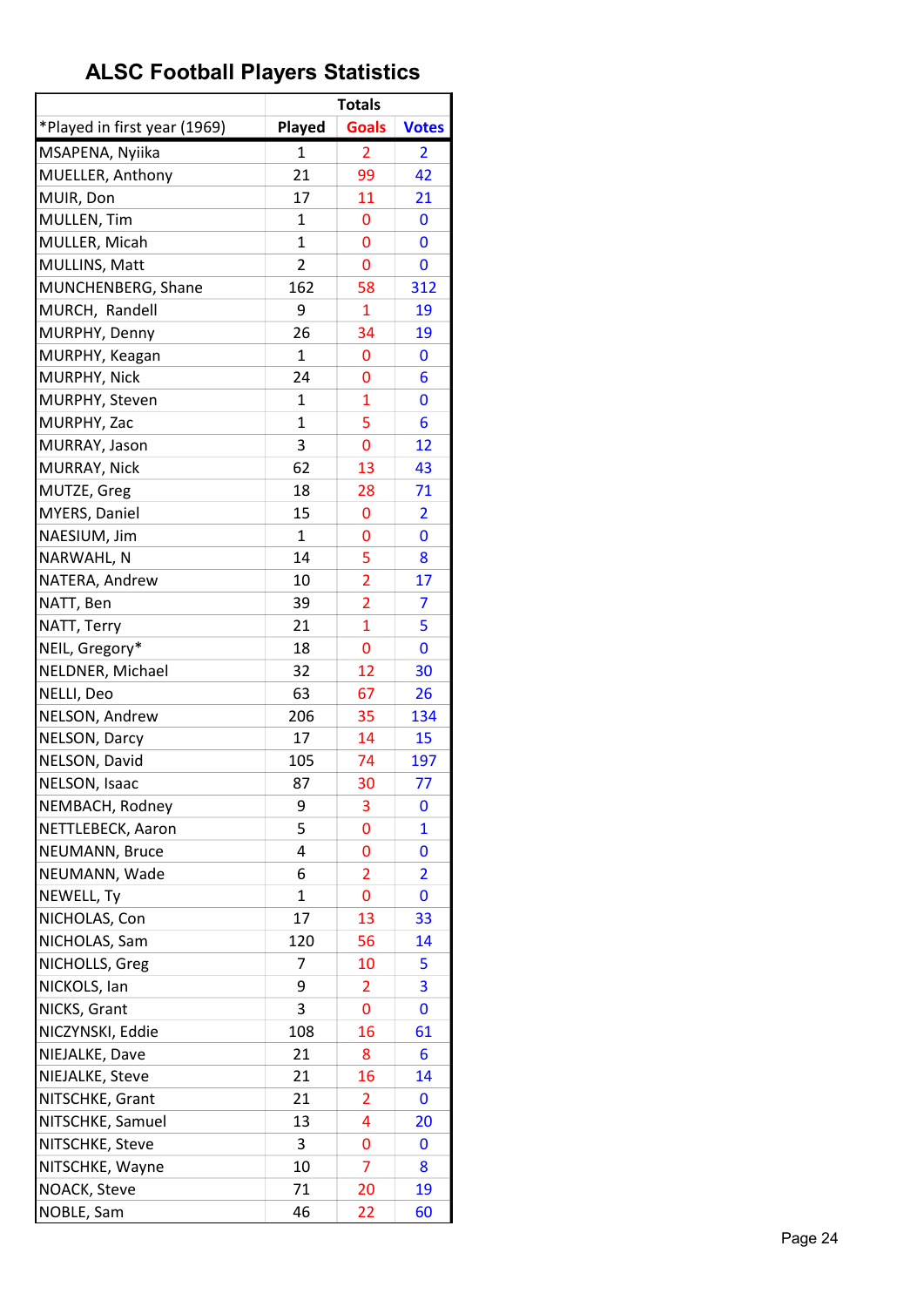|                              |                | <b>Totals</b>  |              |
|------------------------------|----------------|----------------|--------------|
| *Played in first year (1969) | Played         | <b>Goals</b>   | <b>Votes</b> |
| NOLL, Benjamin               | 280            | 150            | 232          |
| NOLL, Dave                   | 19             | $\mathbf{1}$   | 27           |
| NORDIN, Andrew               | 16             | 3              | 19           |
| NORFOLK, Damien              | 7              | 1              | 4            |
| NORMAN, Nicholas             | 14             | $\overline{2}$ | 15           |
| NORRIS, Ashleigh             | 6              | $\overline{1}$ | 0            |
| NORRIS, Matt                 | $\overline{2}$ | 0              | 0            |
| NORSWORTHY, Scott            | 4              | $\overline{2}$ | 0            |
| NORTON, Jaxon                | 14             | 12             | 51           |
| NOTTLE, Matt                 | 14             | 3              | 7            |
| NSAPENEK, Nyikka             | 1              | 0              | $\mathbf{1}$ |
| NUGENT, Peter*               | 25             | 0              | 0            |
| NUGENT, Terrance*            | 10             | 0              | 0            |
| OBST, Justin                 | 115            | 17             | 7            |
| OBST, Tyrone                 | $\mathbf{1}$   | 1              | 0            |
| ODLUM, Hugh                  | $\overline{2}$ | 0              | $\mathbf{1}$ |
| ODLUM, Justin                | 42             | 16             | 63           |
| OEHM, Daniel                 | 37             | 3              | 23           |
| OLDFIELD, Chad               | 1              | 0              | 0            |
| OLDMAN, David                | 16             | 5              | 15           |
| OLDS, Daniel                 | 4              | 0              | 4            |
| OLIVER, Jonathon             | 3              | 0              | 5            |
| OMALLEY, D                   | 2              | 4              | 6            |
| ONDEYO, Samuel               | 37             | 7              | 28           |
| O'NEILL, Patrick             | 63             | 74             | 52           |
| ONYSCHKO, Eugene             | 7              | $\mathbf{1}$   | 0            |
| <b>OPREAN. Paul</b>          | 7              | $\overline{7}$ | 0            |
| O'REILLY, Chris              | 2              | 2              | 0            |
| O'REILLY, Peter              | 5              | 0              | 0            |
| OSBORNE, P                   | 3              | 0              | 0            |
| O'SULLIVAN, Michael          | 8              | 2              | 15           |
| OSTER, John                  | 17             | 4              | 6            |
| OTTENS, Troy                 | 56             | 16             | 48           |
| OTTO, Deon                   | 10             | 2              | 6            |
| <b>OUSLINIS, Vic</b>         | 32             | 4              | 4            |
| OVERDUIN, Jan                | 109            | 237            | 120          |
| OWEN, Chris                  | 6              | 0              | 2            |
| OWEN, Jack                   | 63             | 58             | 49           |
| OWEN, Tim                    | 10             | 1              | 0            |
| PACKER, Dave                 | 10             | 4              | 2            |
| PACKER, Tim                  | 100            | 25             | 94           |
| PADGET, David                | 2              | 1              | 0            |
| PAECH, Michael               | 16             | 0              | 50           |
| PAECH, Robert                | 81             | 150            | 253          |
| PAKII, Gideon                | 21             | 41             | 15           |
| PALENSCHUS, Mark             | 1              | 0              | 0            |
| PALMER, Stephen              | 19             | 12             | 15           |
| PAPADOPOLOUS, Nick           | 9              | 1              | 0            |
|                              |                |                |              |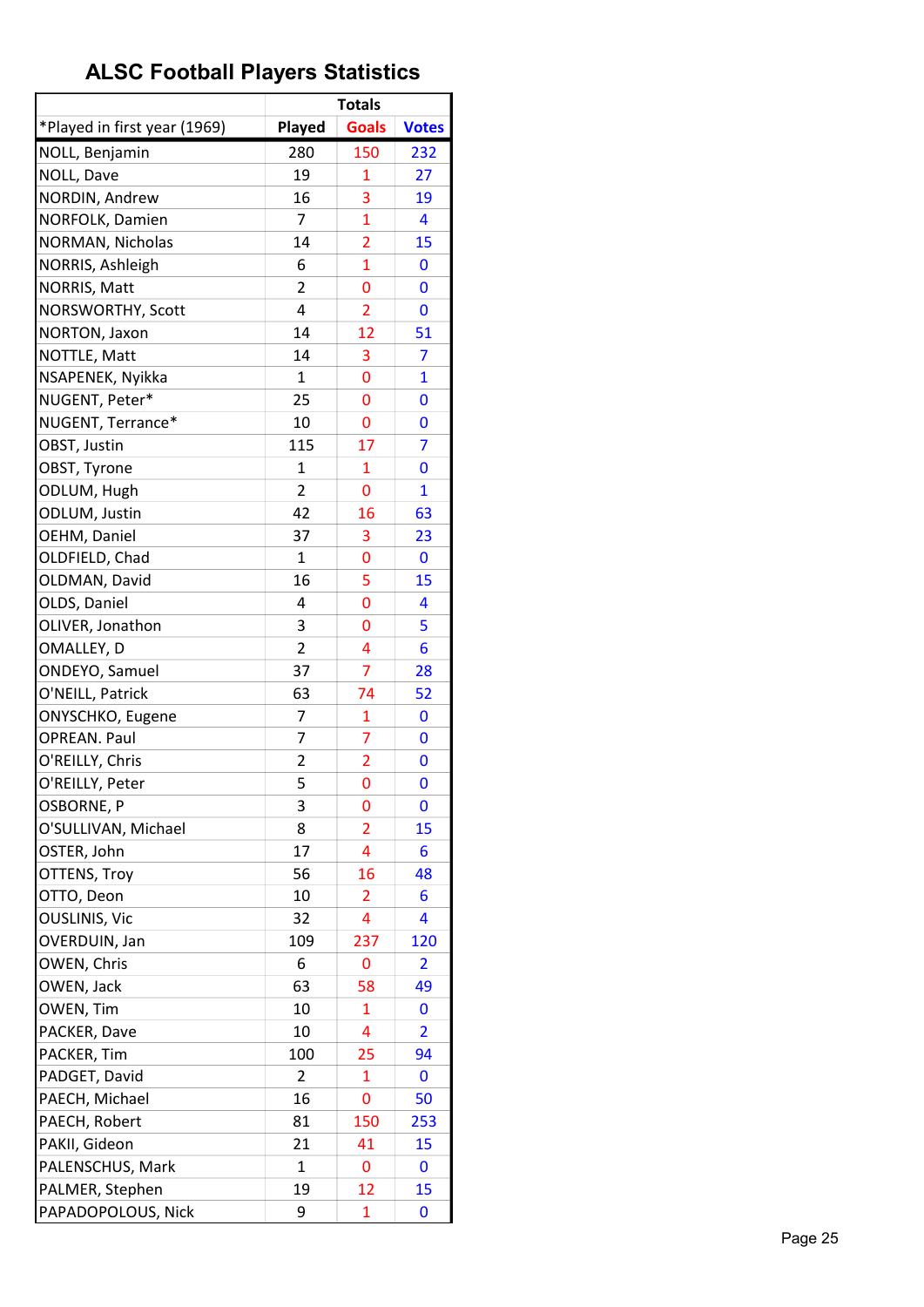| *Played in first year (1969)<br><b>Goals</b><br>Played<br><b>Votes</b><br>PAPADOPOLOUS, Terry<br>65<br>3<br>7<br>PAPAZOGLOU, John<br>$\mathbf{1}$<br>0<br>0<br>$\overline{7}$<br>PARKER, Andrew<br>23<br>12<br>PARKER, Benjamin<br>0<br>2<br>0<br>5<br>PARKER, Michael<br>10<br>$\mathbf{1}$<br>4<br>5<br>PARSONS, P<br>1<br>75<br>PATTIMORE, Andrew<br>29<br>42<br>PAULIS, J<br>$\mathbf{1}$<br>0<br>0<br>55<br>PAYNE, Andy<br>7<br>23<br>7<br>PAYNE, Jeremy<br>0<br>5<br>PAYNE, Richard<br>$\mathbf{1}$<br>3<br>0<br>PEARCE, Alistair<br>20<br>21<br>49<br>PEARCE-RAISIN, Angus<br>6<br>0<br>2<br>$\mathbf{1}$<br>PECH, Malcolm<br>6<br>0<br>$\mathbf{1}$<br>PELCHEN, Darryl<br>8<br>15<br>127<br>PEPPER, lan<br>70<br>91<br>$\mathbf{1}$<br>$\mathbf{1}$<br>PERMAN, Mervyn<br>$\mathbf{0}$<br>PERRE, Joe<br>33<br>54<br>19<br>PETERS, Kurt<br>9<br>15<br>$\mathbf{1}$<br>43<br>PETERS, Tony<br>15<br>27<br>PETRONIJEVIC, Adam<br>50<br>43<br>26<br>33<br>$\mathbf{1}$<br>PETTY, Russell<br>11<br>PFEIFFER, Andrew<br>70<br>134<br>63<br>131<br>PFEIFFER, Ben<br>94<br>81<br>PFEIFFER, Bjorn<br>28<br>5<br>30<br>13<br>PFEIFFER, Brad<br>1<br>$\mathbf 0$<br>5<br>PFEIFFER, Chris<br>42<br>17<br>PFEIFFER, Geoff<br>13<br>16<br>29<br>PFITZNER, Matt<br>28<br>8<br>16<br>PFITZNER, Tim<br>6<br>0<br>4<br>PFITZNER, Vic<br>1<br>2<br>0<br>5<br>37<br>PHELAN, Samuel<br>16<br>$\overline{2}$<br>PHELPS, Luke<br>15<br>11<br>PHELPS, Mark<br>34<br>17<br>44<br>PHILLIPS, Shane<br>38<br>6<br>37<br>10<br>$\mathbf{1}$<br>PHILLIPS, Zane<br>2<br>14<br>PHILLIS, Craig<br>1<br>26<br>PHOENIX. Peter*<br>9<br>0<br>0<br>PIETSCH, Brian<br>2<br>0<br>0<br>112<br>PIETSCH, Damian<br>91<br>160<br>38<br>$\mathbf{1}$<br>PIETSCH, Greg<br>40<br>PIETSCH, Jim<br>105<br>41<br>108<br>PIETSCH, Mike<br>86<br>52<br>74<br>PIKE, A<br>1<br>0<br>0<br>16<br>PINCIN, Troy<br>5<br>0<br>PINNINGTON, Wayne<br>3<br>12<br>3<br>$\mathbf{1}$<br>PISANI, Lindsay<br>$\overline{2}$<br>0<br>5<br>PIZOMALAS, John<br>10<br>0 |  | <b>Totals</b> |  |
|----------------------------------------------------------------------------------------------------------------------------------------------------------------------------------------------------------------------------------------------------------------------------------------------------------------------------------------------------------------------------------------------------------------------------------------------------------------------------------------------------------------------------------------------------------------------------------------------------------------------------------------------------------------------------------------------------------------------------------------------------------------------------------------------------------------------------------------------------------------------------------------------------------------------------------------------------------------------------------------------------------------------------------------------------------------------------------------------------------------------------------------------------------------------------------------------------------------------------------------------------------------------------------------------------------------------------------------------------------------------------------------------------------------------------------------------------------------------------------------------------------------------------------------------------------------------------------------------------------------------------------------------------------------------------------------------------------------------------------------------------------------------------------------------------------------------------------------------------------------------------------------------------------------------------------------------------------------------------------------------------------|--|---------------|--|
|                                                                                                                                                                                                                                                                                                                                                                                                                                                                                                                                                                                                                                                                                                                                                                                                                                                                                                                                                                                                                                                                                                                                                                                                                                                                                                                                                                                                                                                                                                                                                                                                                                                                                                                                                                                                                                                                                                                                                                                                          |  |               |  |
|                                                                                                                                                                                                                                                                                                                                                                                                                                                                                                                                                                                                                                                                                                                                                                                                                                                                                                                                                                                                                                                                                                                                                                                                                                                                                                                                                                                                                                                                                                                                                                                                                                                                                                                                                                                                                                                                                                                                                                                                          |  |               |  |
|                                                                                                                                                                                                                                                                                                                                                                                                                                                                                                                                                                                                                                                                                                                                                                                                                                                                                                                                                                                                                                                                                                                                                                                                                                                                                                                                                                                                                                                                                                                                                                                                                                                                                                                                                                                                                                                                                                                                                                                                          |  |               |  |
|                                                                                                                                                                                                                                                                                                                                                                                                                                                                                                                                                                                                                                                                                                                                                                                                                                                                                                                                                                                                                                                                                                                                                                                                                                                                                                                                                                                                                                                                                                                                                                                                                                                                                                                                                                                                                                                                                                                                                                                                          |  |               |  |
|                                                                                                                                                                                                                                                                                                                                                                                                                                                                                                                                                                                                                                                                                                                                                                                                                                                                                                                                                                                                                                                                                                                                                                                                                                                                                                                                                                                                                                                                                                                                                                                                                                                                                                                                                                                                                                                                                                                                                                                                          |  |               |  |
|                                                                                                                                                                                                                                                                                                                                                                                                                                                                                                                                                                                                                                                                                                                                                                                                                                                                                                                                                                                                                                                                                                                                                                                                                                                                                                                                                                                                                                                                                                                                                                                                                                                                                                                                                                                                                                                                                                                                                                                                          |  |               |  |
|                                                                                                                                                                                                                                                                                                                                                                                                                                                                                                                                                                                                                                                                                                                                                                                                                                                                                                                                                                                                                                                                                                                                                                                                                                                                                                                                                                                                                                                                                                                                                                                                                                                                                                                                                                                                                                                                                                                                                                                                          |  |               |  |
|                                                                                                                                                                                                                                                                                                                                                                                                                                                                                                                                                                                                                                                                                                                                                                                                                                                                                                                                                                                                                                                                                                                                                                                                                                                                                                                                                                                                                                                                                                                                                                                                                                                                                                                                                                                                                                                                                                                                                                                                          |  |               |  |
|                                                                                                                                                                                                                                                                                                                                                                                                                                                                                                                                                                                                                                                                                                                                                                                                                                                                                                                                                                                                                                                                                                                                                                                                                                                                                                                                                                                                                                                                                                                                                                                                                                                                                                                                                                                                                                                                                                                                                                                                          |  |               |  |
|                                                                                                                                                                                                                                                                                                                                                                                                                                                                                                                                                                                                                                                                                                                                                                                                                                                                                                                                                                                                                                                                                                                                                                                                                                                                                                                                                                                                                                                                                                                                                                                                                                                                                                                                                                                                                                                                                                                                                                                                          |  |               |  |
|                                                                                                                                                                                                                                                                                                                                                                                                                                                                                                                                                                                                                                                                                                                                                                                                                                                                                                                                                                                                                                                                                                                                                                                                                                                                                                                                                                                                                                                                                                                                                                                                                                                                                                                                                                                                                                                                                                                                                                                                          |  |               |  |
|                                                                                                                                                                                                                                                                                                                                                                                                                                                                                                                                                                                                                                                                                                                                                                                                                                                                                                                                                                                                                                                                                                                                                                                                                                                                                                                                                                                                                                                                                                                                                                                                                                                                                                                                                                                                                                                                                                                                                                                                          |  |               |  |
|                                                                                                                                                                                                                                                                                                                                                                                                                                                                                                                                                                                                                                                                                                                                                                                                                                                                                                                                                                                                                                                                                                                                                                                                                                                                                                                                                                                                                                                                                                                                                                                                                                                                                                                                                                                                                                                                                                                                                                                                          |  |               |  |
|                                                                                                                                                                                                                                                                                                                                                                                                                                                                                                                                                                                                                                                                                                                                                                                                                                                                                                                                                                                                                                                                                                                                                                                                                                                                                                                                                                                                                                                                                                                                                                                                                                                                                                                                                                                                                                                                                                                                                                                                          |  |               |  |
|                                                                                                                                                                                                                                                                                                                                                                                                                                                                                                                                                                                                                                                                                                                                                                                                                                                                                                                                                                                                                                                                                                                                                                                                                                                                                                                                                                                                                                                                                                                                                                                                                                                                                                                                                                                                                                                                                                                                                                                                          |  |               |  |
|                                                                                                                                                                                                                                                                                                                                                                                                                                                                                                                                                                                                                                                                                                                                                                                                                                                                                                                                                                                                                                                                                                                                                                                                                                                                                                                                                                                                                                                                                                                                                                                                                                                                                                                                                                                                                                                                                                                                                                                                          |  |               |  |
|                                                                                                                                                                                                                                                                                                                                                                                                                                                                                                                                                                                                                                                                                                                                                                                                                                                                                                                                                                                                                                                                                                                                                                                                                                                                                                                                                                                                                                                                                                                                                                                                                                                                                                                                                                                                                                                                                                                                                                                                          |  |               |  |
|                                                                                                                                                                                                                                                                                                                                                                                                                                                                                                                                                                                                                                                                                                                                                                                                                                                                                                                                                                                                                                                                                                                                                                                                                                                                                                                                                                                                                                                                                                                                                                                                                                                                                                                                                                                                                                                                                                                                                                                                          |  |               |  |
|                                                                                                                                                                                                                                                                                                                                                                                                                                                                                                                                                                                                                                                                                                                                                                                                                                                                                                                                                                                                                                                                                                                                                                                                                                                                                                                                                                                                                                                                                                                                                                                                                                                                                                                                                                                                                                                                                                                                                                                                          |  |               |  |
|                                                                                                                                                                                                                                                                                                                                                                                                                                                                                                                                                                                                                                                                                                                                                                                                                                                                                                                                                                                                                                                                                                                                                                                                                                                                                                                                                                                                                                                                                                                                                                                                                                                                                                                                                                                                                                                                                                                                                                                                          |  |               |  |
|                                                                                                                                                                                                                                                                                                                                                                                                                                                                                                                                                                                                                                                                                                                                                                                                                                                                                                                                                                                                                                                                                                                                                                                                                                                                                                                                                                                                                                                                                                                                                                                                                                                                                                                                                                                                                                                                                                                                                                                                          |  |               |  |
|                                                                                                                                                                                                                                                                                                                                                                                                                                                                                                                                                                                                                                                                                                                                                                                                                                                                                                                                                                                                                                                                                                                                                                                                                                                                                                                                                                                                                                                                                                                                                                                                                                                                                                                                                                                                                                                                                                                                                                                                          |  |               |  |
|                                                                                                                                                                                                                                                                                                                                                                                                                                                                                                                                                                                                                                                                                                                                                                                                                                                                                                                                                                                                                                                                                                                                                                                                                                                                                                                                                                                                                                                                                                                                                                                                                                                                                                                                                                                                                                                                                                                                                                                                          |  |               |  |
|                                                                                                                                                                                                                                                                                                                                                                                                                                                                                                                                                                                                                                                                                                                                                                                                                                                                                                                                                                                                                                                                                                                                                                                                                                                                                                                                                                                                                                                                                                                                                                                                                                                                                                                                                                                                                                                                                                                                                                                                          |  |               |  |
|                                                                                                                                                                                                                                                                                                                                                                                                                                                                                                                                                                                                                                                                                                                                                                                                                                                                                                                                                                                                                                                                                                                                                                                                                                                                                                                                                                                                                                                                                                                                                                                                                                                                                                                                                                                                                                                                                                                                                                                                          |  |               |  |
|                                                                                                                                                                                                                                                                                                                                                                                                                                                                                                                                                                                                                                                                                                                                                                                                                                                                                                                                                                                                                                                                                                                                                                                                                                                                                                                                                                                                                                                                                                                                                                                                                                                                                                                                                                                                                                                                                                                                                                                                          |  |               |  |
|                                                                                                                                                                                                                                                                                                                                                                                                                                                                                                                                                                                                                                                                                                                                                                                                                                                                                                                                                                                                                                                                                                                                                                                                                                                                                                                                                                                                                                                                                                                                                                                                                                                                                                                                                                                                                                                                                                                                                                                                          |  |               |  |
|                                                                                                                                                                                                                                                                                                                                                                                                                                                                                                                                                                                                                                                                                                                                                                                                                                                                                                                                                                                                                                                                                                                                                                                                                                                                                                                                                                                                                                                                                                                                                                                                                                                                                                                                                                                                                                                                                                                                                                                                          |  |               |  |
|                                                                                                                                                                                                                                                                                                                                                                                                                                                                                                                                                                                                                                                                                                                                                                                                                                                                                                                                                                                                                                                                                                                                                                                                                                                                                                                                                                                                                                                                                                                                                                                                                                                                                                                                                                                                                                                                                                                                                                                                          |  |               |  |
|                                                                                                                                                                                                                                                                                                                                                                                                                                                                                                                                                                                                                                                                                                                                                                                                                                                                                                                                                                                                                                                                                                                                                                                                                                                                                                                                                                                                                                                                                                                                                                                                                                                                                                                                                                                                                                                                                                                                                                                                          |  |               |  |
|                                                                                                                                                                                                                                                                                                                                                                                                                                                                                                                                                                                                                                                                                                                                                                                                                                                                                                                                                                                                                                                                                                                                                                                                                                                                                                                                                                                                                                                                                                                                                                                                                                                                                                                                                                                                                                                                                                                                                                                                          |  |               |  |
|                                                                                                                                                                                                                                                                                                                                                                                                                                                                                                                                                                                                                                                                                                                                                                                                                                                                                                                                                                                                                                                                                                                                                                                                                                                                                                                                                                                                                                                                                                                                                                                                                                                                                                                                                                                                                                                                                                                                                                                                          |  |               |  |
|                                                                                                                                                                                                                                                                                                                                                                                                                                                                                                                                                                                                                                                                                                                                                                                                                                                                                                                                                                                                                                                                                                                                                                                                                                                                                                                                                                                                                                                                                                                                                                                                                                                                                                                                                                                                                                                                                                                                                                                                          |  |               |  |
|                                                                                                                                                                                                                                                                                                                                                                                                                                                                                                                                                                                                                                                                                                                                                                                                                                                                                                                                                                                                                                                                                                                                                                                                                                                                                                                                                                                                                                                                                                                                                                                                                                                                                                                                                                                                                                                                                                                                                                                                          |  |               |  |
|                                                                                                                                                                                                                                                                                                                                                                                                                                                                                                                                                                                                                                                                                                                                                                                                                                                                                                                                                                                                                                                                                                                                                                                                                                                                                                                                                                                                                                                                                                                                                                                                                                                                                                                                                                                                                                                                                                                                                                                                          |  |               |  |
|                                                                                                                                                                                                                                                                                                                                                                                                                                                                                                                                                                                                                                                                                                                                                                                                                                                                                                                                                                                                                                                                                                                                                                                                                                                                                                                                                                                                                                                                                                                                                                                                                                                                                                                                                                                                                                                                                                                                                                                                          |  |               |  |
|                                                                                                                                                                                                                                                                                                                                                                                                                                                                                                                                                                                                                                                                                                                                                                                                                                                                                                                                                                                                                                                                                                                                                                                                                                                                                                                                                                                                                                                                                                                                                                                                                                                                                                                                                                                                                                                                                                                                                                                                          |  |               |  |
|                                                                                                                                                                                                                                                                                                                                                                                                                                                                                                                                                                                                                                                                                                                                                                                                                                                                                                                                                                                                                                                                                                                                                                                                                                                                                                                                                                                                                                                                                                                                                                                                                                                                                                                                                                                                                                                                                                                                                                                                          |  |               |  |
|                                                                                                                                                                                                                                                                                                                                                                                                                                                                                                                                                                                                                                                                                                                                                                                                                                                                                                                                                                                                                                                                                                                                                                                                                                                                                                                                                                                                                                                                                                                                                                                                                                                                                                                                                                                                                                                                                                                                                                                                          |  |               |  |
|                                                                                                                                                                                                                                                                                                                                                                                                                                                                                                                                                                                                                                                                                                                                                                                                                                                                                                                                                                                                                                                                                                                                                                                                                                                                                                                                                                                                                                                                                                                                                                                                                                                                                                                                                                                                                                                                                                                                                                                                          |  |               |  |
|                                                                                                                                                                                                                                                                                                                                                                                                                                                                                                                                                                                                                                                                                                                                                                                                                                                                                                                                                                                                                                                                                                                                                                                                                                                                                                                                                                                                                                                                                                                                                                                                                                                                                                                                                                                                                                                                                                                                                                                                          |  |               |  |
|                                                                                                                                                                                                                                                                                                                                                                                                                                                                                                                                                                                                                                                                                                                                                                                                                                                                                                                                                                                                                                                                                                                                                                                                                                                                                                                                                                                                                                                                                                                                                                                                                                                                                                                                                                                                                                                                                                                                                                                                          |  |               |  |
|                                                                                                                                                                                                                                                                                                                                                                                                                                                                                                                                                                                                                                                                                                                                                                                                                                                                                                                                                                                                                                                                                                                                                                                                                                                                                                                                                                                                                                                                                                                                                                                                                                                                                                                                                                                                                                                                                                                                                                                                          |  |               |  |
|                                                                                                                                                                                                                                                                                                                                                                                                                                                                                                                                                                                                                                                                                                                                                                                                                                                                                                                                                                                                                                                                                                                                                                                                                                                                                                                                                                                                                                                                                                                                                                                                                                                                                                                                                                                                                                                                                                                                                                                                          |  |               |  |
|                                                                                                                                                                                                                                                                                                                                                                                                                                                                                                                                                                                                                                                                                                                                                                                                                                                                                                                                                                                                                                                                                                                                                                                                                                                                                                                                                                                                                                                                                                                                                                                                                                                                                                                                                                                                                                                                                                                                                                                                          |  |               |  |
|                                                                                                                                                                                                                                                                                                                                                                                                                                                                                                                                                                                                                                                                                                                                                                                                                                                                                                                                                                                                                                                                                                                                                                                                                                                                                                                                                                                                                                                                                                                                                                                                                                                                                                                                                                                                                                                                                                                                                                                                          |  |               |  |
|                                                                                                                                                                                                                                                                                                                                                                                                                                                                                                                                                                                                                                                                                                                                                                                                                                                                                                                                                                                                                                                                                                                                                                                                                                                                                                                                                                                                                                                                                                                                                                                                                                                                                                                                                                                                                                                                                                                                                                                                          |  |               |  |
|                                                                                                                                                                                                                                                                                                                                                                                                                                                                                                                                                                                                                                                                                                                                                                                                                                                                                                                                                                                                                                                                                                                                                                                                                                                                                                                                                                                                                                                                                                                                                                                                                                                                                                                                                                                                                                                                                                                                                                                                          |  |               |  |
|                                                                                                                                                                                                                                                                                                                                                                                                                                                                                                                                                                                                                                                                                                                                                                                                                                                                                                                                                                                                                                                                                                                                                                                                                                                                                                                                                                                                                                                                                                                                                                                                                                                                                                                                                                                                                                                                                                                                                                                                          |  |               |  |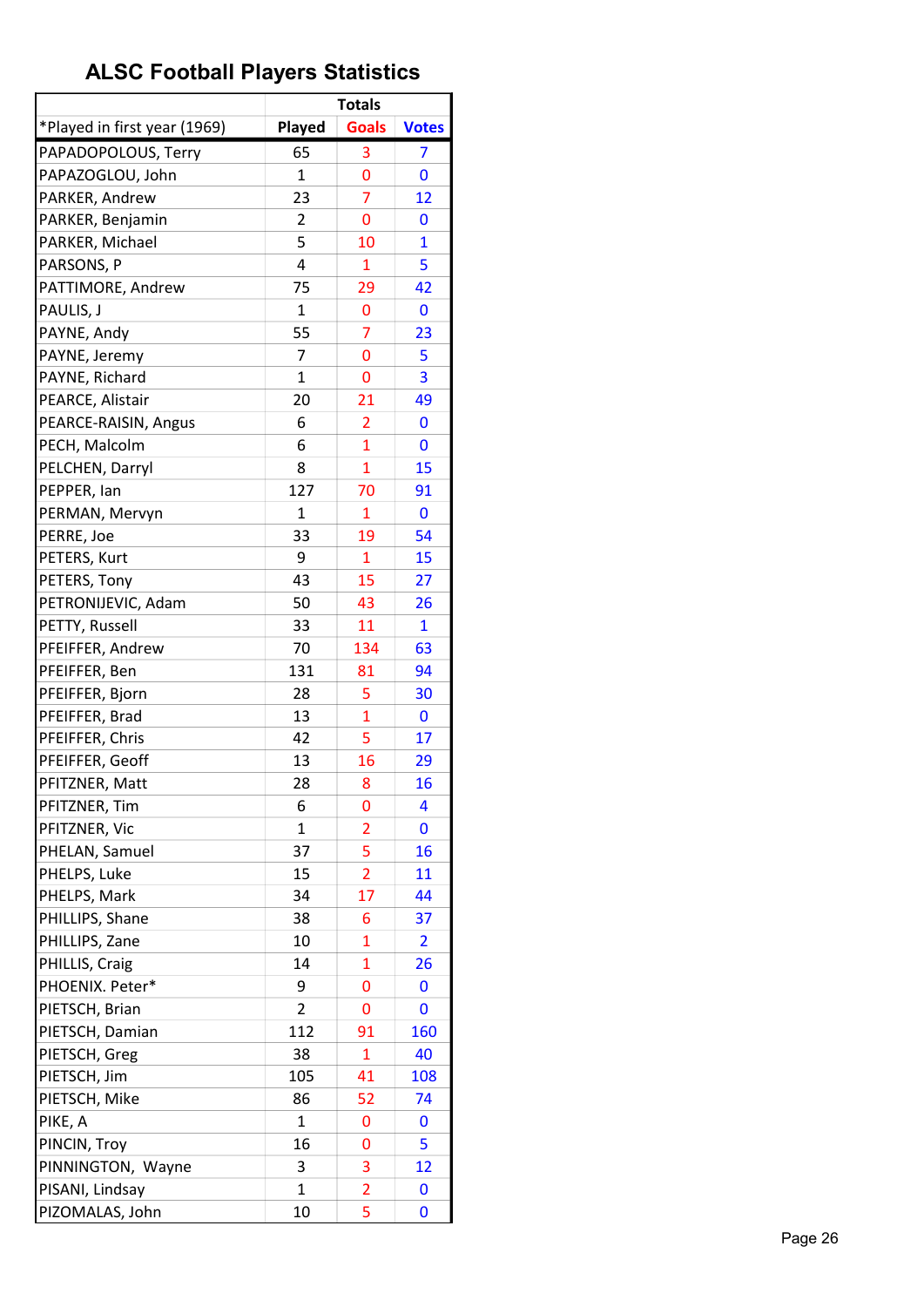|                              |                | <b>Totals</b>  |                         |
|------------------------------|----------------|----------------|-------------------------|
| *Played in first year (1969) | Played         | <b>Goals</b>   | <b>Votes</b>            |
| PLACE, Ashley                | 1              | $\mathbf{1}$   | 0                       |
| PLUMMER, Matthew             | 13             | 4              | 14                      |
| PLUNCKET, Leon               | 4              | 0              | $\overline{2}$          |
| POLACK, Matt                 | 34             | 37             | 53                      |
| POLKINGHORNE, Daniel         | 17             | 6              | 8                       |
| POLYDOROUS, T                | 1              | 0              | 0                       |
| POMEROY, Michael*            | 4              | 0              | 0                       |
| PONTT, Anthony               | 12             | 3              | 10                      |
| POOLE, Brendan               | 20             | 9              | 0                       |
| POPLE, Dane                  | 0              | 0              | 0                       |
| PORTER, Richard              | $\overline{2}$ | 0              | 6                       |
| POST, Rob                    | 9              | $\mathbf{1}$   | 5                       |
| POTTER, Tony                 | 33             | 18             | 10                      |
| POULIOS, Terry               | 10             | 1              | 0                       |
| POWELL, Gerry                | 12             | 9              | 0                       |
| POWELL,S                     | 3              | 0              | 3                       |
| PRATER, Ben                  | 8              | 3              | 17                      |
| PRATT, R                     | 6              | 0              | $\mathbf 0$             |
| PRENDOS, Pat                 | 39             | 9              | 63                      |
| PRENZLER, Damon              | 79             | 5              | 129                     |
| PRENZLER, David              | 156            | 58             | 204                     |
| PRESSER, Peter               | 12             | 4              | 15                      |
| PRESSLER, Kai                | $\mathbf{1}$   | 0              | $\mathbf 0$             |
| PREUSS, David                | 121            | 210            | 104                     |
| PREUSS, Rob                  | 1              | 0              | 0                       |
| PRIEBBENOW, Greg             | 40             | 3              | 20                      |
| PRIME, Chris                 | 15             | 19             | 23                      |
| PRIME, Kym                   | 13             | $\overline{2}$ | 13                      |
| PRINOS, Paul                 | 45             | 13             | 32                      |
| PROEVE, Rob                  | 19             | 6              | 22                      |
| PRZIBILLA, James             | 41             | 1              | 11                      |
| PUCKRIDGE, Brett             | 4              | 4              | 15                      |
| PUCKRIDGE, Graham            | 44             | 0              | 29                      |
| PUHLE, Michael               | 20             | 39             | 28                      |
| PUKULLUS, Athol              | 13             | 32             | 6                       |
| PUMPA, John                  | 5              | 1              | $\overline{\mathbf{2}}$ |
| PURCELL, Shannon             | $\mathbf{1}$   | $\mathbf{1}$   | 0                       |
| PUZZOULI, J                  | 25             | 4              | 9                       |
| PYE, Daniel                  | 1              | 0              | 0                       |
| QUAST, Michael               | 16             | $\mathbf{1}$   | 0                       |
| QUINCE, Les                  | 100            | 54             | 127                     |
| QUINN, Michael               | 1              | 0              | 0                       |
| RADFORD, Brian               | 6              | 0              | 0                       |
| RADKE, David                 | 12             | 1              | 21                      |
| RAETS, ?                     | 14             | 1              | 28                      |
| <b>RAGGHIANTI Matthew</b>    | 15             | 3              | 0                       |
| RAMSAY, Nathan               | 3              | 9              | 4                       |
| RANIELE, M                   | 1              | 0              | 0                       |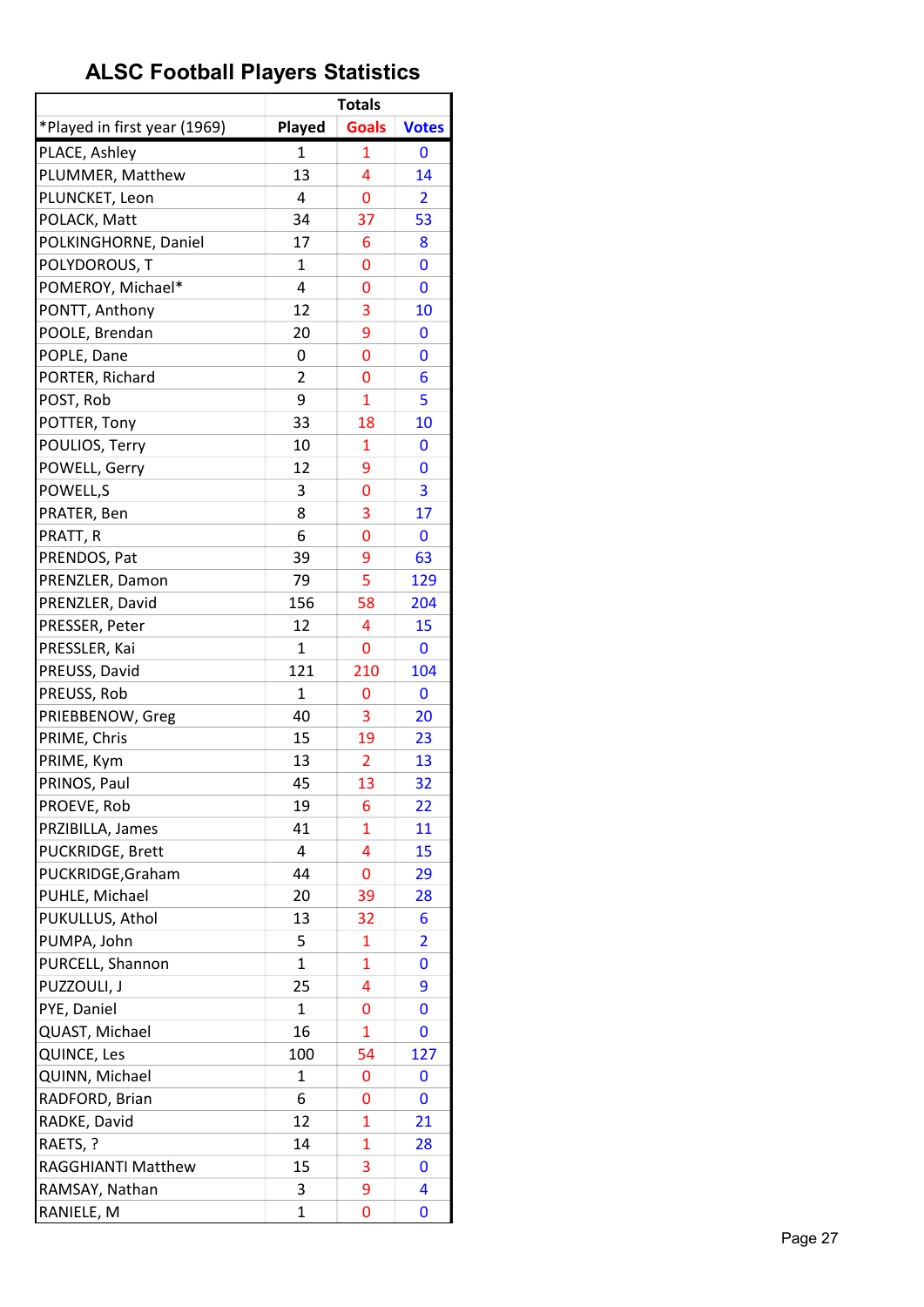|                              |              | <b>Totals</b>           |                         |
|------------------------------|--------------|-------------------------|-------------------------|
| *Played in first year (1969) | Played       | <b>Goals</b>            | <b>Votes</b>            |
| RANSOME, Phil                | 3            | 4                       | 3                       |
| RAPONI, Frank                | 131          | 67                      | 165                     |
| RATHJEN, Ian                 | 30           | 23                      | 22                      |
| RATHJEN, Mark                | 5            | 3                       | 10                      |
| RATHJEN, Peter               | 3            | 0                       | 0                       |
| RAU, Robert                  | 60           | 5                       | 5                       |
| RAYNER, Robert               | 24           | 3                       | 8                       |
| READ, Mitchell               | 3            | 4                       | 5                       |
| REDMAN, Graham+              | 3            | 0                       | 0                       |
| REDHEAD, Xander              | 36           | 40                      | 40                      |
| REES, Simon                  | 18           | 17                      | 9                       |
| REICHELT, Kevin              | 4            | 1                       | 5                       |
| REICHSTEIN, Dale             | 35           | 1                       | 35                      |
| REINCKE, Shaun               | 15           | 0                       | 15                      |
| RENNER, Andrew               | 104          | 17                      | 134                     |
| RENNER, D                    | 17           | 11                      | 21                      |
| RENNER, Oliver               | 9            | 0                       | 11                      |
| RENSCH, Ian*                 | 3            | 0                       | $\mathbf{0}$            |
| REU, Michael                 | 32           | 64                      | 32                      |
| RICHARDS, Dave               | 4            | 5                       | $\overline{\mathbf{2}}$ |
| RICHARDSON, David            | 4            | 0                       | 0                       |
|                              | 150          | 105                     | 197                     |
| RICHARDSON, Kevin            |              |                         |                         |
| RICHARDSON, Luke             | 32<br>293    | 2                       | 9<br>383                |
| RICHARDSON, Mark             |              | 20                      |                         |
| RICHTER, Carl                | 113          | 14                      | 126                     |
| RICHTER, Lachlan             | 108          | 54                      | 111                     |
| RIDGE, Bradley               | 22           | 17                      | 29                      |
| RIDLEY, Ben                  | 7            | 3                       | 9                       |
| RIDLEY, Jason                | 152          | 126                     | 160                     |
| RIMMINGTON, Peter            | 4            | 7                       | 7                       |
| ROBBINS, Steven              | 11           | 0                       | 13                      |
| ROBERTS, Andrew              | 27           | 7                       | 9                       |
| ROBERTS, Mark                | 9            | $\overline{7}$          | $\overline{1}$          |
| ROBERTSON, Adam              | 3            | 5                       | 6                       |
| ROBINSON, Jack               | 18           | $\mathbf{1}$            | 66                      |
| ROBINSON, James              | 20           | $\mathbf{1}$            | 26                      |
| ROBINSON, John (Tubo}        | 202          | 115                     | 225                     |
| ROCCA, Nathan                | 10           | $\overline{\mathbf{c}}$ | 5                       |
| ROCHESTER, Les               | 3            | 2                       | 3                       |
| ROCHOW, Alex                 | 20           | 3                       | $\mathbf{1}$            |
| RODERT, Kym                  | 88           | 59                      | 107                     |
| RODGER, Chris                | 197          | 132                     | 192                     |
| RODGER, Simon                | 314          | 280                     | 604                     |
| ROGALSKI, James              | 4            | 1                       | 1                       |
| ROGASH, Nigel                | 65           | 11                      | 113                     |
| ROGERS, D                    | 1            | 0                       | 0                       |
| ROGERS, David                | $\mathbf{1}$ | 0                       | 0                       |
| ROGERS, Matthew              | 57           | 7                       | 54                      |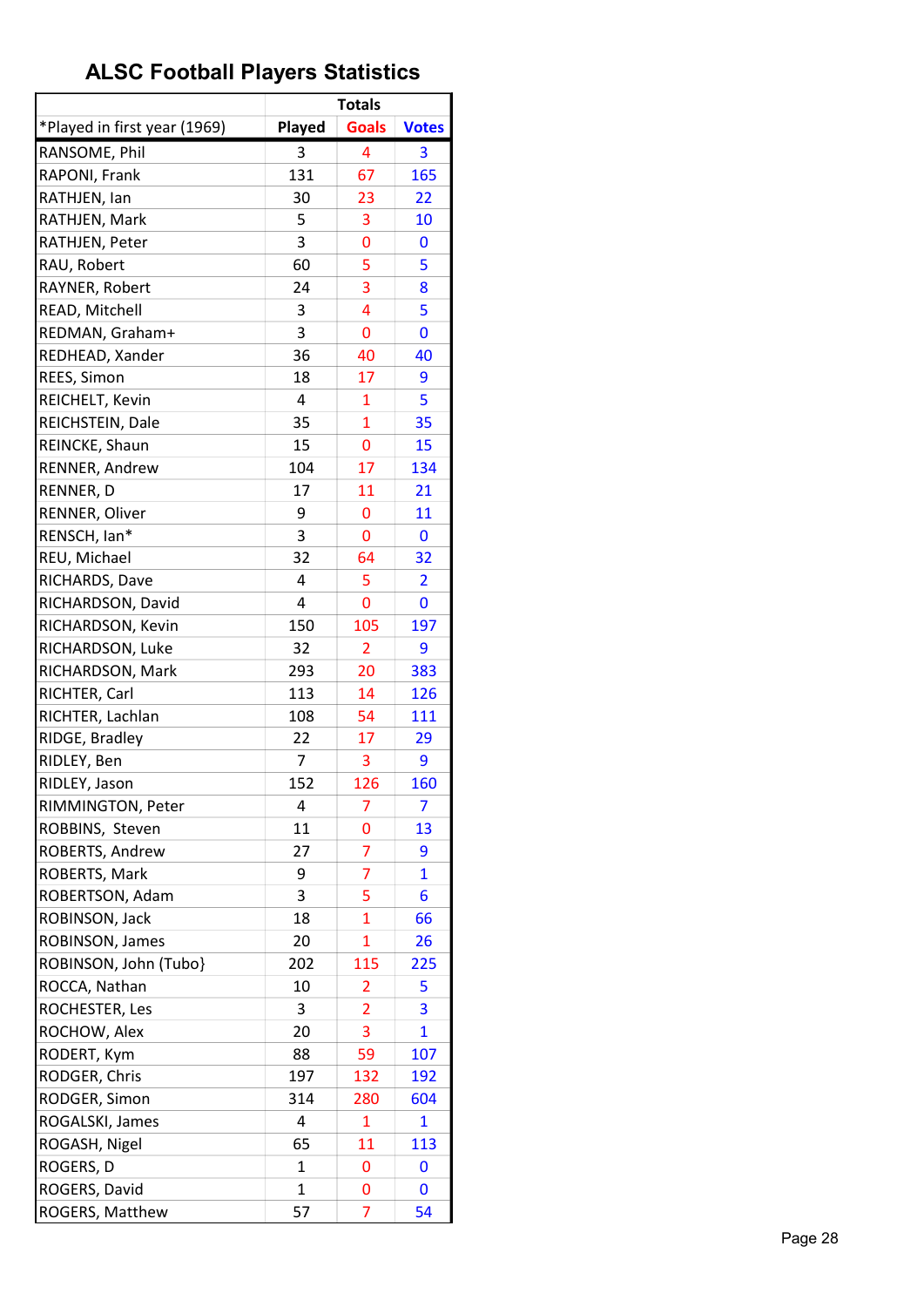| *Played in first year (1969)<br>Played<br><b>Goals</b><br><b>Votes</b><br>7<br>ROHDE, Terry<br>14<br>13<br>14<br>ROHRLACH, David<br>0<br>5<br>ROSEN, Darren<br>24<br>5<br>0<br>ROSENBLATT, Michael<br>21<br>10<br>1<br>18<br>ROSENDALE, Wayne+<br>8<br>47<br>15<br>ROSENSWEIG, Mark<br>$\overline{2}$<br>0<br>55<br>27<br>ROSENZWEIG, Arlen<br>8<br>$\overline{7}$<br>116<br>ROSENZWEIG, Callum<br>15<br>ROSS, Garren<br>4<br>0<br>7<br>49<br>$\mathbf{1}$<br>ROSS, Graham<br>36<br>ROSS, Nate<br>5<br>0<br>0<br>ROSS, P<br>4<br>5<br>1<br>14<br>ROUSE, Henry<br>11<br>37<br>ROUSSOS, Nick<br>$\mathbf{1}$<br>0<br>0<br>ROWE, Simon<br>31<br>4<br>18<br>$\overline{7}$<br>16<br>RUDOLPH, Nathan<br>30<br>RUDOLPH, Steve<br>17<br>54<br>52<br>RUDOLPH, Tim<br>16<br>$\overline{2}$<br>1<br>RUEDIGER, Chris<br>38<br>30<br>21<br>RUGLESS, Keane<br>208<br>200<br>110<br>RUSSELL, A<br>7<br>10<br>0<br>RYAN, Chris<br>0<br>$\mathbf{1}$<br>0<br>SABEL, Jeff<br>57<br>41<br>88<br>SABLON, Charlie<br>$\mathbf{1}$<br>$\mathbf{1}$<br>0<br>54<br>SABOGAL, Sebastian<br>$\overline{2}$<br>15<br>57<br>SAEGENSCHNITTER, Justin<br>13<br>11<br>SAINT, John<br>2<br>0<br>0 |               |   | <b>Totals</b> |   |
|-------------------------------------------------------------------------------------------------------------------------------------------------------------------------------------------------------------------------------------------------------------------------------------------------------------------------------------------------------------------------------------------------------------------------------------------------------------------------------------------------------------------------------------------------------------------------------------------------------------------------------------------------------------------------------------------------------------------------------------------------------------------------------------------------------------------------------------------------------------------------------------------------------------------------------------------------------------------------------------------------------------------------------------------------------------------------------------------------------------------------------------------------------------------|---------------|---|---------------|---|
|                                                                                                                                                                                                                                                                                                                                                                                                                                                                                                                                                                                                                                                                                                                                                                                                                                                                                                                                                                                                                                                                                                                                                                   |               |   |               |   |
|                                                                                                                                                                                                                                                                                                                                                                                                                                                                                                                                                                                                                                                                                                                                                                                                                                                                                                                                                                                                                                                                                                                                                                   |               |   |               |   |
|                                                                                                                                                                                                                                                                                                                                                                                                                                                                                                                                                                                                                                                                                                                                                                                                                                                                                                                                                                                                                                                                                                                                                                   |               |   |               |   |
|                                                                                                                                                                                                                                                                                                                                                                                                                                                                                                                                                                                                                                                                                                                                                                                                                                                                                                                                                                                                                                                                                                                                                                   |               |   |               |   |
|                                                                                                                                                                                                                                                                                                                                                                                                                                                                                                                                                                                                                                                                                                                                                                                                                                                                                                                                                                                                                                                                                                                                                                   |               |   |               |   |
|                                                                                                                                                                                                                                                                                                                                                                                                                                                                                                                                                                                                                                                                                                                                                                                                                                                                                                                                                                                                                                                                                                                                                                   |               |   |               |   |
|                                                                                                                                                                                                                                                                                                                                                                                                                                                                                                                                                                                                                                                                                                                                                                                                                                                                                                                                                                                                                                                                                                                                                                   |               |   |               |   |
|                                                                                                                                                                                                                                                                                                                                                                                                                                                                                                                                                                                                                                                                                                                                                                                                                                                                                                                                                                                                                                                                                                                                                                   |               |   |               |   |
|                                                                                                                                                                                                                                                                                                                                                                                                                                                                                                                                                                                                                                                                                                                                                                                                                                                                                                                                                                                                                                                                                                                                                                   |               |   |               |   |
|                                                                                                                                                                                                                                                                                                                                                                                                                                                                                                                                                                                                                                                                                                                                                                                                                                                                                                                                                                                                                                                                                                                                                                   |               |   |               |   |
|                                                                                                                                                                                                                                                                                                                                                                                                                                                                                                                                                                                                                                                                                                                                                                                                                                                                                                                                                                                                                                                                                                                                                                   |               |   |               |   |
|                                                                                                                                                                                                                                                                                                                                                                                                                                                                                                                                                                                                                                                                                                                                                                                                                                                                                                                                                                                                                                                                                                                                                                   |               |   |               |   |
|                                                                                                                                                                                                                                                                                                                                                                                                                                                                                                                                                                                                                                                                                                                                                                                                                                                                                                                                                                                                                                                                                                                                                                   |               |   |               |   |
|                                                                                                                                                                                                                                                                                                                                                                                                                                                                                                                                                                                                                                                                                                                                                                                                                                                                                                                                                                                                                                                                                                                                                                   |               |   |               |   |
|                                                                                                                                                                                                                                                                                                                                                                                                                                                                                                                                                                                                                                                                                                                                                                                                                                                                                                                                                                                                                                                                                                                                                                   |               |   |               |   |
|                                                                                                                                                                                                                                                                                                                                                                                                                                                                                                                                                                                                                                                                                                                                                                                                                                                                                                                                                                                                                                                                                                                                                                   |               |   |               |   |
|                                                                                                                                                                                                                                                                                                                                                                                                                                                                                                                                                                                                                                                                                                                                                                                                                                                                                                                                                                                                                                                                                                                                                                   |               |   |               |   |
|                                                                                                                                                                                                                                                                                                                                                                                                                                                                                                                                                                                                                                                                                                                                                                                                                                                                                                                                                                                                                                                                                                                                                                   |               |   |               |   |
|                                                                                                                                                                                                                                                                                                                                                                                                                                                                                                                                                                                                                                                                                                                                                                                                                                                                                                                                                                                                                                                                                                                                                                   |               |   |               |   |
|                                                                                                                                                                                                                                                                                                                                                                                                                                                                                                                                                                                                                                                                                                                                                                                                                                                                                                                                                                                                                                                                                                                                                                   |               |   |               |   |
|                                                                                                                                                                                                                                                                                                                                                                                                                                                                                                                                                                                                                                                                                                                                                                                                                                                                                                                                                                                                                                                                                                                                                                   |               |   |               |   |
|                                                                                                                                                                                                                                                                                                                                                                                                                                                                                                                                                                                                                                                                                                                                                                                                                                                                                                                                                                                                                                                                                                                                                                   |               |   |               |   |
|                                                                                                                                                                                                                                                                                                                                                                                                                                                                                                                                                                                                                                                                                                                                                                                                                                                                                                                                                                                                                                                                                                                                                                   |               |   |               |   |
|                                                                                                                                                                                                                                                                                                                                                                                                                                                                                                                                                                                                                                                                                                                                                                                                                                                                                                                                                                                                                                                                                                                                                                   |               |   |               |   |
|                                                                                                                                                                                                                                                                                                                                                                                                                                                                                                                                                                                                                                                                                                                                                                                                                                                                                                                                                                                                                                                                                                                                                                   |               |   |               |   |
|                                                                                                                                                                                                                                                                                                                                                                                                                                                                                                                                                                                                                                                                                                                                                                                                                                                                                                                                                                                                                                                                                                                                                                   |               |   |               |   |
|                                                                                                                                                                                                                                                                                                                                                                                                                                                                                                                                                                                                                                                                                                                                                                                                                                                                                                                                                                                                                                                                                                                                                                   |               |   |               |   |
|                                                                                                                                                                                                                                                                                                                                                                                                                                                                                                                                                                                                                                                                                                                                                                                                                                                                                                                                                                                                                                                                                                                                                                   |               |   |               |   |
| 1                                                                                                                                                                                                                                                                                                                                                                                                                                                                                                                                                                                                                                                                                                                                                                                                                                                                                                                                                                                                                                                                                                                                                                 | SAMARYKOFF, V | 5 |               | 3 |
| 3<br>SAMPSON, Michael<br>8<br>32                                                                                                                                                                                                                                                                                                                                                                                                                                                                                                                                                                                                                                                                                                                                                                                                                                                                                                                                                                                                                                                                                                                                  |               |   |               |   |
| SANDER, Jason<br>18<br>0<br>$\overline{2}$                                                                                                                                                                                                                                                                                                                                                                                                                                                                                                                                                                                                                                                                                                                                                                                                                                                                                                                                                                                                                                                                                                                        |               |   |               |   |
| SANDERCOCK, Craig<br>7<br>$\mathbf{1}$<br>9                                                                                                                                                                                                                                                                                                                                                                                                                                                                                                                                                                                                                                                                                                                                                                                                                                                                                                                                                                                                                                                                                                                       |               |   |               |   |
| SANDFORD, Nicholas<br>6<br>12<br>6                                                                                                                                                                                                                                                                                                                                                                                                                                                                                                                                                                                                                                                                                                                                                                                                                                                                                                                                                                                                                                                                                                                                |               |   |               |   |
| SANDYS, Anthony<br>3<br>0<br>0                                                                                                                                                                                                                                                                                                                                                                                                                                                                                                                                                                                                                                                                                                                                                                                                                                                                                                                                                                                                                                                                                                                                    |               |   |               |   |
| SANSO, Ollie<br>$\mathbf{1}$<br>0<br>0                                                                                                                                                                                                                                                                                                                                                                                                                                                                                                                                                                                                                                                                                                                                                                                                                                                                                                                                                                                                                                                                                                                            |               |   |               |   |
| SANTINI, Gil<br>28<br>7<br>15                                                                                                                                                                                                                                                                                                                                                                                                                                                                                                                                                                                                                                                                                                                                                                                                                                                                                                                                                                                                                                                                                                                                     |               |   |               |   |
| SARGENT, Peter<br>$\mathbf{1}$<br>0<br>0                                                                                                                                                                                                                                                                                                                                                                                                                                                                                                                                                                                                                                                                                                                                                                                                                                                                                                                                                                                                                                                                                                                          |               |   |               |   |
| SARTI, Jordan<br>12<br>39<br>8                                                                                                                                                                                                                                                                                                                                                                                                                                                                                                                                                                                                                                                                                                                                                                                                                                                                                                                                                                                                                                                                                                                                    |               |   |               |   |
| SAUNDERS, Wade<br>8<br>14<br>5                                                                                                                                                                                                                                                                                                                                                                                                                                                                                                                                                                                                                                                                                                                                                                                                                                                                                                                                                                                                                                                                                                                                    |               |   |               |   |
| SCALZI, Luca<br>49<br>8<br>10                                                                                                                                                                                                                                                                                                                                                                                                                                                                                                                                                                                                                                                                                                                                                                                                                                                                                                                                                                                                                                                                                                                                     |               |   |               |   |
| <b>SCANLON, Bernie</b><br>5<br>0<br>5                                                                                                                                                                                                                                                                                                                                                                                                                                                                                                                                                                                                                                                                                                                                                                                                                                                                                                                                                                                                                                                                                                                             |               |   |               |   |
| SCARDIGNO, Phil<br>6<br>3<br>$\mathbf{1}$                                                                                                                                                                                                                                                                                                                                                                                                                                                                                                                                                                                                                                                                                                                                                                                                                                                                                                                                                                                                                                                                                                                         |               |   |               |   |
| SCHAEFER, C<br>5<br>8<br>1                                                                                                                                                                                                                                                                                                                                                                                                                                                                                                                                                                                                                                                                                                                                                                                                                                                                                                                                                                                                                                                                                                                                        |               |   |               |   |
| 16<br>$\overline{2}$<br>SCHAEFER, Dave<br>9                                                                                                                                                                                                                                                                                                                                                                                                                                                                                                                                                                                                                                                                                                                                                                                                                                                                                                                                                                                                                                                                                                                       |               |   |               |   |
| <b>SCHAFRANEK, Bert</b><br>38<br>67<br>37                                                                                                                                                                                                                                                                                                                                                                                                                                                                                                                                                                                                                                                                                                                                                                                                                                                                                                                                                                                                                                                                                                                         |               |   |               |   |
| SCHAPEL, Peter<br>41<br>6<br>15                                                                                                                                                                                                                                                                                                                                                                                                                                                                                                                                                                                                                                                                                                                                                                                                                                                                                                                                                                                                                                                                                                                                   |               |   |               |   |
| SCHARNBERG, Hayden<br>142<br>12<br>79                                                                                                                                                                                                                                                                                                                                                                                                                                                                                                                                                                                                                                                                                                                                                                                                                                                                                                                                                                                                                                                                                                                             |               |   |               |   |
| SCHEER, Jordan<br>71<br>5<br>52                                                                                                                                                                                                                                                                                                                                                                                                                                                                                                                                                                                                                                                                                                                                                                                                                                                                                                                                                                                                                                                                                                                                   |               |   |               |   |
| 4<br>SCHEUBOECH, Ray<br>0<br>6                                                                                                                                                                                                                                                                                                                                                                                                                                                                                                                                                                                                                                                                                                                                                                                                                                                                                                                                                                                                                                                                                                                                    |               |   |               |   |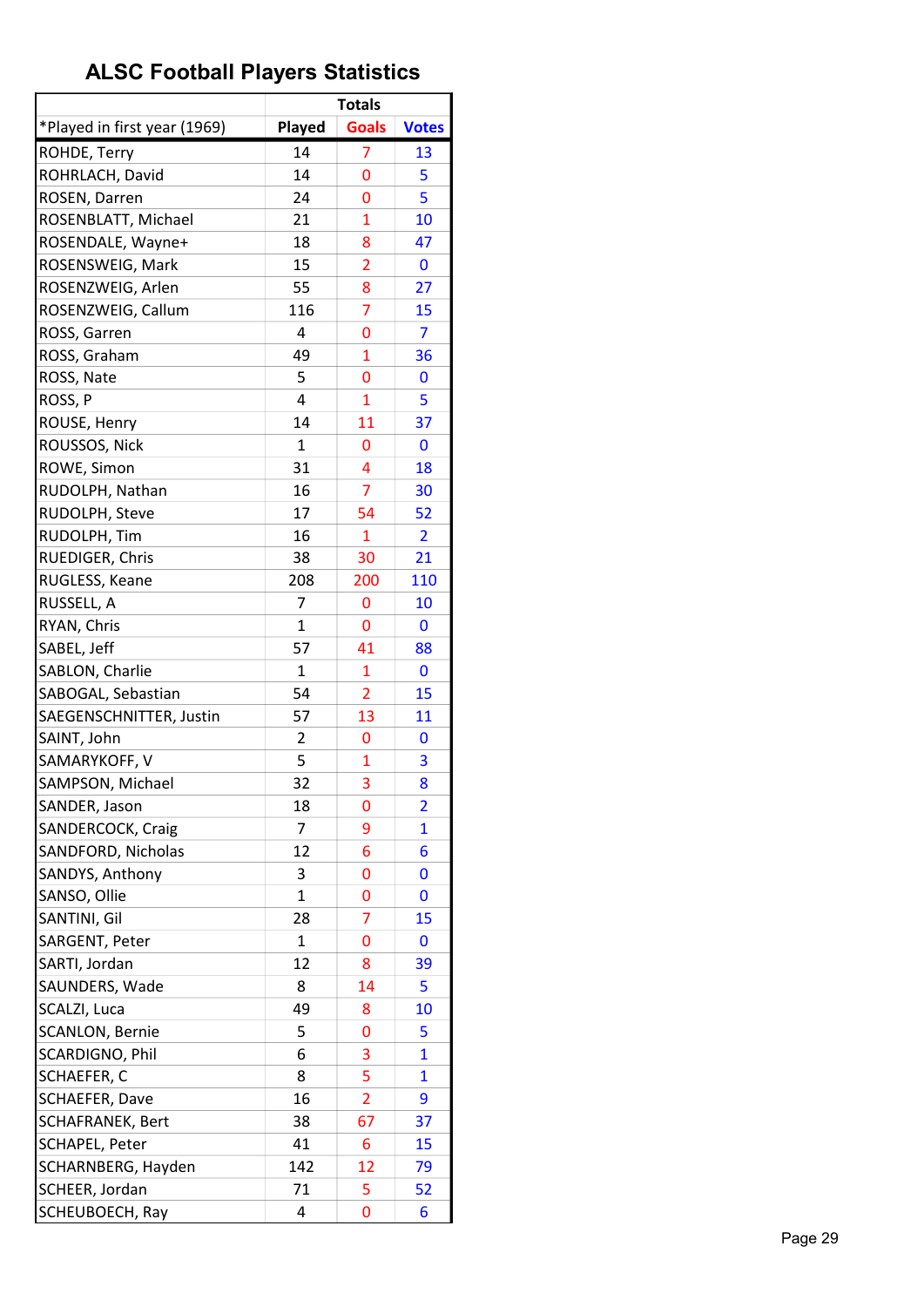|                              |              | <b>Totals</b>  |                |
|------------------------------|--------------|----------------|----------------|
| *Played in first year (1969) | Played       | <b>Goals</b>   | <b>Votes</b>   |
| SCHILLER, Travis             | 10           | 2              | 4              |
| <b>SCHILLER, Craig</b>       | 10           | 5              | 20             |
| SCHILLER, Karl               | 53           | 4              | 67             |
| SCHILLER, Leigh              | 7            | 5              | 11             |
| SCHILLING, Geof              | 4            | 0              | 0              |
| <b>SCHIRMER, Darren</b>      | 8            | 0              | $\mathbf{1}$   |
| <b>SCHIRMER, Matt</b>        | 28           | $\overline{1}$ | 66             |
| <b>SCHIRMER, Steve</b>       | 11           | $\overline{1}$ | 0              |
| SCHLOITHE, Mark              | 11           | 0              | 0              |
| SCHMIDT, Aaron               | 29           | 6              | 46             |
| SCHMIDT, Brian               | 36           | 1              | 33             |
| SCHMIDT, David               | 34           | 4              | 18             |
| SCHMIDT, Ivan*               | 3            | 0              | 0              |
| SCHMIDT, Ken                 | 64           | 60             | 34             |
| SCHMIDT, Leo                 | 27           | 9              | 15             |
| SCHMIDT, Leyton              | 6            | $\mathbf{1}$   | 6              |
| <b>SCHMIDT, Matt</b>         | 73           | 24             | 104            |
| SCHMIDT, Rob                 | 58           | 1              | 6              |
| <b>SCHMIDTKE, Matthew</b>    | 108          | 5              | 19             |
| SCHOFF, Shane                | $\mathbf{1}$ | 0              | $\overline{2}$ |
| SCHOLEFIELD, Ben             | 104          | 71             | 138            |
| SCHOLEFIELD, Chris           | 97           | 156            | 196            |
| SCHOLZ, Andrew               | 17           | 0              | 6              |
| SCHOLZ, David                | 88           | 16             | 75             |
| SCHOPP, Craig                | 64           | 3              | 54             |
| SCHRAPEL, Stephen            | 7            | 3              | 0              |
| <b>SCHUBERT, Andrew</b>      | 8            | $\mathbf{1}$   | 9              |
| SCHUBERT, Daniel             | 3            | 0              | 0              |
| <b>SCHUBERT, Mark</b>        | 97           | 94             | 213            |
| <b>SCHUBERT, Paul</b>        | 5            | 0              | 5              |
| <b>SCHUBERT, Peter</b>       | 54           | 46             | 87             |
| <b>SCHUBERT, Phil</b>        | 46           | 6              | 38             |
| SCHUBERT, Robert             | 4            | 0              | 0              |
| SCHULTZ, Glenn               | 36           | 16             | 100            |
| SCHULTZ, Ken                 | 9            | 1              | 14             |
| SCHULTZ, Matthew             | $\mathbf{1}$ | 0              | 0              |
| SCHULZ, Adam                 | 12           | $\mathbf{1}$   | 0              |
| <b>SCHULZ, Andrew</b>        | 71           | 25             | 59             |
| SCHULZ, David                | 5            | 1              | 0              |
| SCHULZ, Mark                 | 11           | 5              | $\mathbf{1}$   |
| SCHULZ, Scott                | 75           | 66             | 68             |
| SCHULZ, K*                   | 3            | 0              | 0              |
| SCHULZ,T                     | 1            | 0              | 0              |
| SCHULZE, Thomas              | 6            | 2              | 0              |
| <b>SCHUMACHER, Steve</b>     | 27           | 13             | 20             |
| SCHUMACHER, Darren           | 47           | 33             | 19             |
| SCHUMANN, Nathan             | 96           | 14             | 14             |
| SCHWARTZ, Leon               | 14           | 0              | 4              |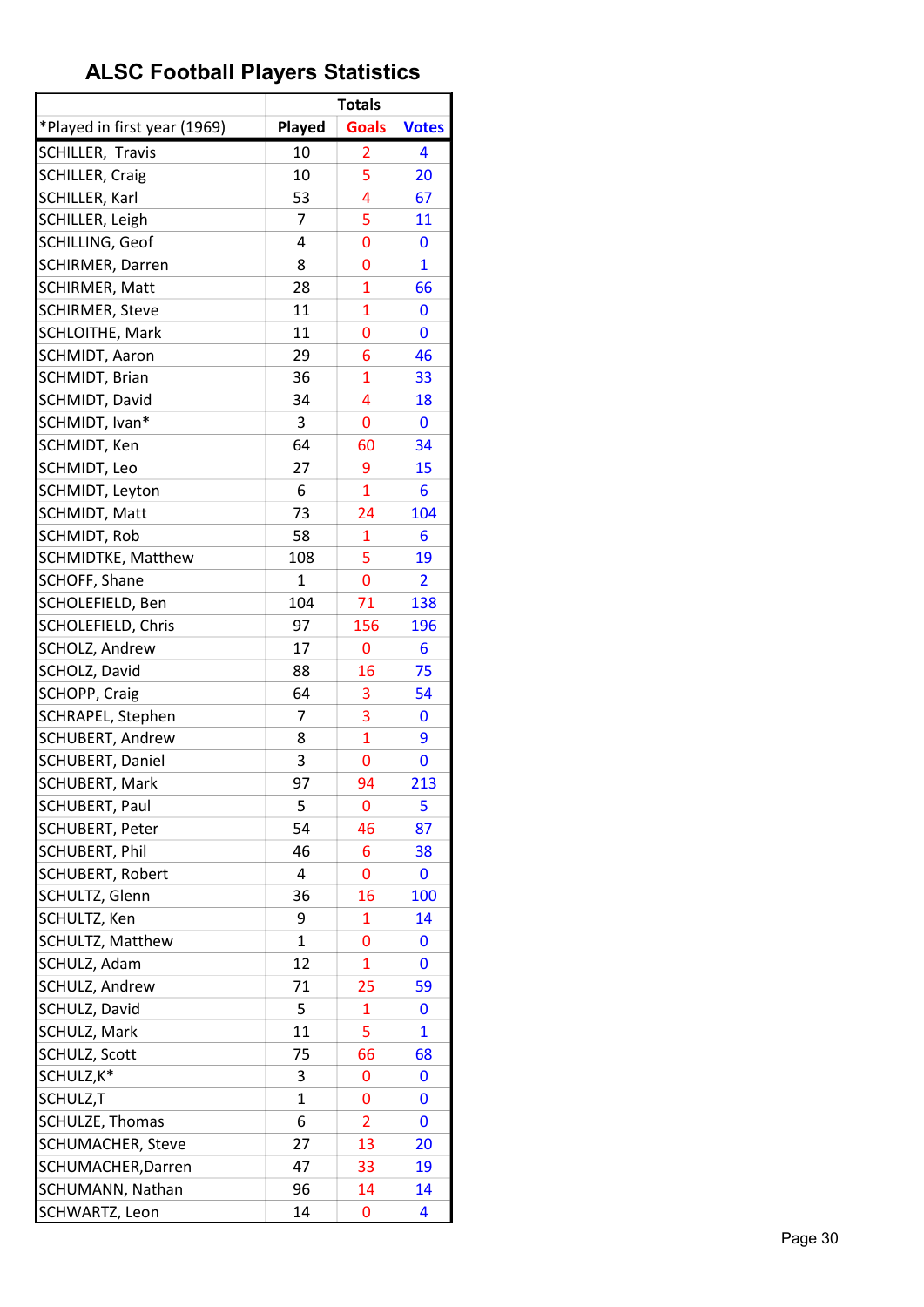|                              |        | <b>Totals</b>  |              |
|------------------------------|--------|----------------|--------------|
| *Played in first year (1969) | Played | <b>Goals</b>   | <b>Votes</b> |
| SCHWARTZKOPF, Steve          | 3      | 1              | 1            |
| <b>SCHWEDES, Richard</b>     | 3      | 0              | 0            |
| SCOPACASA, Mark              | 24     | $\overline{2}$ | 19           |
| <b>SCOTLAND, Harley</b>      | 14     | 4              | 0            |
| <b>SCOTT, Andrew</b>         | 65     | 20             | 84           |
| <b>SCRIVEN, Aaron</b>        | 20     | 0              | 0            |
| <b>SCRIVEN, Nathan</b>       | 45     | 9              | 18           |
| SCRIVEN, Seth                | 5      | $\overline{2}$ | 2            |
| SCUDDS, Clay                 | 9      | $\mathbf{1}$   | 8            |
| SEARLE, Roger                | 23     | 0              | 37           |
| <b>SEARLES, Mark</b>         | 107    | 26             | 126          |
| SEIDEL, Daniel               | 11     | 20             | 27           |
| SEIDEL, Paul                 | 45     | 141            | 45           |
| SEKAY, Thomas                | 78     | 2              | 48           |
| SEMLER, Darren               | 36     | 2              | 5            |
| SEMLER, Dean                 | 153    | 57             | 80           |
| SEMMLER, Jared               | 182    | 47             | 268          |
| <b>SEMMLER, Paul</b>         | 42     | 0              | 42           |
| SENECA, Ayrton               | 42     | 60             | 10           |
| SEVER, Sam                   | 2      | 1              | 0            |
| SEYMOUR, Ryan                | 7      | 0              | 0            |
| SFYRIOS, Paul                | 7      | $\mathbf{1}$   | 0            |
| SFYRIOS, Peter               | 31     |                | 16           |
| SHARMAN, Michael             | 23     | 39<br>1        | 3            |
|                              |        |                |              |
| SHARRAD, Lachlan             | 25     | 4              | 19           |
| SHEAHAN, Chris               | 46     | 2              | 51           |
| SHEARER, Davo                | 1      | 0              | 0            |
| SHEPHERD, Ashley             | 6      | 3              | 0            |
| Shifty                       | 5      | 0              | 7            |
| SHUKURU, Rabani              | 13     | 4              | 5            |
| SHULTZ, Bruce                | 59     | 0              | 28           |
| SHUTTLEWORTH, Gary           | 23     | 13             | 37           |
| SIDDELL, Brett               | 8      | 0              | 12           |
| SIGAL, Ryan                  | 11     | 13             | 1            |
| SILOTTE, A                   | 2      | 1              | 0            |
| SIM, Patrick                 | 2      | 0              | 0            |
| SIMONE, Lorenzo              | 2      | 0              | 0            |
| SIMONS, Jeff                 | 12     | 0              | 9            |
| SIMPFENDORFER, Mark          | 79     | 24             | 85           |
| SIMPSON, Benjamin            | 1      | 1              | 0            |
| SIMPSON, Nathaniel           | 11     | 0              | 0            |
| SINGARAM, Kumi               | 12     | 5              | 9            |
| SIVIOUR, Damon               | 51     | 27             | 41           |
| SIVIOUR, Glenn               | 75     | 17             | 65           |
| SIVIOUR, Jared               | 16     | 0              | 16           |
| SIVIOUR, Luke                | 59     | 23             | 42           |
| SIVIOUR, Michael             | 56     | 5              | 28           |
| SKEHAN, Steve                | 62     | 8              | 90           |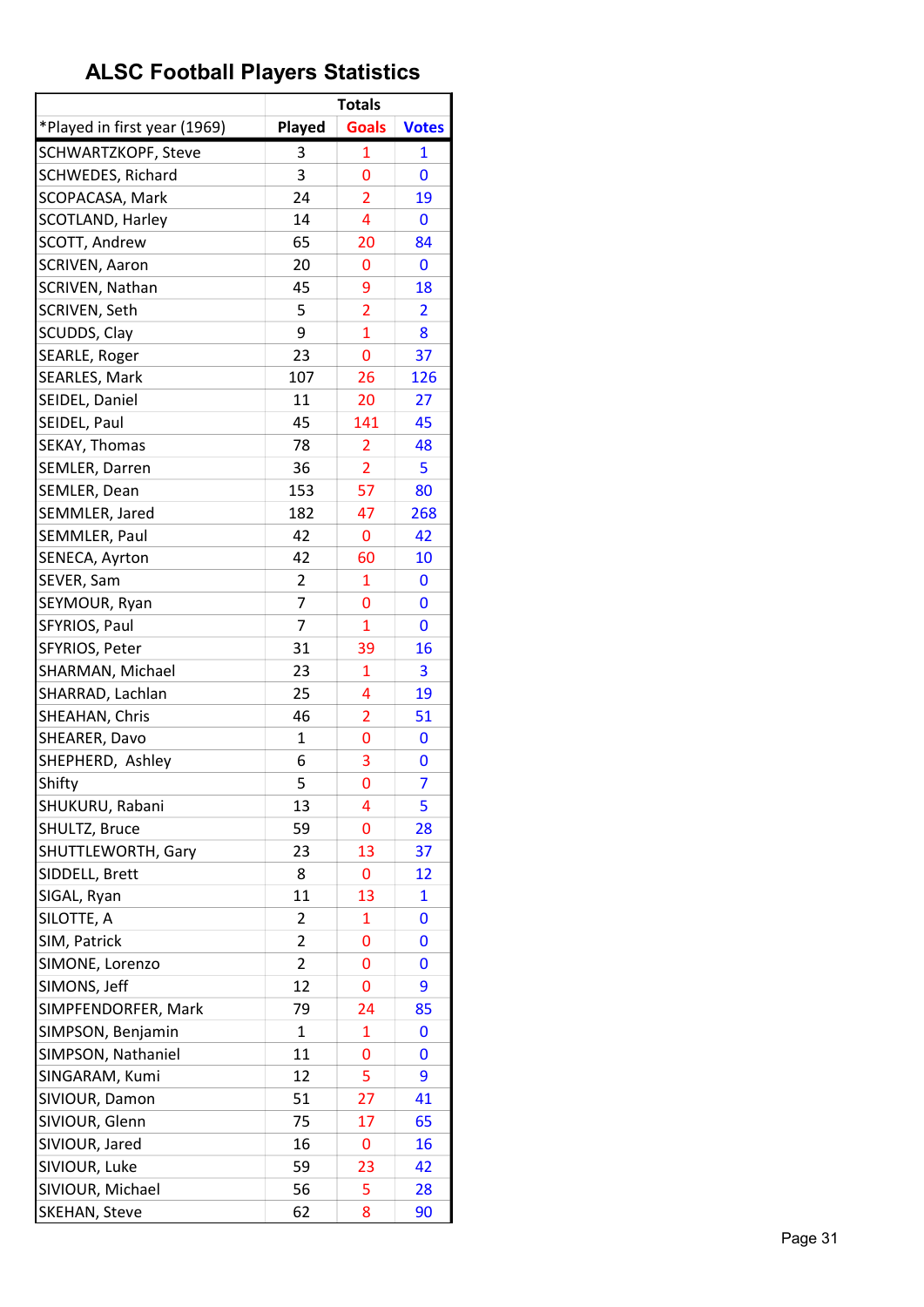|                              |                | <b>Totals</b>  |                         |
|------------------------------|----------------|----------------|-------------------------|
| *Played in first year (1969) | Played         | <b>Goals</b>   | <b>Votes</b>            |
| SLADE, Daryl                 | 11             | $\overline{1}$ | 12                      |
| SLATER, Shannon              | 208            | 55             | 259                     |
| SMITH, ?                     | 1              | 0              | $\overline{\mathbf{c}}$ |
| SMITH, Adam                  | $\mathbf{1}$   | 0              | 3                       |
| SMITH, Bryce                 | 55             | 13             | $\overline{7}$          |
| SMITH, Christian             | 15             | 9              | 9                       |
| SMITH, David                 | 52             | 17             | 42                      |
| SMITH, Justin                | 3              | 1              | 0                       |
| SMITH, Leyton                | 3              | 0              | 0                       |
| SMITH, Marcus                | $\mathbf{1}$   | $\overline{1}$ | 6                       |
| SMITH, Matthew               | 3              | 4              | 0                       |
| SMITH, P                     | $\overline{2}$ | 0              | 6                       |
| SMITH, R                     | 9              | 1              | 12                      |
| SMITH, Ryan                  | 3              | 0              | 0                       |
| SMUDIC, Igor                 | $\overline{2}$ | 0              | $\overline{2}$          |
| SMYTH, Pat                   | 13             | 3              | 0                       |
| SNEATH, Andrew               | 12             | 4              | 11                      |
| SNEATH, Josh                 | 20             | 26             | 26                      |
| SNOWDEN, Sam                 | 2              | $\overline{2}$ | 0                       |
| SOLANO, David                | 3              | $\overline{2}$ | 8                       |
| SOPPITT, Daniel              | 14             | 17             | 4                       |
| SORENSON, Lee                | 15             | 3              | 16                      |
| SPENCER, Corey               | 12             | 0              | 21                      |
| SPENCER, Craig               | 60             | 21             | 65                      |
| SPENCER, Craig (Snr)         | 3              | 0              | 0                       |
| SPOUCE, Leon                 | 12             | $\overline{1}$ | 0                       |
| SPRING, Oliver (OAP)         | 13             | $\overline{2}$ | $\overline{2}$          |
| SPRY, Tony                   | 60             | 11             | 49                      |
| STANCL, Mathew               | 201            | 342            | 422                     |
| STANDLEY, Cooper             | 4              | 0              | 4                       |
| STANKEVIUS, John             | 23             | 2              | 31                      |
| STARKE, Craig                | 40             | 9              | 61                      |
| STARKE, Ryan                 | 9              | $\overline{7}$ | 0                       |
| STAVROPOULOS, P              | 1              | 0              | 0                       |
| STAWIARSKI, Jock             | $\mathbf{1}$   | 1              | 0                       |
| STEELE, Stuart               | 2              | $\overline{1}$ | 6                       |
| STEICKE, J                   | 2              | 0              | 0                       |
| STEICKE, Michael             | 24             | 0              | 25                      |
| STEICKE, Peter               | 67             | 35             | 61                      |
| STEICKE, Robert              | 4              | 2              | $\overline{\mathbf{2}}$ |
| STEIN, Luke                  | 53             | 40             | 92                      |
| STEVENSON, Stuart            | 4              | $\mathbf{1}$   | 0                       |
| STEWART, Rob                 | 87             | 46             | 109                     |
| STEYN, Louis                 | 11             | 12             | 5                       |
| STILLWELL, Robert            | $\mathbf{1}$   | 0              | 0                       |
| STOCKER, John                | 11             | 2              | 0                       |
| STOCKS, Graham               | 20             | 6              | 10                      |
| STOCKS, Robert               | 1              | 0              | 0                       |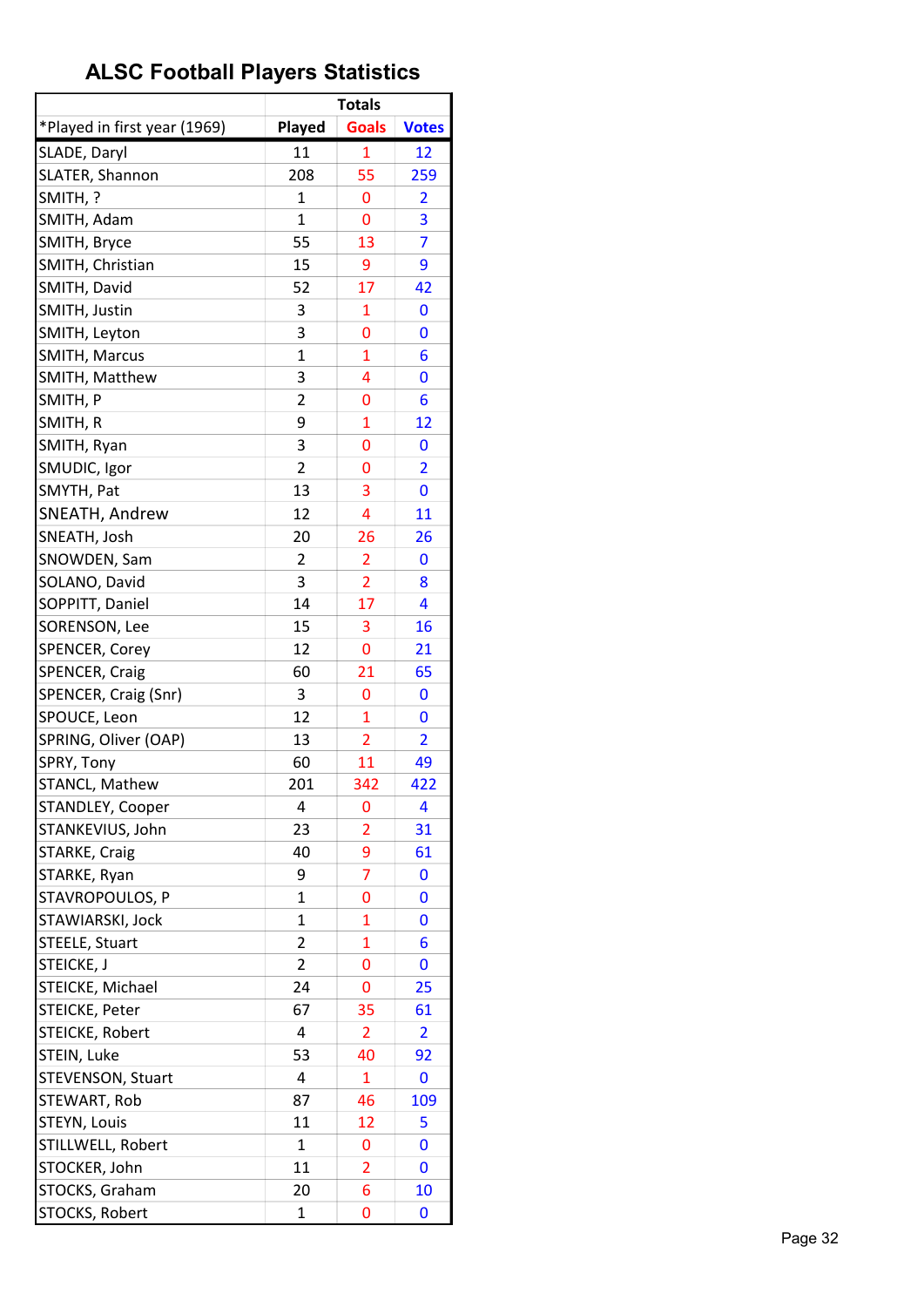|                              |                | <b>Totals</b>  |                         |
|------------------------------|----------------|----------------|-------------------------|
| *Played in first year (1969) | Played         | <b>Goals</b>   | <b>Votes</b>            |
| STOLLZNOW, Jacob             | 55             | 65             | 83                      |
| STOLLZNOW, Tim               | 209            | 15             | 126                     |
| STOLZ, Paul                  | 58             | 2              | 70                      |
| STONE, Adam                  | 31             | 13             | 21                      |
| STONE, Joshua                | 17             | 18             | 25                      |
| STORR, Darryl                | 1              | 0              | 0                       |
| STORY, Andrew                | $\mathbf{1}$   | 0              | $\overline{2}$          |
| STRANGIO, Frank              | 7              | 0              | 0                       |
| STRATFORD, Brett             | 4              | 0              | 5                       |
| STRATTON, Damian             | 13             | 6              | 0                       |
| STRAUSS, Riley               | 5              | $\overline{2}$ | 0                       |
| STRELAN, Geof                | 123            | 214            | 133                     |
| STRELAN, Jim                 | 68             | 114            | 56                      |
| STRELAN, Rick                | 17             | 15             | 13                      |
| STUART, Mark                 | 24             | $\mathbf{1}$   | 26                      |
| STUUT, Byron                 | 33             | 78             | 34                      |
| <b>SUTCH, Martin</b>         | 5              | 0              | 0                       |
| SUTER, Tim                   | 3              | 5              | 5                       |
| SUTHERLAND, Shaun            | 4              | 1              | 6                       |
| SWAFFER, Daniel              | $\overline{2}$ | 0              | 0                       |
| SWEENEY, David               | 216            | 162            | 257                     |
| SWIFT, Mark                  | 13             | 24             | 12                      |
| SWIFT, Matt                  | 3              | 1              | 0                       |
| SWINBURNE, Matt              | 10             | 1              | 0                       |
| SYME, Jason                  | 33             | 6              | 11                      |
| SYMES, Mark                  | 4              | 0              | 0                       |
| SYMONDS, Greg                | 13             | 4              | 23                      |
| SYPECK, Peter                | 14             | 20             | 11                      |
| TAKLA, Magdy                 | 4              | 0              | 0                       |
| TALANSKAS, Daniel            | 3              | 0              | 0                       |
| TANNER, Phil                 | 18             | 1              | 18                      |
| TARCA, Samuel                | 70             | 34             | 70                      |
| TARIN, Gary                  | 7              | 1              | 0                       |
| TARIN, Michael               | 3              | 0              | 0                       |
| TAYLOR, Craig                | 1              | 0              | 0                       |
| TAYLOR, D                    | 3              | 1              | 9                       |
| TAYLOR, Luke                 | 1              | 0              | 0                       |
| TAYLOR, Mark                 | 28             | 0              | 6                       |
| TAYLOR, Peter                | 51             | 8              | 5                       |
| TELFER, Jonathan             | 1              | 0              | $\mathbf{1}$            |
| TEMME, Luke                  | 100            | 304            | 94                      |
| TEMME, Peter                 | 29             | 10             | 15                      |
| TEMME, Steve                 | 161            | 142            | 376                     |
| TEPPER, G                    | 8              | 1              | 2                       |
| THEILE, Marc                 | 11             | 1              | $\mathbf{1}$            |
| Theo                         | 2              | 1              | $\overline{\mathbf{2}}$ |
| THIEL, Eric                  | 63             | 11             | 34                      |
| THIEL, Geoff                 | 29             | 50             | 13                      |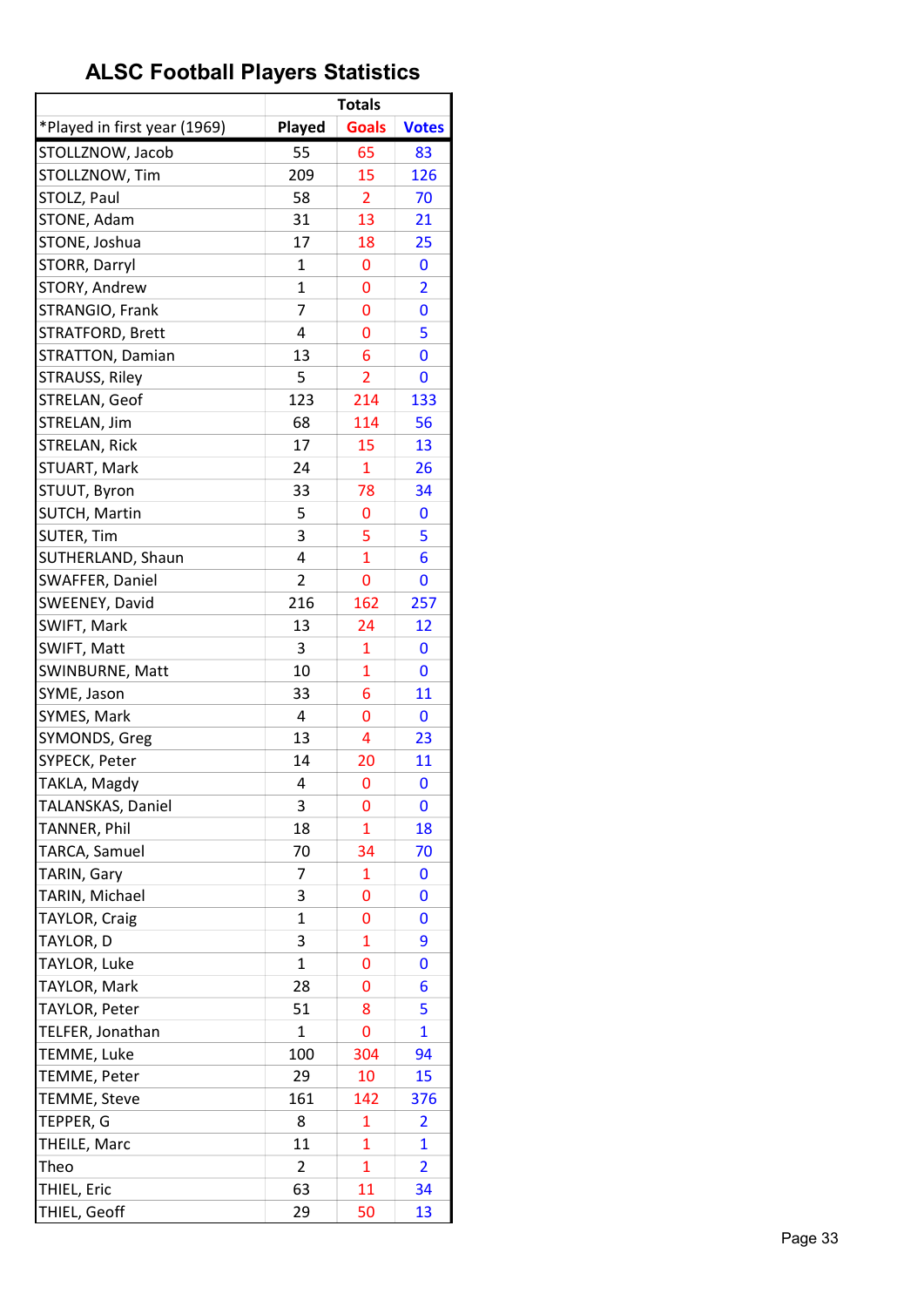|                              |                | <b>Totals</b>  |                         |
|------------------------------|----------------|----------------|-------------------------|
| *Played in first year (1969) | Played         | <b>Goals</b>   | <b>Votes</b>            |
| THIEL, Jack                  | 31             | 16             | 25                      |
| THIEL, Mal                   | 20             | 77             | 54                      |
| THIEL, Mark                  | 10             | 0              | 0                       |
| THIELE, Andrew               | 45             | 62             | 50                      |
| THIELE, Peter                | 4              | 6              | 4                       |
| THILTHORPE, Bruce            | 20             | 6              | 36                      |
| THODAY, Greg                 | 4              | 0              | 3                       |
| THOMAS, David                | $\mathbf{1}$   | 0              | 0                       |
| THOMAS, Rob                  | $\mathbf{1}$   | 0              | 0                       |
| THOMPSON, Mark               | 9              | $\overline{2}$ | 0                       |
| THORLEY, Peter               | 30             | 0              | 19                      |
| THORNETT, Matthew            | 13             | 4              | 12                      |
| THORNTON, Ben                | 23             | 1              | 18                      |
| <b>THORNTON, Greg</b>        | 66             | $\mathbf{1}$   | 9                       |
| <b>THORNTON, Mark</b>        | 10             | $\mathbf{1}$   | 14                      |
| THORPE, Luke                 | 16             | 0              | 17                      |
| TIPPINS, Jason               | 4              | $\overline{2}$ | 7                       |
| TOWNSEND, Mike               | 6              | 0              | 0                       |
| TRAANDAAL, D                 | $\mathbf{1}$   | 0              | 5                       |
| <b>TRAEGER, Jesse</b>        | 32             | $\overline{2}$ | 14                      |
| TRAEGER, Michael             | 25             | $\overline{2}$ | 22                      |
| TRAEGER, Peter               | 100            | 233            | 142                     |
| <b>TRAUTWEIN, Steve</b>      | 14             | 1              | 8                       |
| TRAUTWEIN, Tim               | 26             | 3              | 13                      |
| TRAVIS, Simon                | 11             | 6              | 19                      |
| TRELOAR, Thomas              | 5              | 0              | $\mathbf{1}$            |
| TREMBLE, Peter               | 18             | 2              | 100                     |
| <b>TREMELLAN, Steve</b>      | $\overline{2}$ | 4              | 5                       |
| TRESIZE, Adam                | 7              | $\mathbf{1}$   | $\overline{2}$          |
| Trevor                       | 1              | $\overline{2}$ | 5                       |
| TREWARTHA, Luke              | 52             | 12             | 7                       |
| TREWEN, Ben                  | 23             | 10             | 17                      |
| TRIGG, Matt                  | 17             | 3              | $\overline{\mathbf{c}}$ |
| TRIMBOLI, John               | 1              | 0              | 0                       |
| TRIMPER, Kelvin              | 36             | 33             | 16                      |
| TRIPLETT, Stephen            | 13             | $\overline{2}$ | 7                       |
| <b>TROTTER, Luke</b>         | 12             | 0              | 9                       |
| TROUCONE, Sav                | 5              | 0              | 0                       |
| TSCHARKE, Ben                | 39             | $\overline{2}$ | 44                      |
| TSCHARKE, Brian              | 37             | 38             | 61                      |
| TSCHARKE, Justin             | 10             | 2              | 41                      |
| TSCHARKE, Luke               | 1              | 0              | 0                       |
| <b>TSCHARKE, Tim</b>         | 1              | 0              | 0                       |
| TUNNAH, John                 | 55             | 10             | 29                      |
| TUNNAH, Mike                 | 41             | 0              | 7                       |
| TUNNY, Alexander             | 11             | 19             | 8                       |
| <b>TURNBULL, A</b>           | 4              | 2              | 5                       |
| <b>TURNBULL, Bob</b>         | 6              | 7              | 0                       |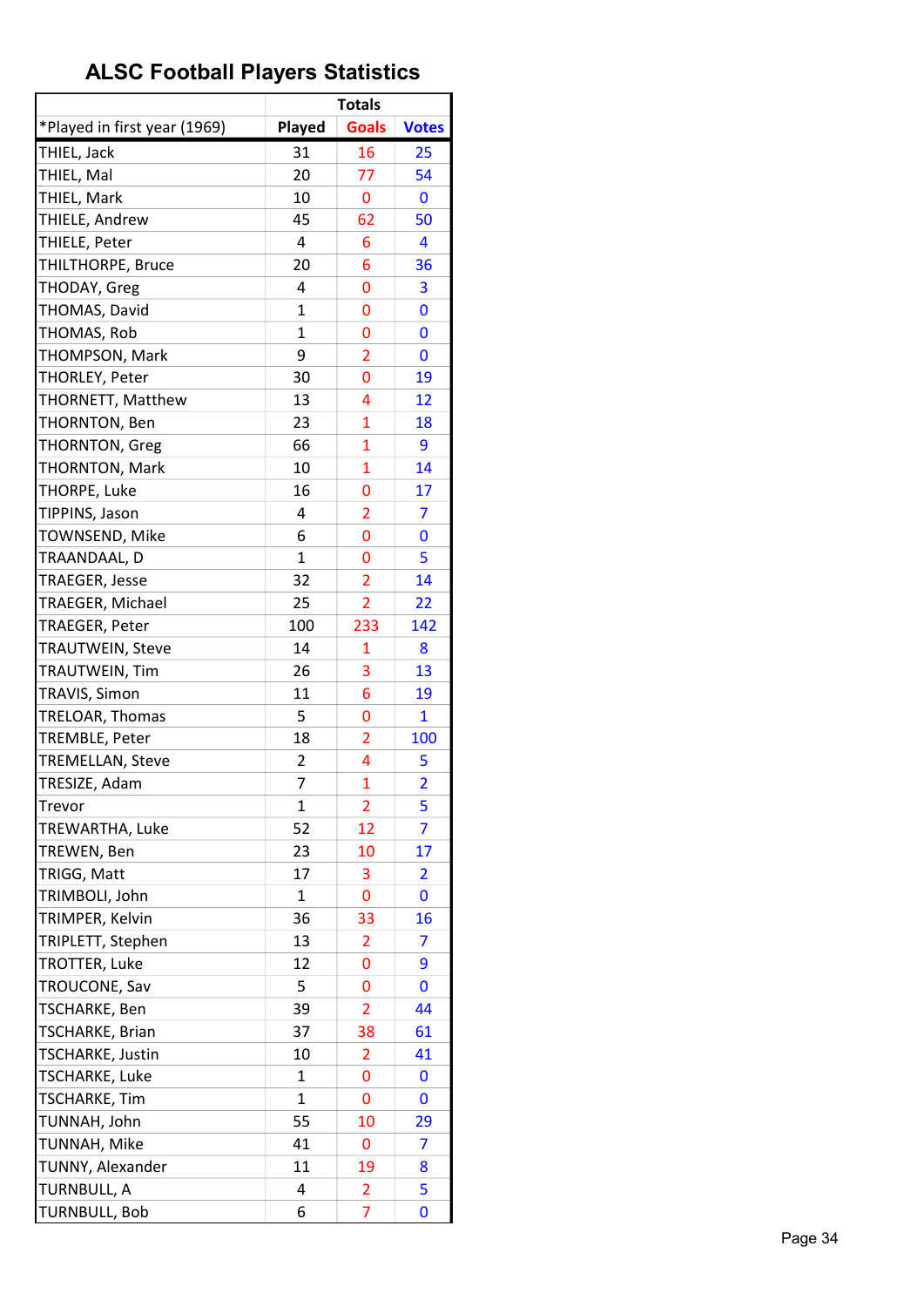|                              |              | <b>Totals</b>  |              |
|------------------------------|--------------|----------------|--------------|
| *Played in first year (1969) | Played       | <b>Goals</b>   | <b>Votes</b> |
| <b>TURNBULL, Sean</b>        | 32           | 19             | 41           |
| TURNER, Alby                 | $\mathbf{1}$ | 0              | 0            |
| TURNER, John                 | 17           | 28             | 31           |
| <b>TURNER, Shane</b>         | 16           | 3              | 8            |
| <b>UBERGANG, Phil</b>        | 5            | 0              | 0            |
| <b>UEBERGANG, David</b>      | 30           | 22             | 18           |
| <b>UEBERGANG, Mark</b>       | 8            | 3              | 10           |
| UGRINIC, David               | $\mathbf 1$  | $\overline{2}$ | 1            |
| <b>UPENIECKS, Arnold</b>     | 1            | 0              | 0            |
| VAGG, Robert                 | 7            | 3              | 14           |
| VANDERKAAP, Shaun            | 6            | 9              | <u>12</u>    |
| VAN DER LENDE, Harry         | 17           | 4              | 8            |
| VAN DER LINDEN, Nico         | 21           | 8              | 30           |
| VANDERWAL, Andrew            | 9            | 1              | 3            |
| VANDERWAL, Issac             | 74           | 3              | 33           |
| VANDERWAL, Sam               | 26           | 9              | 24           |
| VANDERWOULDE, Paul           | 1            | $\overline{2}$ | 0            |
| VASILUNAS, Jason             | 1            | 0              | 0            |
| VASILUNAS, Tristan           | 37           | $\mathbf{1}$   | 33           |
| <b>VEALE, Tony</b>           | 19           | 0              | 9            |
| <b>VERNER, Matthew</b>       | 59           | $\mathbf{1}$   | 6            |
| VICKERY, Matt                | $\mathbf{1}$ | 0              | $\mathbf{1}$ |
| VINAEV, Alex                 | 14           | 15             | 45           |
| VINAEV, Eric                 | 13           | $\mathbf{1}$   | 22           |
|                              | 49           | 0              |              |
| VINICOMBE, Bruce             |              |                | 27           |
| VOGT, Michael                | 159          | 89<br>4        | 139          |
| VOIGT, Ian<br>VOIGT, Jason   | 10           |                | 8            |
|                              | 39           | 9<br>5         | 57           |
| VONOW, Glen                  | 16           |                | 11           |
| VONOW, Lynton                | 3            | 1              | 0            |
| VOSGERAU, Detlev             | 1            | 3              | 0            |
| VOULGARAKIS, John            | 63           | 15             | 67           |
| <b>WAGNER, Colin</b>         | 36           | 4              | 16           |
| WALDHUTER, Joshua            | 12           | 1              | 0            |
| WALDHUTER, Michael           | 8            | 0              | 4            |
| WALDHUTER, Peter             | $\mathbf{1}$ | 0              | 0            |
| <b>WALDHUTER, Richard</b>    | 156          | 11             | 75           |
| <b>WALES, Barry</b>          | 12           | 6              | 11           |
| WALKENHORST, Joe             | 10           | 1              | 10           |
| <b>WALKER, Anthony</b>       | 147          | 16             | 78           |
| <b>WALLACE, James</b>        | 56           | 4              | 5            |
| WALLENT, Kym                 | 129          | 26             | 103          |
| WALTER, Ethan                | 9            | 0              | 0            |
| WALTER, Jack                 | 22           | 7              | 29           |
| <b>WALTER, Liam</b>          | 14           | 3              | $\mathbf{1}$ |
| <b>WANDEL, Phillip</b>       | 154          | 46             | 138          |
| WARDALE, Wayne               | 13           | 0              | $\mathbf{1}$ |
| WARLAND, Jay                 | 68           | 18             | 110          |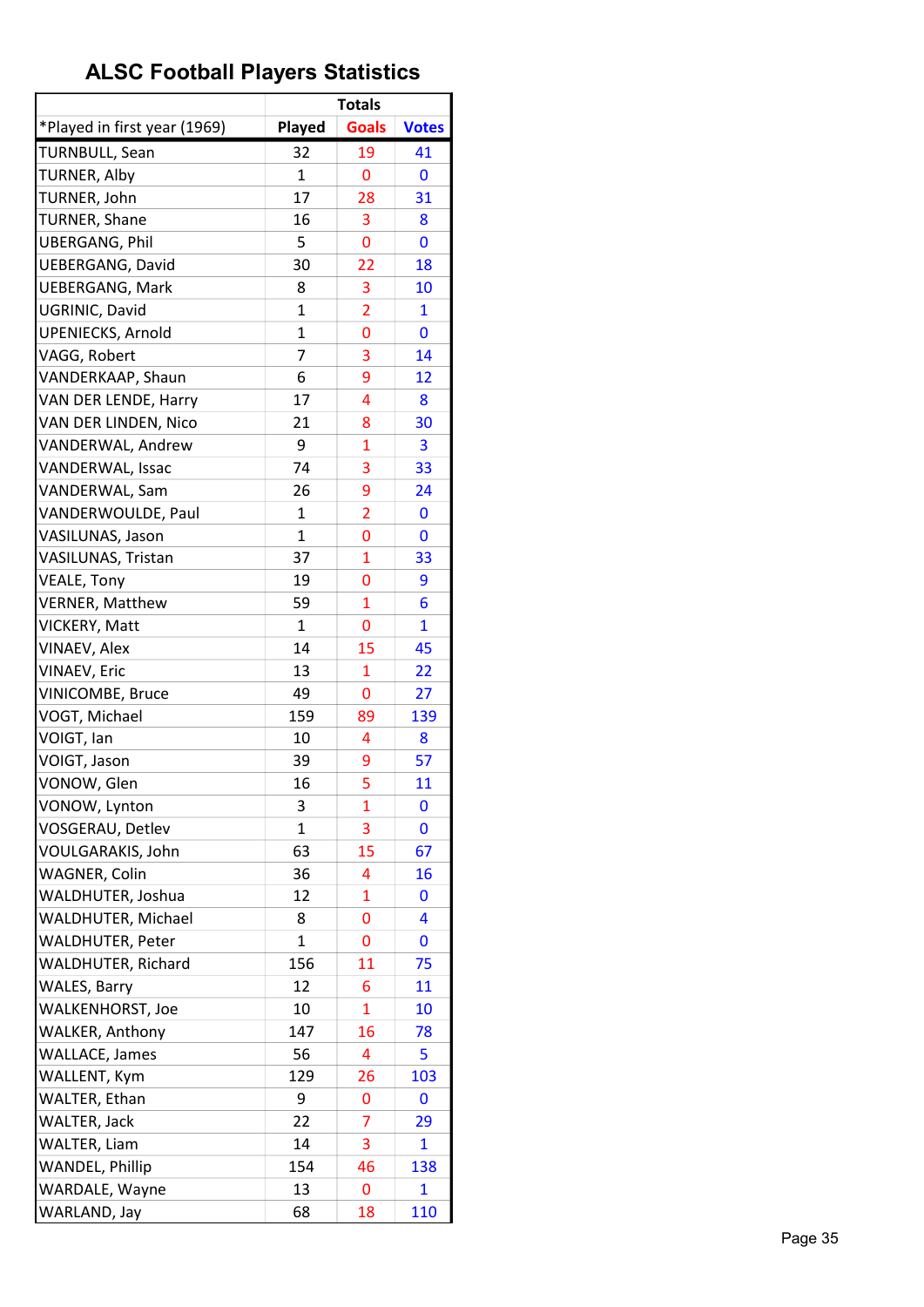|                              |              | <b>Totals</b>     |                |
|------------------------------|--------------|-------------------|----------------|
| *Played in first year (1969) | Played       | <b>Goals</b>      | <b>Votes</b>   |
| WARMAN, Craig                | 50           | 26                | 54             |
| WARNEST, Wayne               | 18           | 36                | 28             |
| WARWICK, Matthew             | $\mathbf{1}$ | 0                 | 0              |
| WASLEY, Paul                 | 3            | 6                 | 3              |
| <b>WATERS, Mark</b>          | 4            | 0                 | 0              |
| WATSON, Chad                 | $\mathbf 1$  | 0                 | 0              |
| <b>WATTS, James</b>          | 5            | $\mathbf{1}$      | 4              |
| WEATHERALD, Matt             | 1            | 0                 | 0              |
| <b>WEATHERALL, Paul</b>      | 19           | 1                 | 7              |
| WEBB, Brendan                | 35           | 32                | 42             |
| WEBB, Daniel                 | 32           | 3                 | 7              |
| WEBB, Jamie                  | 115          | 38                | 146            |
| WEBB, Jarvis                 | 36           | 20                | 17             |
| WEBB, Sean                   | 28           | 14                | 27             |
| WEBB, Shannon                | 71           | 80                | 56             |
| WEBER, Adrian                | 50           | 74                | 41             |
| WEBER, Andy                  | 1            | 1                 | 0              |
| WEBER, Robert*               | 8            | 0                 | 0              |
| <b>WECKERT, Peter</b>        | 20           | 8                 | 15             |
| WEGENER, Gordon              | 64           | $\mathbf{1}$      | 43             |
| <b>WEGENER, Matt</b>         | 2            | 0                 | 5              |
| <b>WEGNER, Colin</b>         | 3            | $\overline{2}$    | 0              |
| WEICHART, John               | 8            | 16                | 1              |
| WEISS, Andrew                | 167          | 157               | 271            |
| WEISS, Matthew               | 112          | 6                 | 100            |
| WELLER, Theo*                | 26           | 0                 | $\bf{0}$       |
| WELLING, Chris               | 13           | 0                 | $\overline{2}$ |
| <b>WELLINGTON, Todd</b>      | 3            | 0                 | 0              |
| <b>WESSLING, Basil</b>       | 18           | 3                 | 0              |
| WEST, Joshua                 | 77           | 37                | 146            |
| WESTBROOK, Lachlan           | 26           | 10                | 34             |
| WESTLEY, M                   | $\mathbf{1}$ | 0                 | 0              |
| WEYDLING, Peter              | 35           | 15                | 90             |
| WHISSON, Daniel              | 90           | 18                | 19             |
| <b>WHITE, Corey</b>          | 13           | 4                 | 36             |
| <b>WHITE, Craig</b>          | 62           | 9                 | 47             |
| WHITEHEAD, Justin            | 4            | $\overline{2}$    | 7              |
| WHITELAW, Simon              | 105          | 11                | 9              |
| WHITFIELD, Wayne             | 14           | 12                | 16             |
| WHITFORD, Mark               | 16           | 0                 | 29             |
| WHITFORD, Matthew            | 14           | $\mathbf{1}$      | 25             |
| WIEBUSCH, Danny              | 7            | 1                 | 11             |
| WIEBUSCH, John               | 14           | 11                | 1              |
| WIEBUSCH, Rick               | 43           |                   | 50             |
|                              |              | 9<br>$\mathbf{1}$ |                |
| WIECH, Matthew               | 8            |                   | 4              |
| <b>WILDE, Bailey</b>         | 11           | $\mathbf{1}$      | 9              |
| WILDY, Bob                   | 71           | 49                | 147            |
| WILHELM, Kym                 | 22           | 13                | 22             |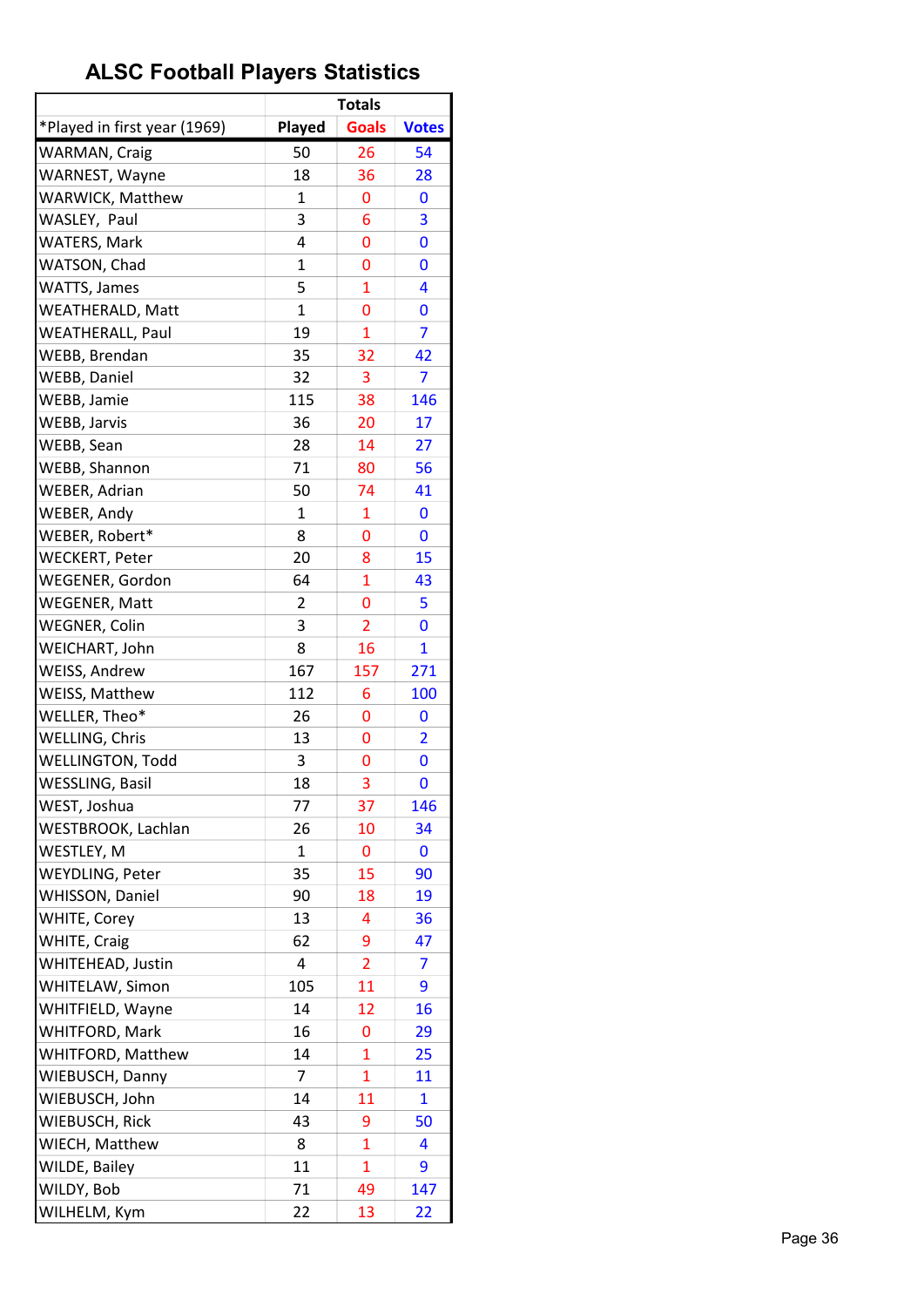| *Played in first year (1969)<br><b>Goals</b><br>Played<br><b>Votes</b><br>WILKSCH, Jordan<br>5<br>5<br>12<br>WILKSCH, Leighton<br>35<br>32<br>39<br>WILL, Robert<br>$\mathbf{1}$<br>$\overline{2}$<br>5<br>WILLIAMS, A<br>$\mathbf{1}$<br>1<br>0<br>WILLIAMS, D<br>3<br>0<br>7<br>173<br>WILLIAMS, Ian<br>150<br>214<br>WILLIAMS, Lex<br>84<br>39<br>89<br><b>WILLIAMS, Neville</b><br>37<br>100<br>30<br>WILLIAMS, Phil<br>$\mathbf{1}$<br>0<br>0<br>19<br>$\mathbf{1}$<br>WILLIAMS, Ryan<br>26<br>WILLIS, Justin<br>7<br>0<br>2<br>WILLOUGHBY, Brad<br>17<br>$\overline{2}$<br>31<br>$\overline{7}$<br>WILSON, Andrew<br>15<br>51<br><b>WILSON, Daniel</b><br>72<br>10<br>26<br>WINDOW, Ashley<br>57<br>6<br>32<br>WINTERFIELD, Ray<br>14<br>5<br>$\overline{2}$<br>5<br>WITHERS, Alan<br>20<br>17<br>$\overline{1}$<br><b>WOITE, Andrew</b><br>18<br>11<br>WOOD, Adam<br>33<br>33<br>48<br>WOOD, Darryl<br>65<br>36<br>42<br>WOOD, Greg<br>90<br>126<br>101<br>WOOD, Matt<br>42<br>85<br>10<br>WOOLCOCK, Mark<br>14<br>4<br>0<br>WOORE, Gavin<br>31<br>3<br>52<br><b>WOORE, Steve</b><br>2<br>7<br>2<br>5<br>WORSFOLD, Kyle<br>17<br>20<br><b>WRIGHT, Brett</b><br>6<br>60<br>51<br>WRIGHT, Caleb<br>4<br>$\mathbf{1}$<br>0<br>WRIGHT, Gary<br>35<br>9<br>23<br><b>WRIGHT, Tory</b><br>49<br>58<br>41<br>WUNDERSITZ, Nathan<br>18<br>5<br>13<br>WUNDERSITZ, Simon<br>1<br>0<br>1<br>WUNDERSITZ, Peter*<br>8<br>0<br>0<br>WURST, Joel<br>95<br>4<br>110<br>WURST, Jonathan<br>4<br>0<br>0<br>14<br><b>WURST, Paul</b><br>0<br>9<br>WYTKEN, Dave<br>3<br>16<br>3<br>YALAMI, W<br>$\mathbf{1}$<br>0<br>0<br>6<br>YEATMAN, Tim<br>32<br>17<br>YOULTEN, Thomas<br>24<br>26<br>7<br>YOUNG, Mick<br>8<br>$\mathbf{1}$<br>$\overline{2}$<br><b>YUEN, Ting</b><br>13<br>$\mathbf{1}$<br>2<br>ZANKER, Andrew<br>60<br>44<br>69<br>ZANKER, Craig<br>14<br>21<br>4<br>5<br>ZAUCH, Adam<br>0<br>0<br>11<br>ZERELLA, John<br>6<br>10<br>11<br>ZERELLA, Peter<br>6<br>10 |               |   | <b>Totals</b> |   |  |
|--------------------------------------------------------------------------------------------------------------------------------------------------------------------------------------------------------------------------------------------------------------------------------------------------------------------------------------------------------------------------------------------------------------------------------------------------------------------------------------------------------------------------------------------------------------------------------------------------------------------------------------------------------------------------------------------------------------------------------------------------------------------------------------------------------------------------------------------------------------------------------------------------------------------------------------------------------------------------------------------------------------------------------------------------------------------------------------------------------------------------------------------------------------------------------------------------------------------------------------------------------------------------------------------------------------------------------------------------------------------------------------------------------------------------------------------------------------------------------------------------------------------------------------------------------------------------------------------------------------------------------------------------------------------------------------------------------------------------------------------------------------------------------------------------------------------------------------------------------------------------------------------------------------------------------------------------------------|---------------|---|---------------|---|--|
|                                                                                                                                                                                                                                                                                                                                                                                                                                                                                                                                                                                                                                                                                                                                                                                                                                                                                                                                                                                                                                                                                                                                                                                                                                                                                                                                                                                                                                                                                                                                                                                                                                                                                                                                                                                                                                                                                                                                                              |               |   |               |   |  |
|                                                                                                                                                                                                                                                                                                                                                                                                                                                                                                                                                                                                                                                                                                                                                                                                                                                                                                                                                                                                                                                                                                                                                                                                                                                                                                                                                                                                                                                                                                                                                                                                                                                                                                                                                                                                                                                                                                                                                              |               |   |               |   |  |
|                                                                                                                                                                                                                                                                                                                                                                                                                                                                                                                                                                                                                                                                                                                                                                                                                                                                                                                                                                                                                                                                                                                                                                                                                                                                                                                                                                                                                                                                                                                                                                                                                                                                                                                                                                                                                                                                                                                                                              |               |   |               |   |  |
|                                                                                                                                                                                                                                                                                                                                                                                                                                                                                                                                                                                                                                                                                                                                                                                                                                                                                                                                                                                                                                                                                                                                                                                                                                                                                                                                                                                                                                                                                                                                                                                                                                                                                                                                                                                                                                                                                                                                                              |               |   |               |   |  |
|                                                                                                                                                                                                                                                                                                                                                                                                                                                                                                                                                                                                                                                                                                                                                                                                                                                                                                                                                                                                                                                                                                                                                                                                                                                                                                                                                                                                                                                                                                                                                                                                                                                                                                                                                                                                                                                                                                                                                              |               |   |               |   |  |
|                                                                                                                                                                                                                                                                                                                                                                                                                                                                                                                                                                                                                                                                                                                                                                                                                                                                                                                                                                                                                                                                                                                                                                                                                                                                                                                                                                                                                                                                                                                                                                                                                                                                                                                                                                                                                                                                                                                                                              |               |   |               |   |  |
|                                                                                                                                                                                                                                                                                                                                                                                                                                                                                                                                                                                                                                                                                                                                                                                                                                                                                                                                                                                                                                                                                                                                                                                                                                                                                                                                                                                                                                                                                                                                                                                                                                                                                                                                                                                                                                                                                                                                                              |               |   |               |   |  |
|                                                                                                                                                                                                                                                                                                                                                                                                                                                                                                                                                                                                                                                                                                                                                                                                                                                                                                                                                                                                                                                                                                                                                                                                                                                                                                                                                                                                                                                                                                                                                                                                                                                                                                                                                                                                                                                                                                                                                              |               |   |               |   |  |
|                                                                                                                                                                                                                                                                                                                                                                                                                                                                                                                                                                                                                                                                                                                                                                                                                                                                                                                                                                                                                                                                                                                                                                                                                                                                                                                                                                                                                                                                                                                                                                                                                                                                                                                                                                                                                                                                                                                                                              |               |   |               |   |  |
|                                                                                                                                                                                                                                                                                                                                                                                                                                                                                                                                                                                                                                                                                                                                                                                                                                                                                                                                                                                                                                                                                                                                                                                                                                                                                                                                                                                                                                                                                                                                                                                                                                                                                                                                                                                                                                                                                                                                                              |               |   |               |   |  |
|                                                                                                                                                                                                                                                                                                                                                                                                                                                                                                                                                                                                                                                                                                                                                                                                                                                                                                                                                                                                                                                                                                                                                                                                                                                                                                                                                                                                                                                                                                                                                                                                                                                                                                                                                                                                                                                                                                                                                              |               |   |               |   |  |
|                                                                                                                                                                                                                                                                                                                                                                                                                                                                                                                                                                                                                                                                                                                                                                                                                                                                                                                                                                                                                                                                                                                                                                                                                                                                                                                                                                                                                                                                                                                                                                                                                                                                                                                                                                                                                                                                                                                                                              |               |   |               |   |  |
|                                                                                                                                                                                                                                                                                                                                                                                                                                                                                                                                                                                                                                                                                                                                                                                                                                                                                                                                                                                                                                                                                                                                                                                                                                                                                                                                                                                                                                                                                                                                                                                                                                                                                                                                                                                                                                                                                                                                                              |               |   |               |   |  |
|                                                                                                                                                                                                                                                                                                                                                                                                                                                                                                                                                                                                                                                                                                                                                                                                                                                                                                                                                                                                                                                                                                                                                                                                                                                                                                                                                                                                                                                                                                                                                                                                                                                                                                                                                                                                                                                                                                                                                              |               |   |               |   |  |
|                                                                                                                                                                                                                                                                                                                                                                                                                                                                                                                                                                                                                                                                                                                                                                                                                                                                                                                                                                                                                                                                                                                                                                                                                                                                                                                                                                                                                                                                                                                                                                                                                                                                                                                                                                                                                                                                                                                                                              |               |   |               |   |  |
|                                                                                                                                                                                                                                                                                                                                                                                                                                                                                                                                                                                                                                                                                                                                                                                                                                                                                                                                                                                                                                                                                                                                                                                                                                                                                                                                                                                                                                                                                                                                                                                                                                                                                                                                                                                                                                                                                                                                                              |               |   |               |   |  |
|                                                                                                                                                                                                                                                                                                                                                                                                                                                                                                                                                                                                                                                                                                                                                                                                                                                                                                                                                                                                                                                                                                                                                                                                                                                                                                                                                                                                                                                                                                                                                                                                                                                                                                                                                                                                                                                                                                                                                              |               |   |               |   |  |
|                                                                                                                                                                                                                                                                                                                                                                                                                                                                                                                                                                                                                                                                                                                                                                                                                                                                                                                                                                                                                                                                                                                                                                                                                                                                                                                                                                                                                                                                                                                                                                                                                                                                                                                                                                                                                                                                                                                                                              |               |   |               |   |  |
|                                                                                                                                                                                                                                                                                                                                                                                                                                                                                                                                                                                                                                                                                                                                                                                                                                                                                                                                                                                                                                                                                                                                                                                                                                                                                                                                                                                                                                                                                                                                                                                                                                                                                                                                                                                                                                                                                                                                                              |               |   |               |   |  |
|                                                                                                                                                                                                                                                                                                                                                                                                                                                                                                                                                                                                                                                                                                                                                                                                                                                                                                                                                                                                                                                                                                                                                                                                                                                                                                                                                                                                                                                                                                                                                                                                                                                                                                                                                                                                                                                                                                                                                              |               |   |               |   |  |
|                                                                                                                                                                                                                                                                                                                                                                                                                                                                                                                                                                                                                                                                                                                                                                                                                                                                                                                                                                                                                                                                                                                                                                                                                                                                                                                                                                                                                                                                                                                                                                                                                                                                                                                                                                                                                                                                                                                                                              |               |   |               |   |  |
|                                                                                                                                                                                                                                                                                                                                                                                                                                                                                                                                                                                                                                                                                                                                                                                                                                                                                                                                                                                                                                                                                                                                                                                                                                                                                                                                                                                                                                                                                                                                                                                                                                                                                                                                                                                                                                                                                                                                                              |               |   |               |   |  |
|                                                                                                                                                                                                                                                                                                                                                                                                                                                                                                                                                                                                                                                                                                                                                                                                                                                                                                                                                                                                                                                                                                                                                                                                                                                                                                                                                                                                                                                                                                                                                                                                                                                                                                                                                                                                                                                                                                                                                              |               |   |               |   |  |
|                                                                                                                                                                                                                                                                                                                                                                                                                                                                                                                                                                                                                                                                                                                                                                                                                                                                                                                                                                                                                                                                                                                                                                                                                                                                                                                                                                                                                                                                                                                                                                                                                                                                                                                                                                                                                                                                                                                                                              |               |   |               |   |  |
|                                                                                                                                                                                                                                                                                                                                                                                                                                                                                                                                                                                                                                                                                                                                                                                                                                                                                                                                                                                                                                                                                                                                                                                                                                                                                                                                                                                                                                                                                                                                                                                                                                                                                                                                                                                                                                                                                                                                                              |               |   |               |   |  |
|                                                                                                                                                                                                                                                                                                                                                                                                                                                                                                                                                                                                                                                                                                                                                                                                                                                                                                                                                                                                                                                                                                                                                                                                                                                                                                                                                                                                                                                                                                                                                                                                                                                                                                                                                                                                                                                                                                                                                              |               |   |               |   |  |
|                                                                                                                                                                                                                                                                                                                                                                                                                                                                                                                                                                                                                                                                                                                                                                                                                                                                                                                                                                                                                                                                                                                                                                                                                                                                                                                                                                                                                                                                                                                                                                                                                                                                                                                                                                                                                                                                                                                                                              |               |   |               |   |  |
|                                                                                                                                                                                                                                                                                                                                                                                                                                                                                                                                                                                                                                                                                                                                                                                                                                                                                                                                                                                                                                                                                                                                                                                                                                                                                                                                                                                                                                                                                                                                                                                                                                                                                                                                                                                                                                                                                                                                                              |               |   |               |   |  |
|                                                                                                                                                                                                                                                                                                                                                                                                                                                                                                                                                                                                                                                                                                                                                                                                                                                                                                                                                                                                                                                                                                                                                                                                                                                                                                                                                                                                                                                                                                                                                                                                                                                                                                                                                                                                                                                                                                                                                              |               |   |               |   |  |
|                                                                                                                                                                                                                                                                                                                                                                                                                                                                                                                                                                                                                                                                                                                                                                                                                                                                                                                                                                                                                                                                                                                                                                                                                                                                                                                                                                                                                                                                                                                                                                                                                                                                                                                                                                                                                                                                                                                                                              |               |   |               |   |  |
|                                                                                                                                                                                                                                                                                                                                                                                                                                                                                                                                                                                                                                                                                                                                                                                                                                                                                                                                                                                                                                                                                                                                                                                                                                                                                                                                                                                                                                                                                                                                                                                                                                                                                                                                                                                                                                                                                                                                                              |               |   |               |   |  |
|                                                                                                                                                                                                                                                                                                                                                                                                                                                                                                                                                                                                                                                                                                                                                                                                                                                                                                                                                                                                                                                                                                                                                                                                                                                                                                                                                                                                                                                                                                                                                                                                                                                                                                                                                                                                                                                                                                                                                              |               |   |               |   |  |
|                                                                                                                                                                                                                                                                                                                                                                                                                                                                                                                                                                                                                                                                                                                                                                                                                                                                                                                                                                                                                                                                                                                                                                                                                                                                                                                                                                                                                                                                                                                                                                                                                                                                                                                                                                                                                                                                                                                                                              |               |   |               |   |  |
|                                                                                                                                                                                                                                                                                                                                                                                                                                                                                                                                                                                                                                                                                                                                                                                                                                                                                                                                                                                                                                                                                                                                                                                                                                                                                                                                                                                                                                                                                                                                                                                                                                                                                                                                                                                                                                                                                                                                                              |               |   |               |   |  |
|                                                                                                                                                                                                                                                                                                                                                                                                                                                                                                                                                                                                                                                                                                                                                                                                                                                                                                                                                                                                                                                                                                                                                                                                                                                                                                                                                                                                                                                                                                                                                                                                                                                                                                                                                                                                                                                                                                                                                              |               |   |               |   |  |
|                                                                                                                                                                                                                                                                                                                                                                                                                                                                                                                                                                                                                                                                                                                                                                                                                                                                                                                                                                                                                                                                                                                                                                                                                                                                                                                                                                                                                                                                                                                                                                                                                                                                                                                                                                                                                                                                                                                                                              |               |   |               |   |  |
|                                                                                                                                                                                                                                                                                                                                                                                                                                                                                                                                                                                                                                                                                                                                                                                                                                                                                                                                                                                                                                                                                                                                                                                                                                                                                                                                                                                                                                                                                                                                                                                                                                                                                                                                                                                                                                                                                                                                                              |               |   |               |   |  |
|                                                                                                                                                                                                                                                                                                                                                                                                                                                                                                                                                                                                                                                                                                                                                                                                                                                                                                                                                                                                                                                                                                                                                                                                                                                                                                                                                                                                                                                                                                                                                                                                                                                                                                                                                                                                                                                                                                                                                              |               |   |               |   |  |
|                                                                                                                                                                                                                                                                                                                                                                                                                                                                                                                                                                                                                                                                                                                                                                                                                                                                                                                                                                                                                                                                                                                                                                                                                                                                                                                                                                                                                                                                                                                                                                                                                                                                                                                                                                                                                                                                                                                                                              |               |   |               |   |  |
|                                                                                                                                                                                                                                                                                                                                                                                                                                                                                                                                                                                                                                                                                                                                                                                                                                                                                                                                                                                                                                                                                                                                                                                                                                                                                                                                                                                                                                                                                                                                                                                                                                                                                                                                                                                                                                                                                                                                                              |               |   |               |   |  |
|                                                                                                                                                                                                                                                                                                                                                                                                                                                                                                                                                                                                                                                                                                                                                                                                                                                                                                                                                                                                                                                                                                                                                                                                                                                                                                                                                                                                                                                                                                                                                                                                                                                                                                                                                                                                                                                                                                                                                              |               |   |               |   |  |
|                                                                                                                                                                                                                                                                                                                                                                                                                                                                                                                                                                                                                                                                                                                                                                                                                                                                                                                                                                                                                                                                                                                                                                                                                                                                                                                                                                                                                                                                                                                                                                                                                                                                                                                                                                                                                                                                                                                                                              |               |   |               |   |  |
|                                                                                                                                                                                                                                                                                                                                                                                                                                                                                                                                                                                                                                                                                                                                                                                                                                                                                                                                                                                                                                                                                                                                                                                                                                                                                                                                                                                                                                                                                                                                                                                                                                                                                                                                                                                                                                                                                                                                                              |               |   |               |   |  |
|                                                                                                                                                                                                                                                                                                                                                                                                                                                                                                                                                                                                                                                                                                                                                                                                                                                                                                                                                                                                                                                                                                                                                                                                                                                                                                                                                                                                                                                                                                                                                                                                                                                                                                                                                                                                                                                                                                                                                              |               |   |               |   |  |
|                                                                                                                                                                                                                                                                                                                                                                                                                                                                                                                                                                                                                                                                                                                                                                                                                                                                                                                                                                                                                                                                                                                                                                                                                                                                                                                                                                                                                                                                                                                                                                                                                                                                                                                                                                                                                                                                                                                                                              |               |   |               |   |  |
|                                                                                                                                                                                                                                                                                                                                                                                                                                                                                                                                                                                                                                                                                                                                                                                                                                                                                                                                                                                                                                                                                                                                                                                                                                                                                                                                                                                                                                                                                                                                                                                                                                                                                                                                                                                                                                                                                                                                                              |               |   |               |   |  |
|                                                                                                                                                                                                                                                                                                                                                                                                                                                                                                                                                                                                                                                                                                                                                                                                                                                                                                                                                                                                                                                                                                                                                                                                                                                                                                                                                                                                                                                                                                                                                                                                                                                                                                                                                                                                                                                                                                                                                              |               |   |               |   |  |
|                                                                                                                                                                                                                                                                                                                                                                                                                                                                                                                                                                                                                                                                                                                                                                                                                                                                                                                                                                                                                                                                                                                                                                                                                                                                                                                                                                                                                                                                                                                                                                                                                                                                                                                                                                                                                                                                                                                                                              |               |   |               |   |  |
|                                                                                                                                                                                                                                                                                                                                                                                                                                                                                                                                                                                                                                                                                                                                                                                                                                                                                                                                                                                                                                                                                                                                                                                                                                                                                                                                                                                                                                                                                                                                                                                                                                                                                                                                                                                                                                                                                                                                                              | ZERK, Stephen | 4 | 0             | 8 |  |